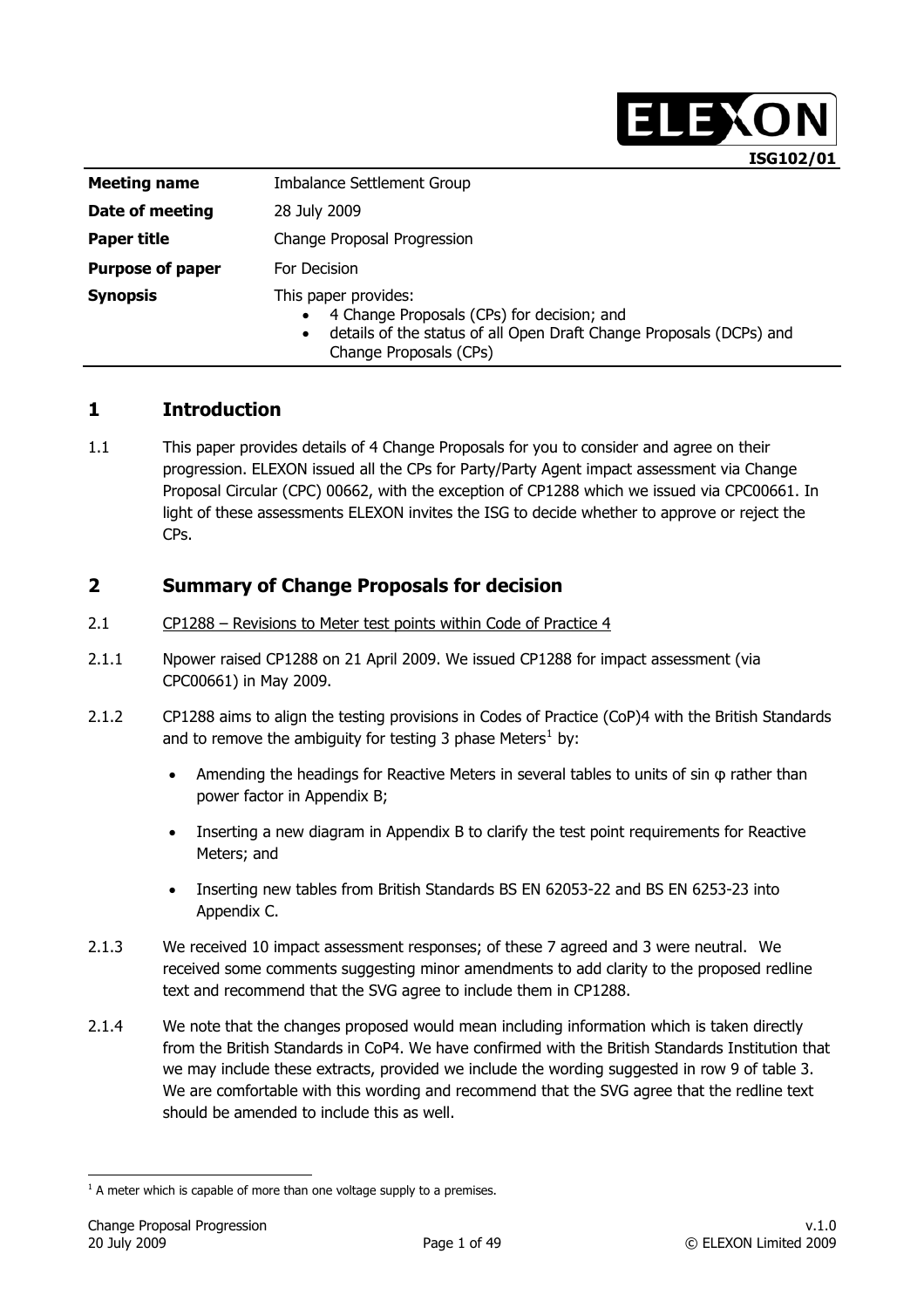- 2.1.5 We recommend that, because aligning the provisions of CoP4 with the British Standards will make the requirements easier to understand for Meter Operators and manufacturers, and majority industry support, you:
	- **AGREE** our suggested amendments to the redline text; and
	- **APPROVE** CP1288 for implementation in the November 2009 Release.
- 2.2 CP1296 Mandatory Capability to Record Reactive Power Demand (kvar) Values in Code of Practice 5 (CoP5) Meters

CP1297 – Mandatory Capability to Record Reactive Power Demand (kvar) Values in Code of Practice 10 (CoP10) Meters

- 2.2.1 We raised CP1296 and CP1297 on 05 June 2009. We subsequently issued them for impact assessment (via CPC00661) in June 2009.
- 2.2.2 CP1296 and CP1297 aim to address issues associated with absent and erroneous Reactive Power data. They aim to do this by ensuring that CoP5 (CP1296) and CoP10 (CP1297) Meters are capable of recording Reactive Power values. CoP5 and CoP10 would be amended to reflect these additional requirements.
- 2.2.3 We received 15 responses in relation to **CP1296**; of these 13 agreed, 1 disagreed and 1 was neutral. The respondents who agreed with the proposal believed that this change would ensure a more effective process of capturing and reporting Reactive Power data. In addition a respondent believed that CP1296 would improve the data quality and lead to more accurate Distribution Use of System (DuoS) charging.
- 2.2.4 The respondent, who disagreed with CP1296, believed that CoP5 Meters should not be required to record Reactive Export for predominantly Import sites, as this would be an ineffective requirement as there is generally no Reactive Export values to report. Our view, as discussed with the respondent, is that this data will become more important in the future, and that a consistent approach should be followed in order to ensure uniformity within the market. The Reactive Power Working Group who assessed these changes shared this view.
- 2.2.5 We received 15 responses in relation to **CP1297**; of these 12 agreed and 3 disagreed. The respondents who agreed with the proposal believed that this change would ensure a more effective process of capturing and reporting Reactive Power data. In addition, one respondent believed that this change would enhance their current practice of Reactive Power charging.
- 2.2.6 The respondents, who disagreed with CP1297, believed that CoP10 Meters should not be required to record Reactive Export values for predominantly Import sites. The rationale for this comment was that there are generally no Reactive Export values to report at these sites and that by including this requirement you would be introducing an ineffective process. In addition some respondents believed that CoP10 had been developed as a 'lighter version' of CoP5 and by including these requirements within CoP10 we would be creating a mirror image of CoP5 which was not the intention behind the development of CoP10. Our view, as discussed with the respondent, was that this data would become more important in the future and that a consistent approach should be followed in order to ensure uniformity within the market. The Reactive Power Working Group who assessed these changes shared this view.
- 2.2.7 We recommend that, based on the additional benefit of being able to provide accurate Reactive Power data to LDSOs, ensuring that Parties meet their BSC obligations (to provide accurate Metered data), and majority industry support, you: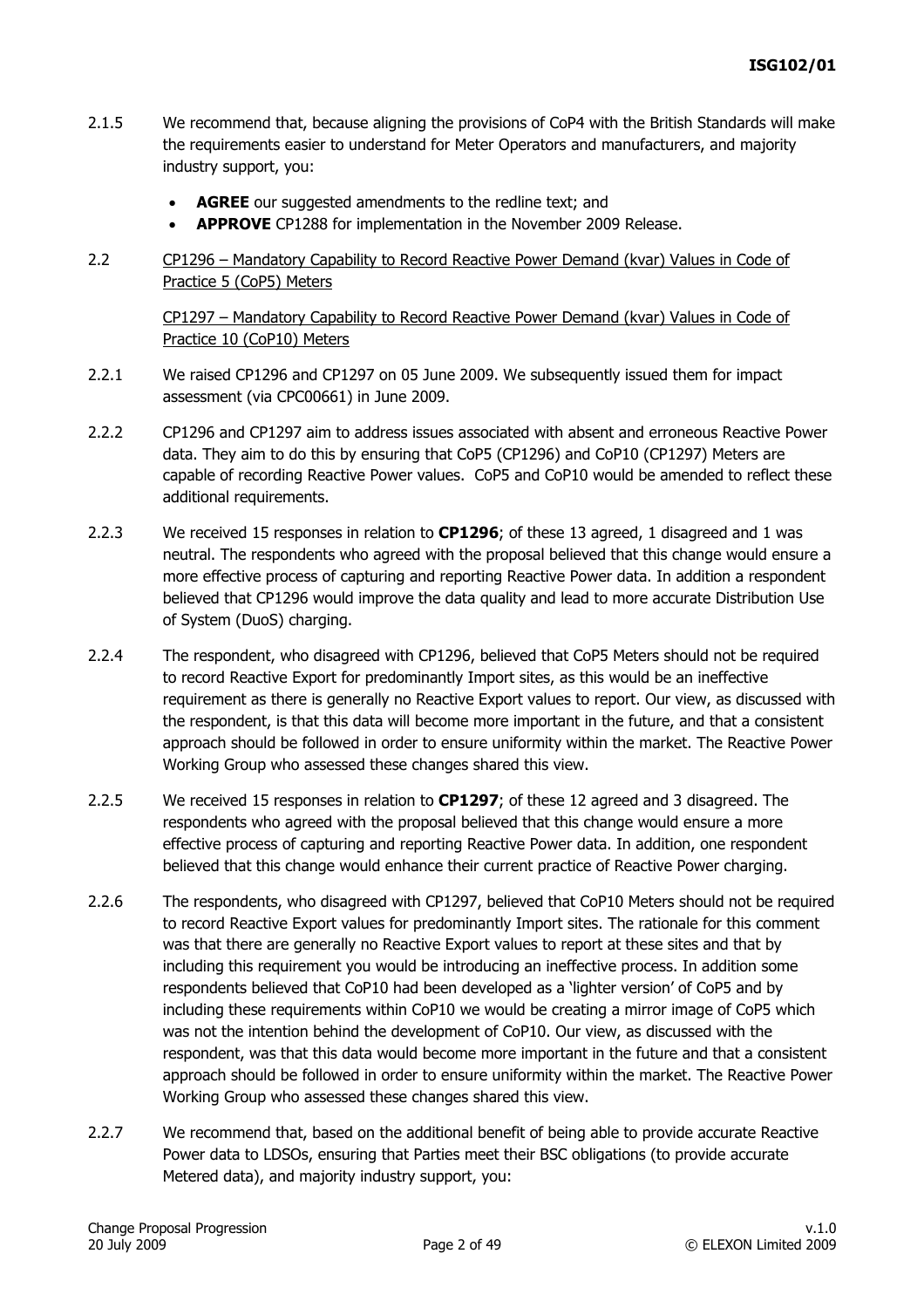- **AGREE** our suggested amendments to the redline text; and
- **APPROVE** CP1296 and CP1297 for implementation in the February 2010 Release.
- 2.3 CP1300 System changes to support Change of Market Participant ID for the SVA Agent and MDD Agent Roles from 'CAPG' to 'SVAA'
- 2.3.1 ELEXON raised CP1300 on 05 June 2009. We issued CP1300 for Impact Assessment (via CPC00662) in June 2009.
- 2.3.2 CP1300 aims to ensure the role of the BSC Central Systems is more clearly defined in its interactions with the market. It does this by updating the Market Participant ID (MPID) for the Supplier Volume Allocation (SVA) Agent from 'CAPG' to 'SVAA'.
- 2.3.3 The current MPID could be said to be closely linked to the former Service Provider 'Capgemini'. The MPID is a designator intended to refer to the Supplier Volume Allocation Agent (SVAA), and it is better to have a designator which more clearly identifies the role and function of the relevant Service Provider. A change of designator will also assist in ensuring that persons do not still think that Capgemini is involved in the provision of the service.
- 2.3.4 We received 15 responses; of these 11 agreed, 2 disagreed and 2 were neutral. Those who agreed did not raise any additional arguments to those provided in the justification section of CP1300, while those who disagreed raised the concern this is a cosmetic change only with no business benefit justification at a large cost.
- 2.3.5 We recommend that, based on CP1300 more clearly reflecting the role of the BSC Central Systems within its interactions, and majority industry support, you:
	- **APPROVE** CP1300.
- 2.3.6 If you choose to approve CP1300, we recommend that, due to the potential increase in cost and the risk to Settlement of implementing in June 2010 being greater than the risks of implementing in February 2010 (and the benefits being realised earlier), you:
	- **APPROVE** the February 2010 Release for the implementation of CP1300.

### 2.4 Implementation Costs

|        | <b>BSC Agent</b><br>(Demand Led) | <b>ELEXON</b><br><b>Operational</b> |             |         | <b>Total</b> | <b>Impacts</b>                                     |
|--------|----------------------------------|-------------------------------------|-------------|---------|--------------|----------------------------------------------------|
|        | <b>Cost</b>                      | <b>Man Days</b>                     | <b>Cost</b> | Cost    | Tolerance    |                                                    |
| CP1288 | £0                               | 1.25                                | £275        | £275    | 10%          | CoP4                                               |
| CP1296 | £0                               | $\overline{2}$                      | £440        | £440    | 10%          | BSCP601, CoP5                                      |
| CP1297 | £0                               | $\overline{2}$                      | £440        | £440    | 10%          | <b>BSCP601, CoP10</b>                              |
| CP1300 | £44,242                          | 37.5                                | £8,250      | £52,492 | 10%          | CVA, SVA, MDD, NHHDA, EAC/AA<br>and PARMS software |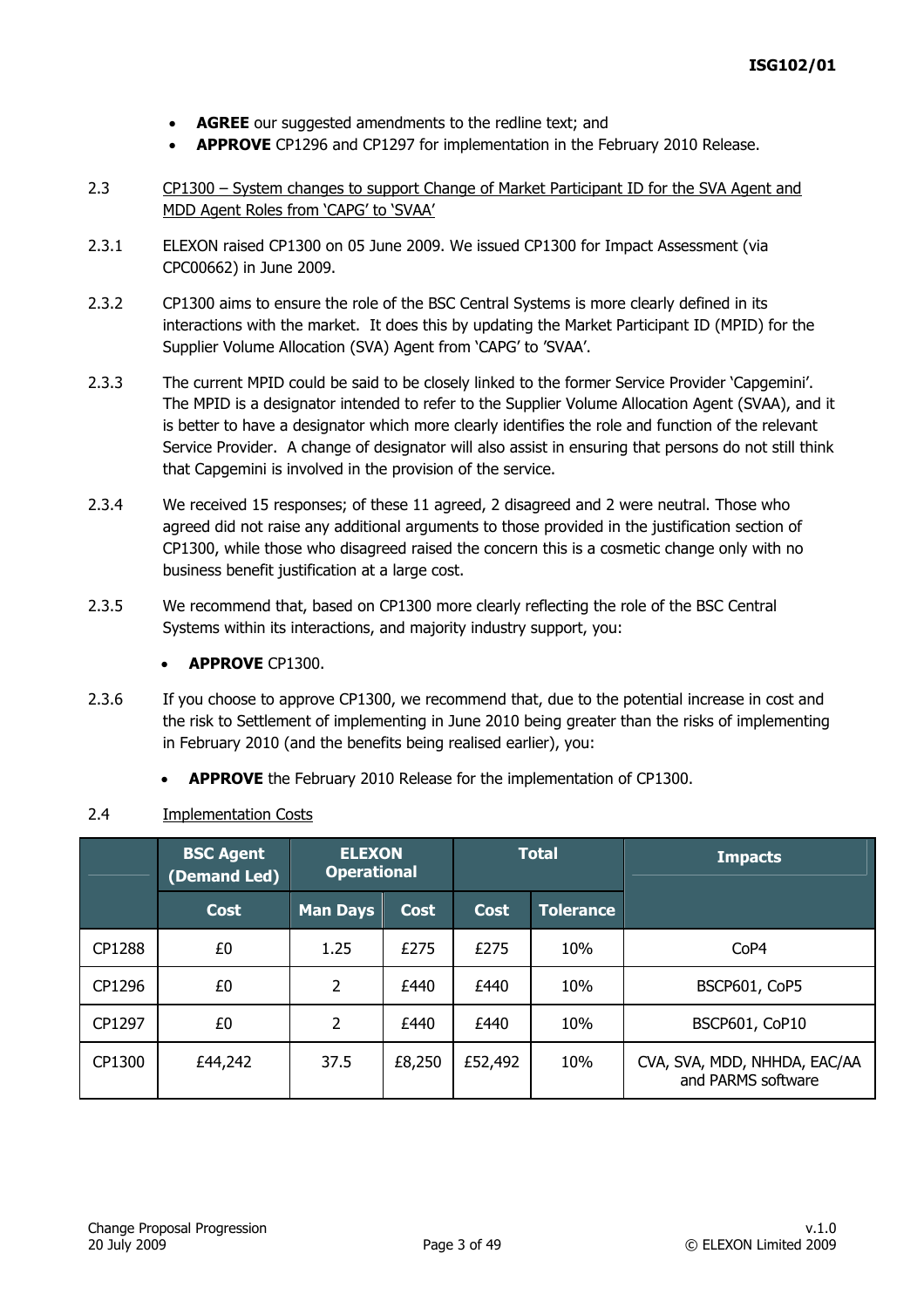# **3 Summary of Open Change Proposals**

3.1 There are currently 27 open CPs, ISG own **4** CPs, ISG and SVG co-own **9** CPs, and SVG own the remaining 14 CPs. 3 new CPs have been raised since the last ISG meeting. Details of the new CPs are provided in Appendix 4 on page 47.



#### Please note:

The numbers in the boxes indicate the number of CPs in a given phase.

- The numbers in arrows show the variance in the past month.
- 3.2 There are currently 5 open DCPs, 1 of which has been raised since the last ISG meeting. Details of the new DCP are provided in Appendix 4 on page 47.

### **4 Summary of Recommendations**

- 4.1 The ISG is invited to:
	- a) **AGREE** the suggested amendment to the CP1288 redline text;
	- b) **APPROVE** CP1288 for inclusion in the November 2009 Release;
	- c) **AGREE** the suggested amendments to the CP1296 and CP1297 redline text;
	- d) **APPROVE** CP1296, CP1297 and CP1300 for inclusion in the February 2010 Release; and
	- e) **NOTE** the status of all open Draft Change Proposals and Change Proposals.

#### **David Barber**

#### **ELEXON Change Delivery**

#### **List of appendices**

- Appendix 1 Detailed Analysis of CP1288
- Appendix 2 Detailed Analysis of CP1296 and CP1297
- Appendix 3 Detailed Analysis of CP1300
- Appendix 4 New Draft Change Proposals and Change Proposals
- Appendix 5 Release Information

#### **List of attachments**

- Attachment A CP1288 CoP4 redlined
- Attachment B CP1296 CoP5 redlined
- Attachment C CP1296 BSCP601 redlined
- Attachment D CP1297 CoP10 redlined
- Attachment E CP1297 BSCP601 redlined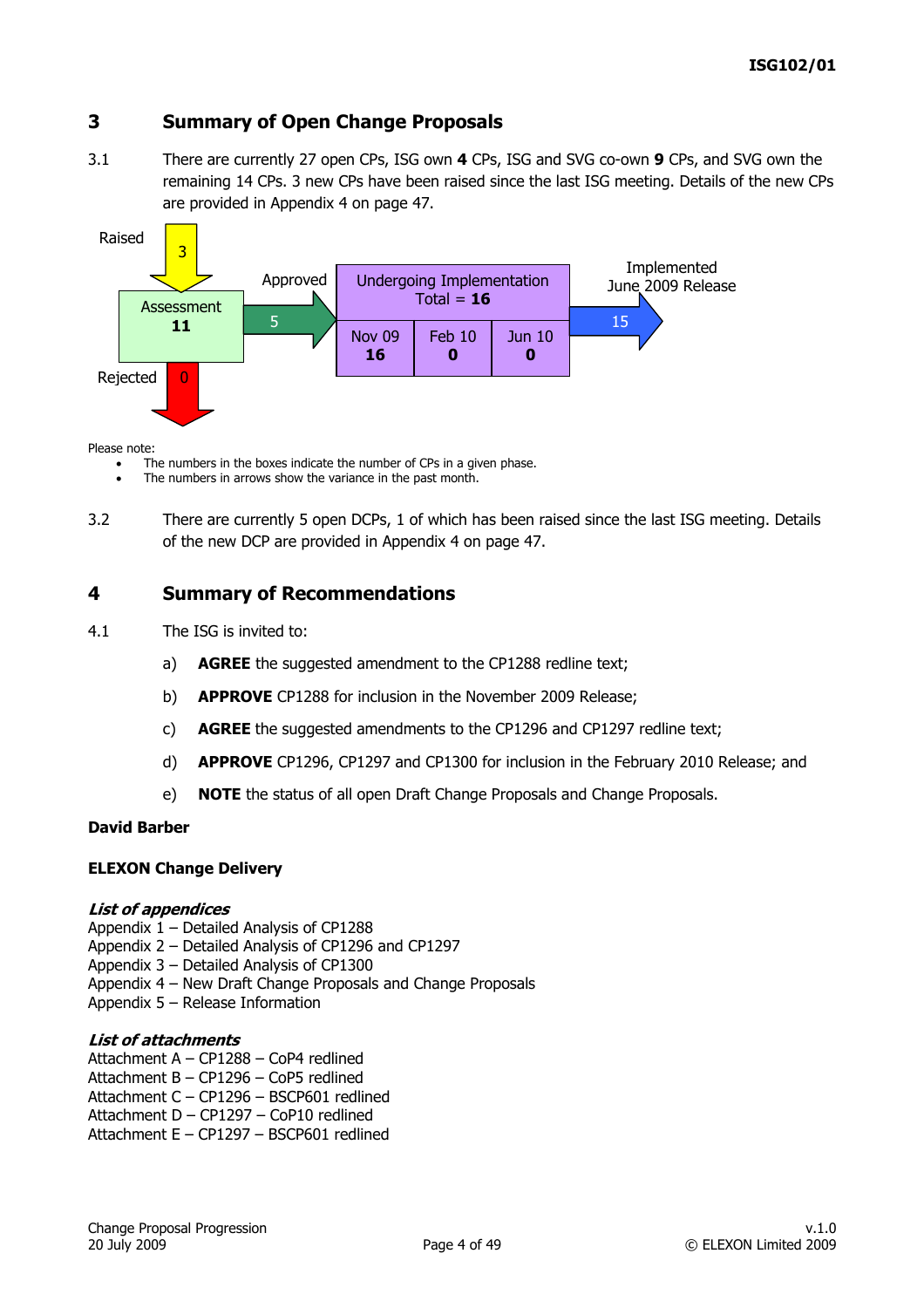### **Appendix 1 – Detailed Analysis of CP1288 – Revisions to Meter test points within Code of Practice 4**

# **1 Why Change?**

#### 1.1 **Background**

1.2 Npower raised CP1288 on 21 April 2009. We issued CP1288 for impact assessment (via CPC00661) in May 2009.

#### 1.3 **The Problem**

- 1.4 Code of Practice 4 (CoP4) deals with the testing commissioning and the calibration of Metering Equipment. It specifically references the tests that are to be conducted on Meters before they are installed, and during their in-service lives. CP1288 aims to align the testing requirements within CoP4 with the British Standards, and to remove ambiguity for testing 3 phase Meters.
- 1.5 The test points in CoP4 were intended to align with those in British Standards, BS[2](#page-4-0) EN 62053- 22:2003 and BS EN 62053-23:2003. However, CoP4 uses units of power factor (cos φ) for both Active and Reactive Meters whereas the British Standards use units of power factor for Active Meters and units of sin φ for Reactive Meters. This is causing some confusion to Meter Operator Agents and Meter manufacturers. The British Standards also allow a greater error range when a single phase of a polyphase Meter (a meter which is capable of more than one voltage supply to a premises) is tested.

### **2 Solution**

2.1 CP1288 aims to align the testing provisions in CoP4 with the British Standards and to remove the ambiguity for testing 3 phase Meters. It will do so by:

### **Amending the headings for Reactive Meters in several tables to units of sin φ rather than power factor (cos φ) in Appendix B.**

2.1.1 In Appendix B of CoP4, the headings for the Reactive Meters in tables B1, B2, B3, B4, B5 and C3 should be changed to units of sin φ rather than power factor to align with BS EN 62053-23 as shown below:

| <b>Reactive Meter</b> |               |                |  |  |  |
|-----------------------|---------------|----------------|--|--|--|
|                       |               |                |  |  |  |
|                       | 0.5 Inductive | 0.5 Capacitive |  |  |  |

-

<span id="page-4-0"></span><sup>&</sup>lt;sup>2</sup> British Standards: http://www.standardsuk.com/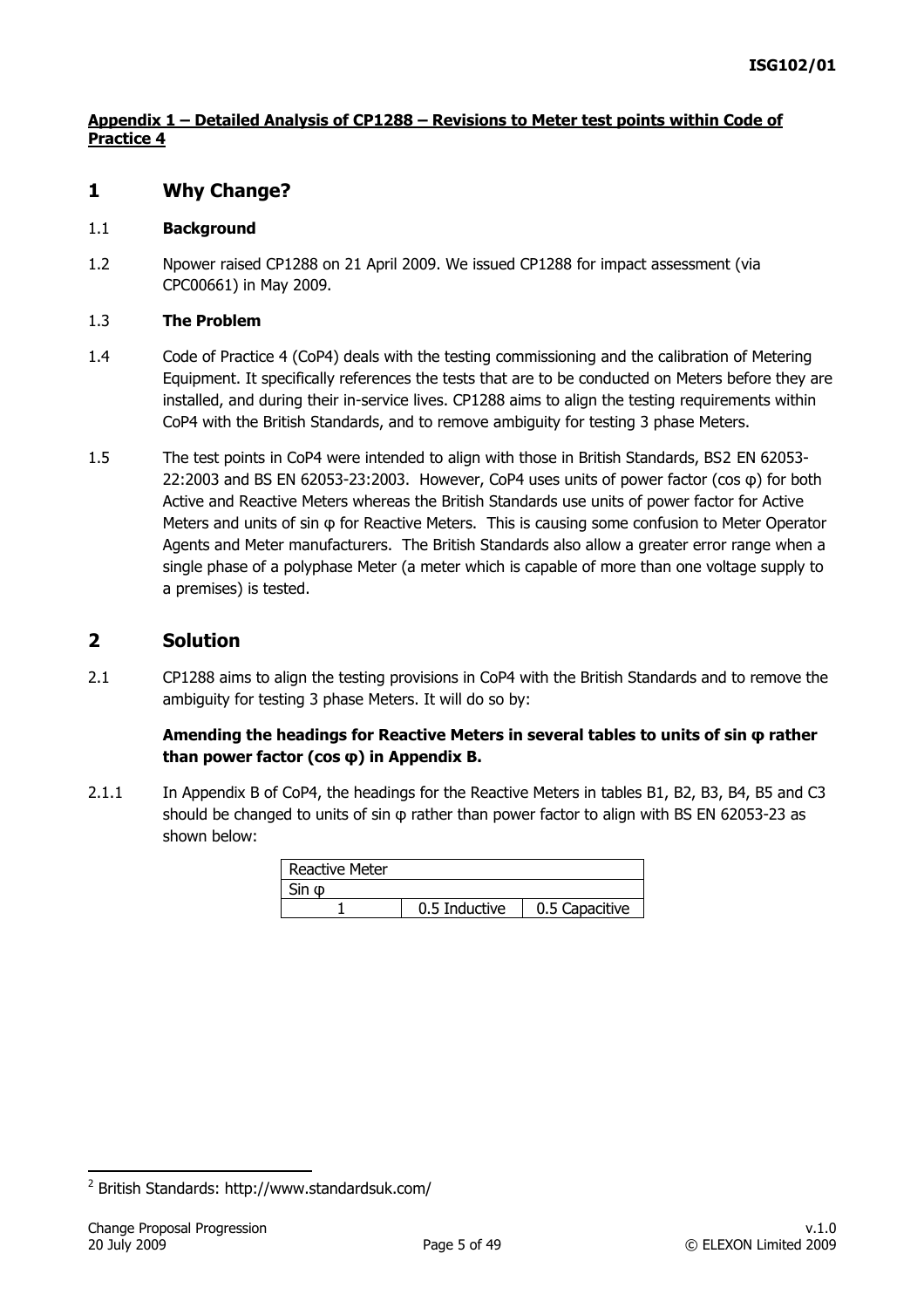

### **Inserting of a new diagram (Figure 1) into Appendix B to clarify the test point requirements for CoP 1 and 2 Reactive Meters**

### **Figure 1**



Key

 $\overline{X}$  = conduct tests on all elements combined

 $X, Y = \text{conduct tests on all elements and each element on its own}$ 

#### **Inserting new tables from British Standards BS EN 62053-22 and BS EN 6253-23 into Appendix C of CoP4**

2.1.2 These tables will state the percentage error limits for polyphase Active and Reactive Meters. The standards allow a greater error when a single element of a polyphase Meter is being tested (i.e. carrying a single-phase load but with balanced polyphase voltages applied to the voltage circuits):

### **Active Meters**

| Value of current              | Power Factor  | Percentage error limits for Meters of class |           |
|-------------------------------|---------------|---------------------------------------------|-----------|
|                               |               | 0.2s                                        | 0.5s      |
| $0.05I_n \leq I \leq I_{max}$ |               | $\pm 0.3$                                   | $\pm 0.6$ |
| $0.1I_n \leq I \leq I_{max}$  | 0.5 inductive | $\pm 0.4$                                   | $\pm 1.0$ |

The difference between the percentage error when the Meter is carrying a single-phase load and a balanced polyphase load at rated current, In, and unity power factor shall not exceed 0.4% and 1.0% for Meters of classes 0.2s and 0.5s respectively.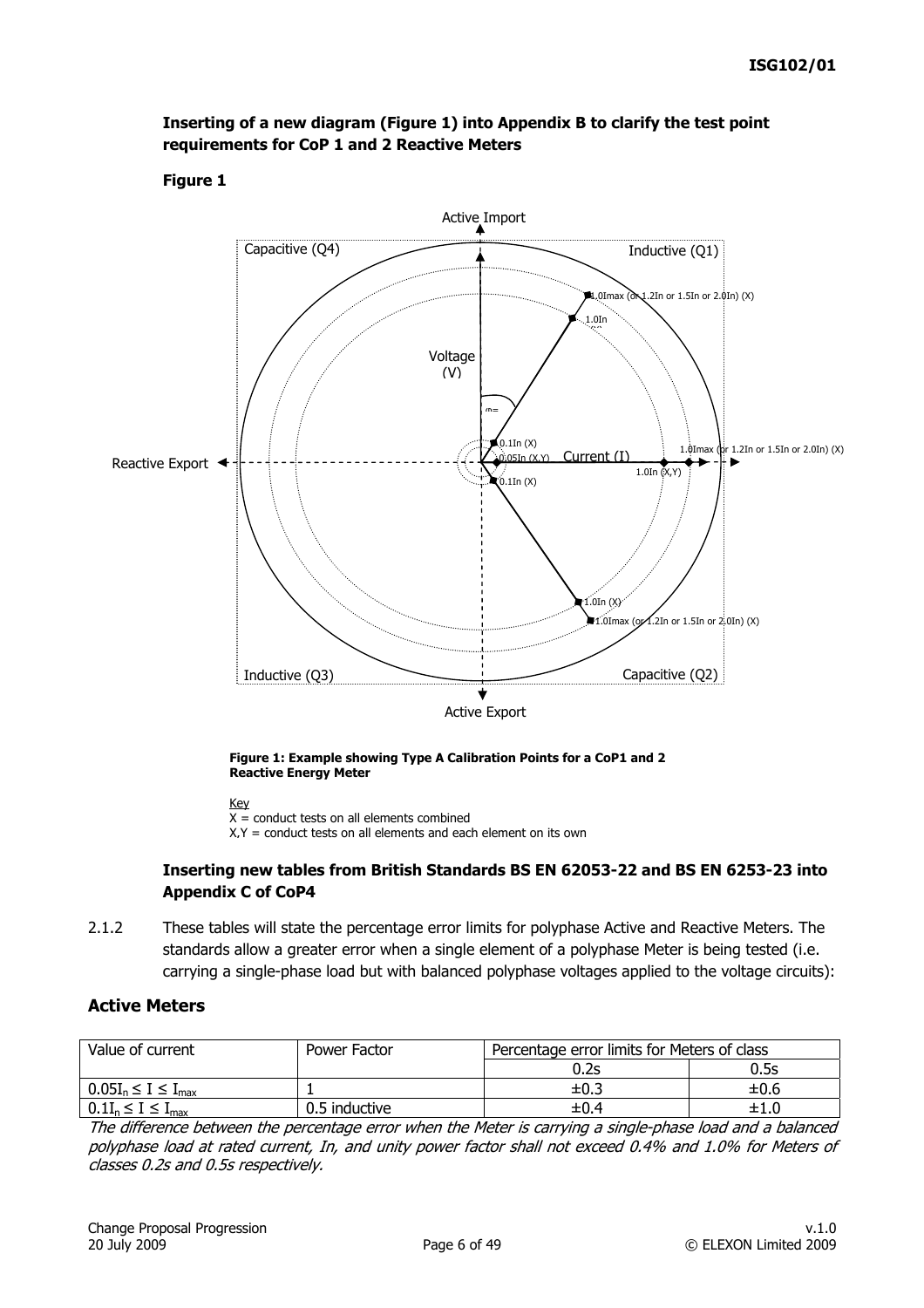#### **Reactive Meters**

| Value of current             |                               |             | Sin $\varphi$ (inductive or   Percentage error limits for Meters of class |
|------------------------------|-------------------------------|-------------|---------------------------------------------------------------------------|
| Direct connected             | Transformer                   | capacitive) | $2$ and $3$                                                               |
| Meters                       | operated Meters               |             |                                                                           |
| $0.1I_n \leq I \leq I_{max}$ | $0.05I_n \leq I \leq I_{max}$ |             | ±3.0                                                                      |
| $0.2I_n \leq I \leq I_{max}$ | $0.1I_n \leq I \leq I_{max}$  | 0.5         | ±4.0                                                                      |

The difference between the percentage error when the Meter is carrying a single-phase load and a balanced polyphase load at basic current, In, and sin φ =1 for direct connected Meters, respectively at rated current, In, and sin φ =1 for transformer operated Meters, shall not exceed 2.5% and 3.5% for Meters of classes 2 and 3 respectively.

2.2 Please see the redlining in Attachment A, which shows the exact changes that Npower are suggesting to CoP4.

# **3 Intended Benefits**

3.1 The inconsistencies between the British Standards and CoP4 may cause Meter Operator Agents and Meter manufacturers to inadvertently use incorrect test points for calibration checks. Not allowing for a greater margin of error when testing a single element of a polyphase Meter may cause Meters to be sent for adjustment or scrapped unnecessarily.

### **4 Industry Views**

- 4.1 We issued CP1288 for impact assessment in May 2009 (via CPC00661). We received 10 impact assessment responses; of these 7 agreed and 3 were neutral.
- 4.2 Some parties (one BSC Party and one non BSC Party) have raised concerns on the difficulty in finding testing laboratories which could carry out single element testing<sup>[3](#page-6-0)</sup> for particular meters. This is outside the scope of CP1288, as the CP simply aims to clarify the metering test requirements within CoP4 by aligning them with that in the British Standards. We have provided a list of appropriate testing laboratories to these respondents. Additionally, ELEXON has agreed with these respondents to investigate whether a general metering dispensation would be required.
- 4.3 Some respondents suggested minor changes to add further clarity to the proposed redlined text (see comments in table 2 and 3 below). We agree with these comments and recommend that the SVG agree that the redline text should be amended to include them.
- 4.4 Additionally, a respondent suggested that the vector diagram in the British Standard 'BS EN 62053-23' is used within CoP4. We recommend that the SVG agree that the vector diagram contained in Appendix C of BS EN 6253-23 should replace the vector diagram that was issued during the impact assessment of CP1288.
- 4.5 We note that some of the proposed redline text and the diagram are identical to that in the British Standard documentation. We contacted the British Standards Institution (BSI) to confirm whether they are comfortable with this.
- 4.6 Following discussions between ELEXON and the BSI, permission has been granted to reproduce extracts from BS EN 62053-22 and BS EN 6253-23 within CoP4. As a consequence, we need to include an acknowledgement within CoP4, highlighting that permission has been granted from the

<span id="page-6-0"></span>  $3$  A measuring component that measures the flow of electricity through a meter.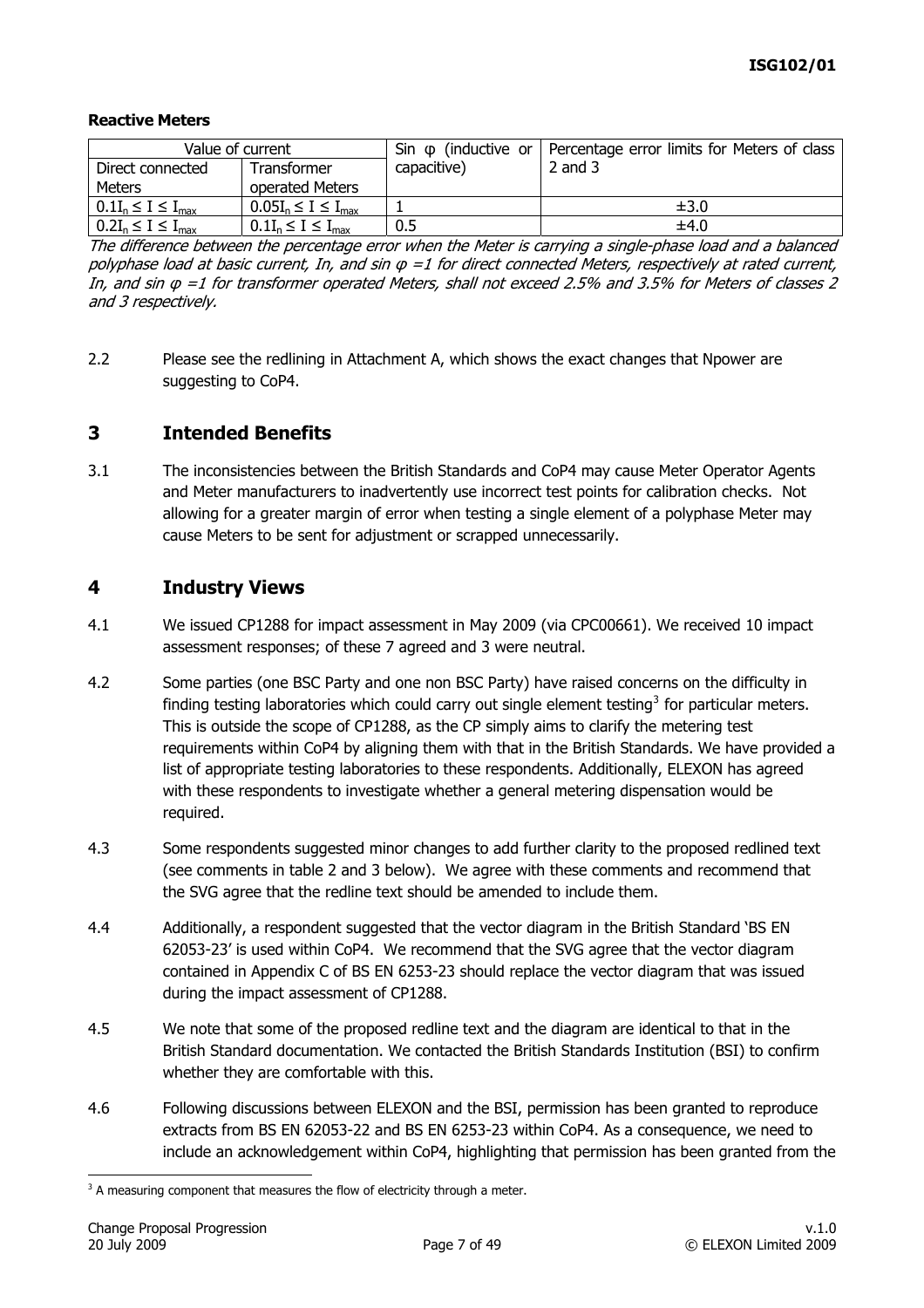British Standards. We recommend that SVG agree this addition to the redlining. Please see table 3 for the proposed amendment to the redline text.

# **5 Impacts and Costs**

| <b>Market Participant</b>              | <b>Cost/Impact</b>                                                                                                                                                                                                                   | <b>Implementation</b><br>time needed                |
|----------------------------------------|--------------------------------------------------------------------------------------------------------------------------------------------------------------------------------------------------------------------------------------|-----------------------------------------------------|
| <b>FLEXON</b><br>(Implementation)      | Approximately 1.25 Working Days, which<br>is equivalent to £275.                                                                                                                                                                     | November 09<br>Release suitable                     |
| <b>BSC Parties and Party</b><br>Agents | The majority of respondents indicated<br>that they would not be impacted by this<br>change. Those that were impacted,<br>highlighted that they would need 30<br>Working Days to make updates to<br>internal documents and processes. | 30 Working Days,<br>November 09<br>Release suitable |

# **6 Implementation Approach**

- 6.1 We recommend that CP1288 is included for implementation in November 2009. This is in line with the recommended date in the CP form. We note that this CPAR has been delayed by 1 month, due to our discussions with the BSI.
- 6.2 We are in the process of contacting all respondents to reconfirm that November 2009 implementation is still suitable. However, given that respondents have indicated that only 30 Working Days are needed to make the necessary changes. We believe that a November 2009 implementation is suitable.

### **7 Recommendation**

- 7.1 We believe that aligning the provisions of CoP4 with that of the British Standards will make it easier for Meter manufacturers to understand the CoP4 test requirements. Therefore, we recommend, based on CP1288 aligning the provisions of CoP4 with that of the British Standards and majority industry support, that you:
	- AGREE our suggested amendments to the redline text; and
	- **APPROVE** CP1288 for implementation in the November 2009 Release.

**Lead Analyst**: Sherwin Cotta, tel. 0207 380 4361 or email [Sherwin.cotta@elexon.co.uk](mailto:Sherwin.cotta@elexon.co.uk)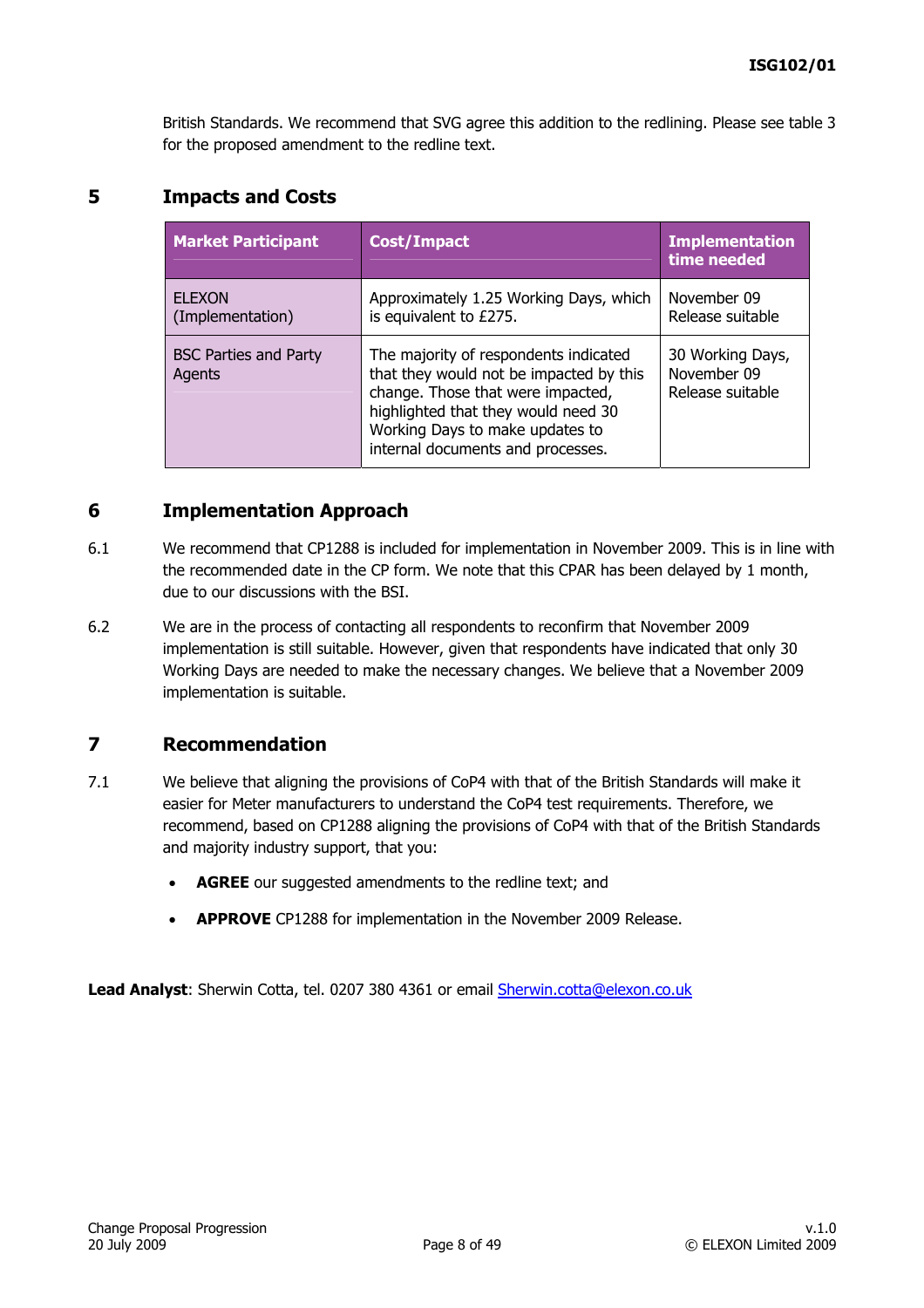#### **Table 1 – Industry Impact Assessment Summary for CP1288 - Revisions to Meter test points within Code of Practice 4**

| <b>IA History CPC number</b>    | CPC00661 | <b>Impacts</b>                                    | CoP4                                                    |     |               |                             |
|---------------------------------|----------|---------------------------------------------------|---------------------------------------------------------|-----|---------------|-----------------------------|
| <b>Organisation</b>             |          | <b>Capacity in which Organisation operates in</b> |                                                         |     | <b>Agree?</b> | Days to<br><b>Implement</b> |
| <b>EON</b>                      |          | NORW, EELX, EENG, EMEB, PGEN                      |                                                         |     | Yes           |                             |
| <b>British Energy</b>           |          |                                                   | Generator, Supplier, Trader Non-Physical                | Yes |               |                             |
| <b>EDF Energy</b>               |          | Supplier, NHH Agents and HH MOP                   |                                                         | Yes | 30            |                             |
| E.ON UK Energy Services Limited |          | MOA HNHH DC/DA                                    |                                                         | Yes |               |                             |
| ScottishPower                   |          |                                                   | Supplier, LDSO, HHDA, NHHDA, HHDC, NHHDC, HHMOA, NHHMOA | Yes |               |                             |
| NPower Limited                  |          | Supplier, Supplier Agents                         |                                                         | Yes |               |                             |
| Scottish and Southern Energy    |          |                                                   | Supplier/Generator/ Trader / Party Agent / Distributor  | Yes |               |                             |
| TMA data Management Ltd         |          | HHDC, HHDA, NHHDC, NHHDA                          |                                                         |     | Neutral       |                             |
| <b>IPNL</b>                     |          | LDSO, SMRA, UMSO                                  |                                                         |     | Neutral       |                             |
| Cewe Instrument AB              |          | CoP 1, CoP2, CoP3 and CoP5 metering supplier      |                                                         |     | ٠             | 30                          |

### **Table 2: Impact Assessment Responses[4](#page-8-0)**

| <b>Organisation</b>   | Agree? | <b>Comments</b>                                                                                                                                                                                                                          | Impact? | <b>ELEXON Response</b>                                                                                                                                                                                                         |
|-----------------------|--------|------------------------------------------------------------------------------------------------------------------------------------------------------------------------------------------------------------------------------------------|---------|--------------------------------------------------------------------------------------------------------------------------------------------------------------------------------------------------------------------------------|
| <b>British Energy</b> | Yes*   | *Comments: Proposed changes are agreed subject to minor<br>additions. Other changes are essential to facilitate full CoP4<br>compliance. See "Other Comments" below for details.<br>Capacity in which Organisation is impacted Generator | Yes     | We discussed these comments with the<br>respondent and agreed that this concern<br>falls outside the scope of CP1288, as<br>CP1288 simply looks to align meter test<br>point provisions in CoP4 with the British<br>Standards. |
|                       |        | <b>Impact on Organisation: Removal of CoP4 test requirements</b><br>which cannot be met.<br>Changes would apply immediately starting with the next set of<br>planned calibrations.                                                       |         | We agreed that the ELEXON metering team<br>will investigate this matter further on<br>behalf of the industry.<br>Npower have confirmed that they do not                                                                        |

<span id="page-8-0"></span><sup>&</sup>lt;sup>4</sup> Please note that we have only included responses in this table where the respondent provided additional information.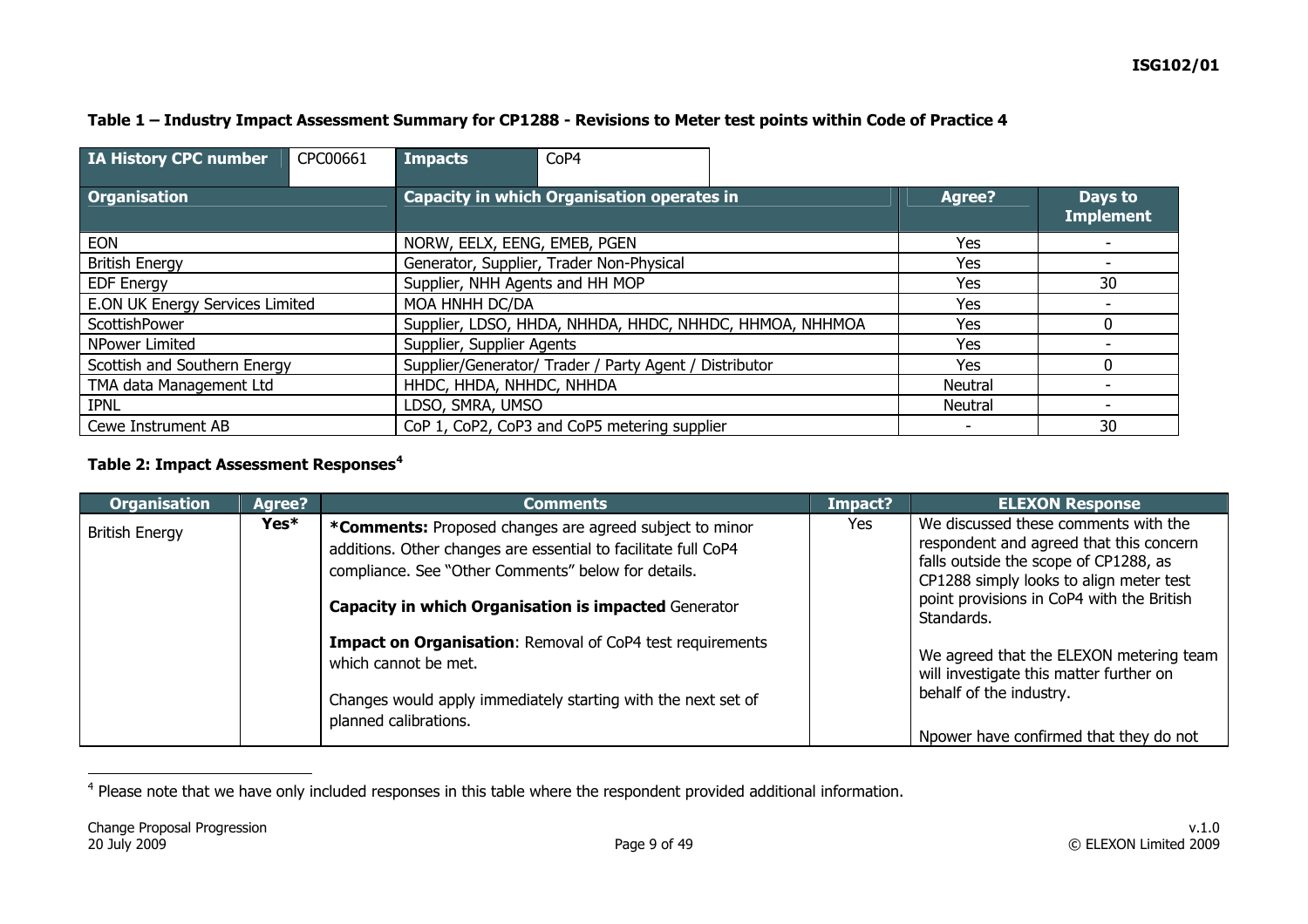| <b>Organisation</b> | Agree? | <b>Comments</b>                                                                                                                                                                                                                                                                                                                                                                                                                                                                                                                                                         | Impact? | <b>ELEXON Response</b>                                                               |
|---------------------|--------|-------------------------------------------------------------------------------------------------------------------------------------------------------------------------------------------------------------------------------------------------------------------------------------------------------------------------------------------------------------------------------------------------------------------------------------------------------------------------------------------------------------------------------------------------------------------------|---------|--------------------------------------------------------------------------------------|
|                     |        | Would implementation in the proposed Release have an<br>adverse impact? Current CoP4 requirements cannot be met in full.<br>Changes are required a.s.a.p.<br><b>Costs:</b> Fixed contractual charges are currently being paid for less<br>than 100% compliant Type A and C calibrations. Assuming all<br>required changes are implemented, the same payments will cover                                                                                                                                                                                                 |         | wish to extend the scope of this CP to<br>cover the issues raised by British Energy. |
|                     |        | fully compliant tests.<br><b>Other Comments:</b> There are no meters in existing British Energy<br>metering systems which carry a single phase load - all meters are<br>employed in balanced-load circuits. This means that although the<br>proposed changes address issues which do not currently concern<br>BE, they exclude the removal of current CoP4 requirements which<br>cannot be met by BE, our metering support Contractor, meter<br>manufacturer (Cewe) or nominated UK Test House.<br>These relate to the Type A and C calibration requirements for single |         |                                                                                      |
|                     |        | element-only testing. Bearing in mind single element operation with<br>3 phase 4 wire meters would be extremely unlikely (with the<br>chances of such operation being even less with 3 phase 3 wire<br>meters - as used by BE), BE have serious reservations about the<br>justification or the need for this.                                                                                                                                                                                                                                                           |         |                                                                                      |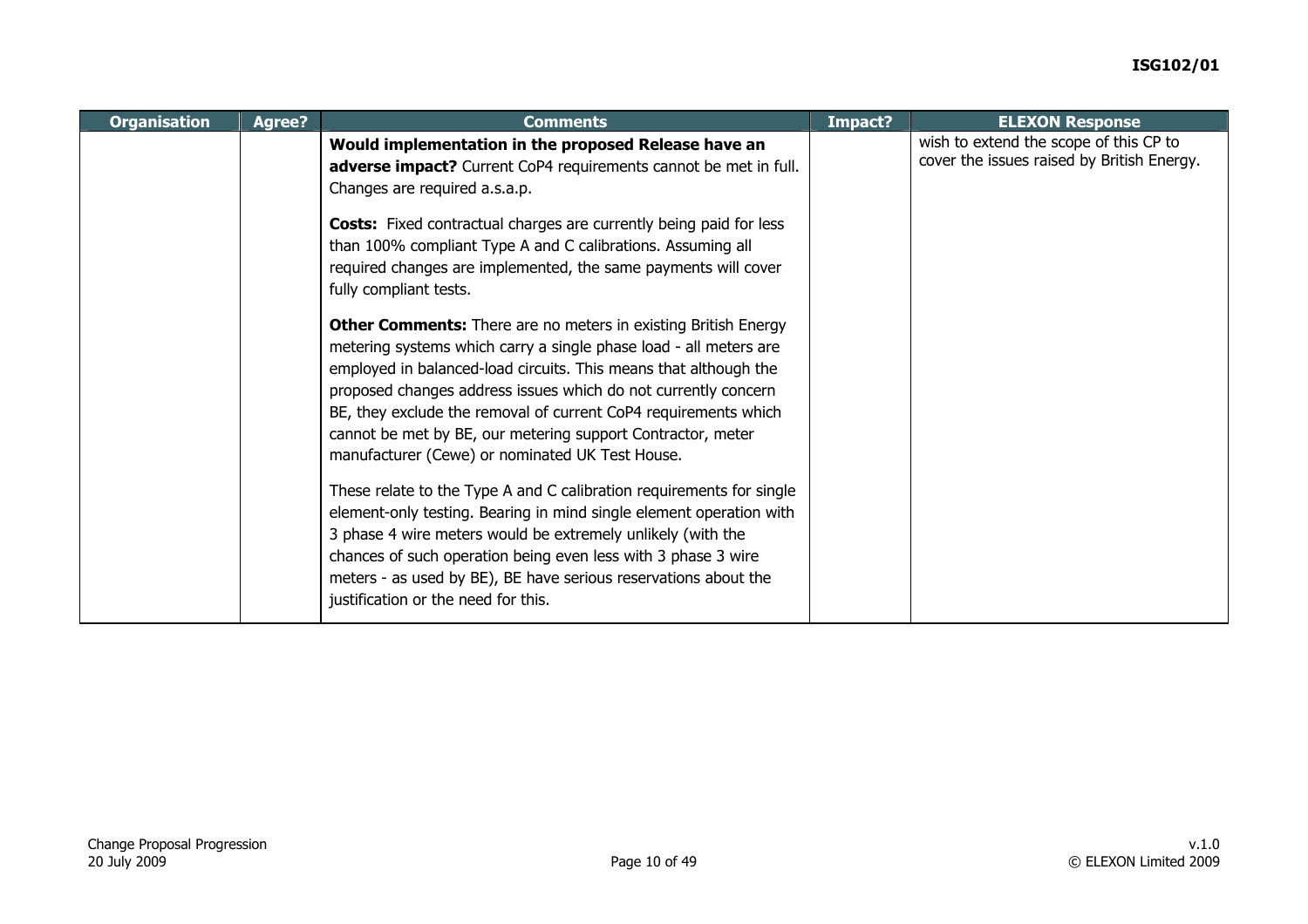| <b>Organisation</b>                           | Agree? | <b>Comments</b>                                                                                                                                                                                                                                                                                                                                                                                                                                                                                                                                                                                                                                                                                                                                                                                                                                                                                                                                                                                                    | Impact?   | <b>ELEXON Response</b>                                                                                                                                                                                                  |
|-----------------------------------------------|--------|--------------------------------------------------------------------------------------------------------------------------------------------------------------------------------------------------------------------------------------------------------------------------------------------------------------------------------------------------------------------------------------------------------------------------------------------------------------------------------------------------------------------------------------------------------------------------------------------------------------------------------------------------------------------------------------------------------------------------------------------------------------------------------------------------------------------------------------------------------------------------------------------------------------------------------------------------------------------------------------------------------------------|-----------|-------------------------------------------------------------------------------------------------------------------------------------------------------------------------------------------------------------------------|
| <b>EDF Energy</b>                             | Yes    | <b>Comments:</b> See document review comments below.<br>Capacity in which Organisation is impacted: MOP<br><b>Impact on Organisation : Process changes</b><br>Implementation: No. of Calendar Days 30<br>Would implementation in the proposed Release have an<br><b>adverse impact?</b> No - provided notice given is sufficient.                                                                                                                                                                                                                                                                                                                                                                                                                                                                                                                                                                                                                                                                                  | Yes       | The respondent has indicated that they<br>would require to be informed by mid<br>August if CP1288 was to be implemented,<br>in order to give them the required time to<br>make necessary changes to their<br>processes. |
| <b>E.ON U.K. Energy</b><br><b>Service Ltd</b> | Yes    | <b>Comments:</b> This change will reduce the potential for confusion<br><b>Impact:</b> No changes to established processes will be required.                                                                                                                                                                                                                                                                                                                                                                                                                                                                                                                                                                                                                                                                                                                                                                                                                                                                       | <b>No</b> |                                                                                                                                                                                                                         |
| <b>ScottishPower</b>                          | Yes    | Update to internal processes                                                                                                                                                                                                                                                                                                                                                                                                                                                                                                                                                                                                                                                                                                                                                                                                                                                                                                                                                                                       | No        |                                                                                                                                                                                                                         |
| <b>NPower Limited</b>                         | Yes    | <b>Comments:</b> As discussed between Elexon and the Originator Lorna<br>Short (NPower), it was agreed that that a couple of examples within<br>the Change Proposal would aid clarification. Please see details<br>below.<br>Below table C1(a): For example the maximum permitted error at<br>$I_{\text{max}}$ and unity power factor for a class 0.2s meter is +/- 0.2% when<br>the meter is being tested under balanced load conditions and $+/-$<br>0.3% under single phase load conditions. This would allow an<br>overall difference of 0.5% but the additional requirement limits this<br>to 0.4% for a class 0.2s meter.<br>Below table C3(a): For example the maximum permitted error at $I_n$<br>and sin $\varphi$ =1 for a class 2 meter is +/- 2.0% when the meter is<br>being tested under balanced load conditions and +/- 3.0% under<br>single phase load conditions. This would allow an overall difference<br>of 5.0% but the additional requirement limits this to 2.5% for a<br>class 2.0 meter. | <b>No</b> | ELEXON agrees with this suggestion and<br>recommends that the SVG agree that the<br>CP1288 redlining is amended to include the<br>text in blue.                                                                         |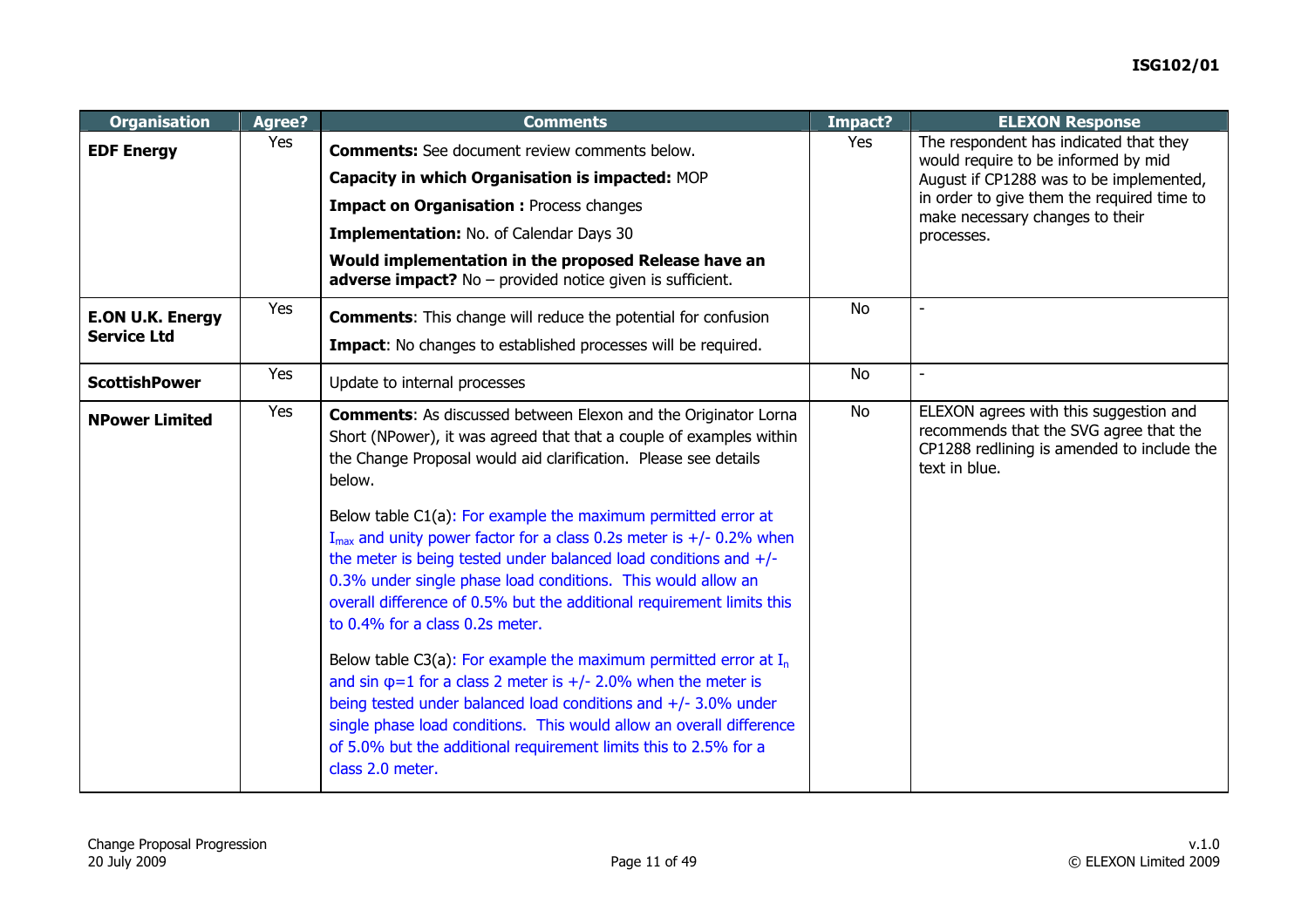| <b>Organisation</b>                 | <b>Agree?</b> | <b>Comments</b>                                                                                                                                                                                                                                                                                                                                    | Impact?    | <b>ELEXON Response</b>                                                                                                                                                                                                                                            |
|-------------------------------------|---------------|----------------------------------------------------------------------------------------------------------------------------------------------------------------------------------------------------------------------------------------------------------------------------------------------------------------------------------------------------|------------|-------------------------------------------------------------------------------------------------------------------------------------------------------------------------------------------------------------------------------------------------------------------|
| <b>Cewe Instrument</b><br><b>AB</b> |               | <b>Comments:</b> The main comment is that the vector diagram is not<br>consistent with most international metering standards (EN62053-23<br>etc). To assist in understanding and reduce miss-interpretation it is<br>preferable to use a consistent standard so all manufacturers,<br>generators and energy suppliers use the same vector diagram. | <b>Yes</b> | ELEXON agrees and recommends that the<br>vector diagram contained in the British<br>Standards should be used in place of the<br>proposed vector diagram issued for impact<br>assessment with CP1288. This diagram can<br>be found in Appendix C of BS EN 6253-23. |
|                                     |               | It would also be helpful if angular displacement from active power<br>unity is given (e.g. $0 =$ unity pf active power, +60 0.5 inductive<br>power factor (active energy), -60 0.5 capacitive power factor (active<br>energy), $90$ = reactive import etc.                                                                                         |            | ELEXON contacted the respondent to clarify<br>that single phase load points are required<br>for 3ph 3wire networks.                                                                                                                                               |
|                                     |               | Is it also realistic to have single phase load points on 3ph 3wire<br>systems?                                                                                                                                                                                                                                                                     |            |                                                                                                                                                                                                                                                                   |
|                                     |               | Capacity in which Organisation is impacted: We are a supplier<br>and would like to be completely clear as to the exact measurement<br>points required for the type A calibration for CoP1 and CoP2 meters.                                                                                                                                         |            |                                                                                                                                                                                                                                                                   |
|                                     |               | Impact on Organisation: Test systems need to be reprogrammed<br>to accommodate any changes from existing interpretation.                                                                                                                                                                                                                           |            |                                                                                                                                                                                                                                                                   |
|                                     |               | <b>Implementation: 30</b>                                                                                                                                                                                                                                                                                                                          |            |                                                                                                                                                                                                                                                                   |
|                                     |               | <b>Comments:</b> Time to change our calibration systems which are now<br>tailored to UK CoP4 requirements.                                                                                                                                                                                                                                         |            |                                                                                                                                                                                                                                                                   |
|                                     |               | Would implementation in the proposed Release have an<br>adverse impact? We would have to submit our interpretation and<br>seek approval from Elexon, for Type A calibration points.                                                                                                                                                                |            | Impact of implementing the solution is<br>noted. The respondent noted that they<br>would prefer to confirm the new meter test                                                                                                                                     |
|                                     |               | <b>Costs:</b> Minimal costs are envisaged (1 man day), the important<br>thing is to have a consistent vector diagram so we only need to do<br>the job once.                                                                                                                                                                                        |            | point requirements with ELEXON. 30 days<br>as a minimum is required to change their<br>internal systems.                                                                                                                                                          |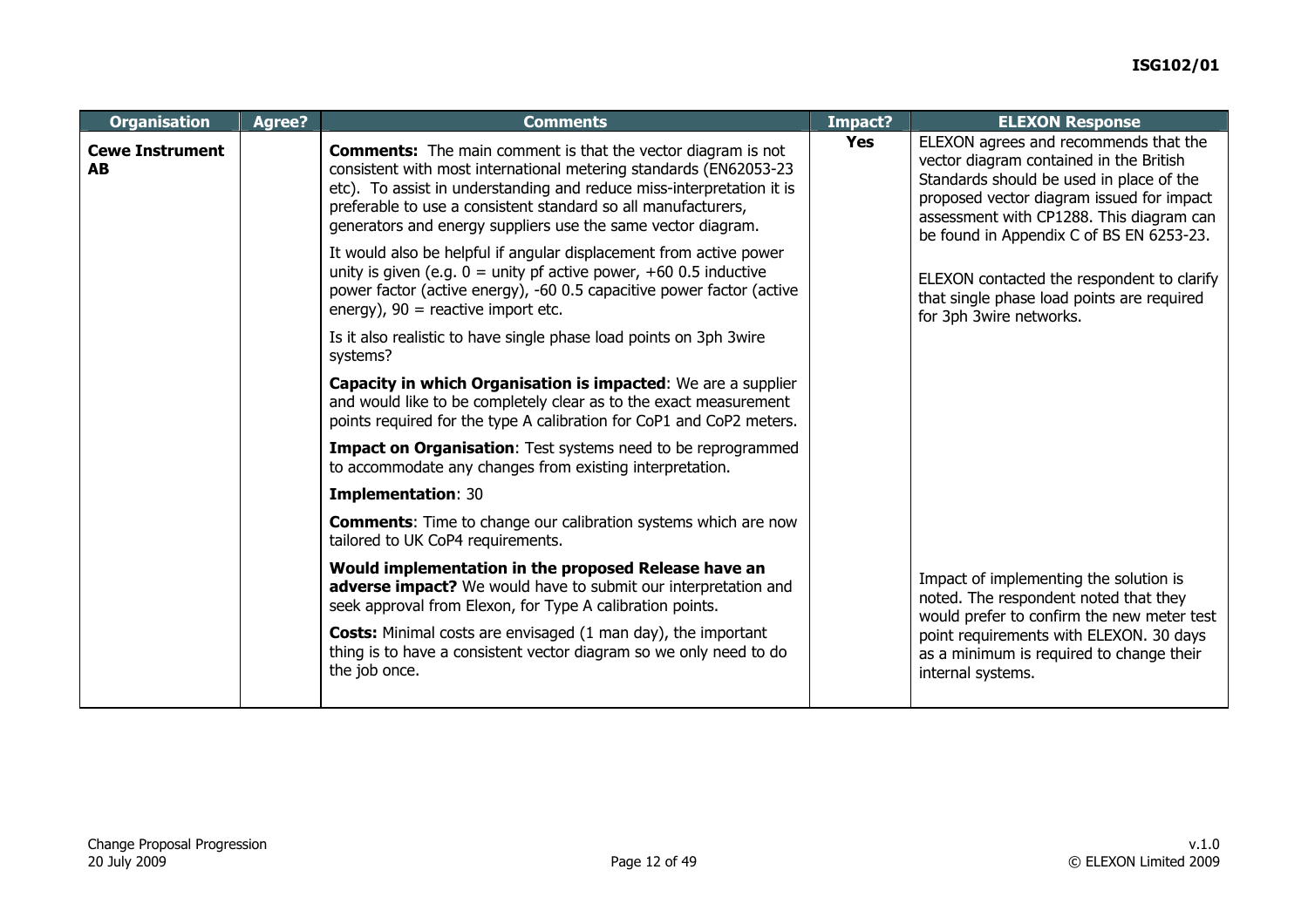#### **Table 3: Comments on the redline text**

| <b>No</b>               | <b>Organisation</b>          | <b>Document</b><br>name | <b>Location</b>                        | <b>Severity</b><br>$\overline{\textsf{Code}}^{\textsf{5}}$ | <b>Comments</b>                                                                                                                                                                                                                                                                   | <b>ELEXON Recommendation</b>                                                                                                                                                                                                                                                              |
|-------------------------|------------------------------|-------------------------|----------------------------------------|------------------------------------------------------------|-----------------------------------------------------------------------------------------------------------------------------------------------------------------------------------------------------------------------------------------------------------------------------------|-------------------------------------------------------------------------------------------------------------------------------------------------------------------------------------------------------------------------------------------------------------------------------------------|
| $\mathbf{1}$            | Cewe<br><b>Instrument AB</b> | CoP4                    | App 1 table<br>B1 vector<br>diagram    | H                                                          | Internationally recognised standard diagram<br>to be used.                                                                                                                                                                                                                        | As detailed in our response to Cewe in the<br>table above, ELEXON recommends that the<br>vector diagram from BS EN 6253-23 is used in<br>place of the diagram issued for impact<br>assessment.                                                                                            |
| $\overline{2}$          | Cewe<br><b>Instrument AB</b> | CoP4                    | App 1 Table<br><b>B1</b>               | M                                                          | Are single phase load points required for 3ph<br>3wire networks?                                                                                                                                                                                                                  | Please see our response to Cewe in the table<br>above. We also confirmed with the respondent<br>that no changes will be required to the redline<br>text.                                                                                                                                  |
| 3                       | <b>British Energy</b>        | CoP4                    | Tables B1,<br>B2, B3, B4,<br><b>B5</b> | M                                                          | For consistency with proposed changes to<br>the headings for Reactive Meters and Active<br>meters on Table C1(a), and with existing<br>headings on Tables C1 & C2, it is suggested<br>the headings for Active meters be amended<br>to include reference to "(Cos $\varnothing$ )" | Comment noted. ELEXON recommend that the<br>SVG agree that amendment is made, as it adds<br>further clarity to the proposed redline text.<br>Therefore all remaining references to 'System<br>power factor' in tables B1 to B5 should be<br>replaced with Cos Ø.                          |
| $\overline{\mathbf{4}}$ | <b>British Energy</b>        | CoP4                    | Table C <sub>3</sub>                   | M                                                          | For consistency with proposed additions to<br>the headings for Tables C1 and C2, it is<br>suggested the heading for Table C3 should<br>include "(single-phase Meters and polyphase<br>Meters with balanced loads)"                                                                | Comment noted. ELEXON recommend that the<br>SVG agree that this change is made. As a<br>result the heading for table C3 would read as:<br>'Summary of Class accuracy requirements for<br>Class 2 and Class 3 Meters (single-phase<br>Meters and polyphase Meters with balanced<br>loads)' |
| 5                       | <b>British Energy</b>        | CoP4                    | Table B1<br>(and B2 for                | H                                                          | While there is no requirement for Type B<br>meter calibrations to include a single                                                                                                                                                                                                | Comment noted. We agreed with the<br>respondent that this concern falls outside the                                                                                                                                                                                                       |

<span id="page-12-0"></span>5 High, Medium or Low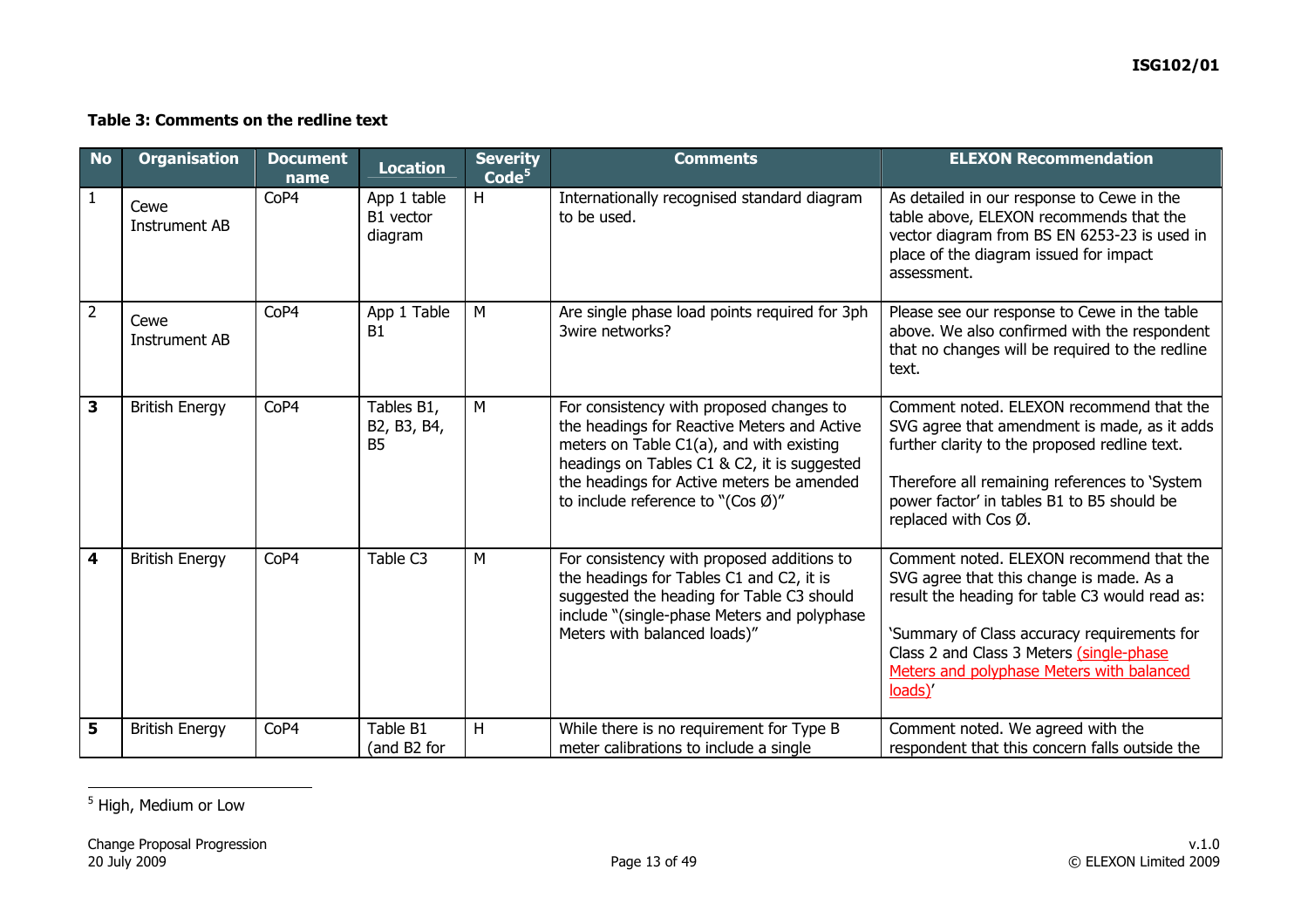|   |                       |      | any Type<br>CEP/CEQ<br>meters<br>installed on<br>CoP 3, 5, 6<br>or $7$<br>metering<br>systems) |   | element-only test, Type A calibrations<br>currently require such tests.<br>In practice however, although Cewe's newer,<br>intelligent meters can be (and are) issued<br>with certificates including these points, Cewe<br>do not have the facility to do the same with<br>the older CEP/CEQ type meters (the 'test rig'<br>used for this meter type has software that<br>cannot do it, and cannot be changed or<br>updated). Therefore, Type A calibration<br>certificates do not and cannot include these<br>points.<br>Given the above, BE suggests that unless<br>test "Y" is removed, neither we nor any other<br>party who use Cewe to carry out Type A<br>calibrations on CEP/CEQ meters can comply<br>fully with CoP4 requirements.                                             | scope of CP1288, as the CP looks at clarifying<br>the meter test point provisions in CoP4 and the<br>issue raised by the respondent is a technical<br>issue with the current requirements.<br>We agreed that the ELEXON metering team<br>will investigate this matter further on behalf of<br>the industry.                                        |
|---|-----------------------|------|------------------------------------------------------------------------------------------------|---|----------------------------------------------------------------------------------------------------------------------------------------------------------------------------------------------------------------------------------------------------------------------------------------------------------------------------------------------------------------------------------------------------------------------------------------------------------------------------------------------------------------------------------------------------------------------------------------------------------------------------------------------------------------------------------------------------------------------------------------------------------------------------------------|----------------------------------------------------------------------------------------------------------------------------------------------------------------------------------------------------------------------------------------------------------------------------------------------------------------------------------------------------|
| 6 | <b>British Energy</b> | CoP4 | Table B4                                                                                       | H | While there is no requirement for Type B<br>meter calibrations to include a single<br>element-only test, Type C calibrations<br>currently require such tests.<br>In practice however, BE's nominated UK Test<br>House has advised (i) that a single element<br>test of Type CEP/CEQ meters would be<br>technically very difficult, (ii) would require<br>significant changes to their test system, (iii)<br>would give results with high levels of<br>uncertainty, and (iv), since BE has no<br>compensation calculations for single element<br>operation, they would be unable to set up<br>their test equipment correctly. Finally, since<br>there is no Type A calibration data with<br>which to compare the results (as indicated in<br>Item 3 above), they (and BE) believe these | We agreed with the respondent that this<br>concern falls outside the scope of CP1288, as<br>the CP looks at clarifying the meter test point<br>provisions in CoP4 and the issue raised by the<br>respondent is a technical issue.<br>We agreed that the ELEXON metering team<br>will investigate this matter further on behalf of<br>the industry. |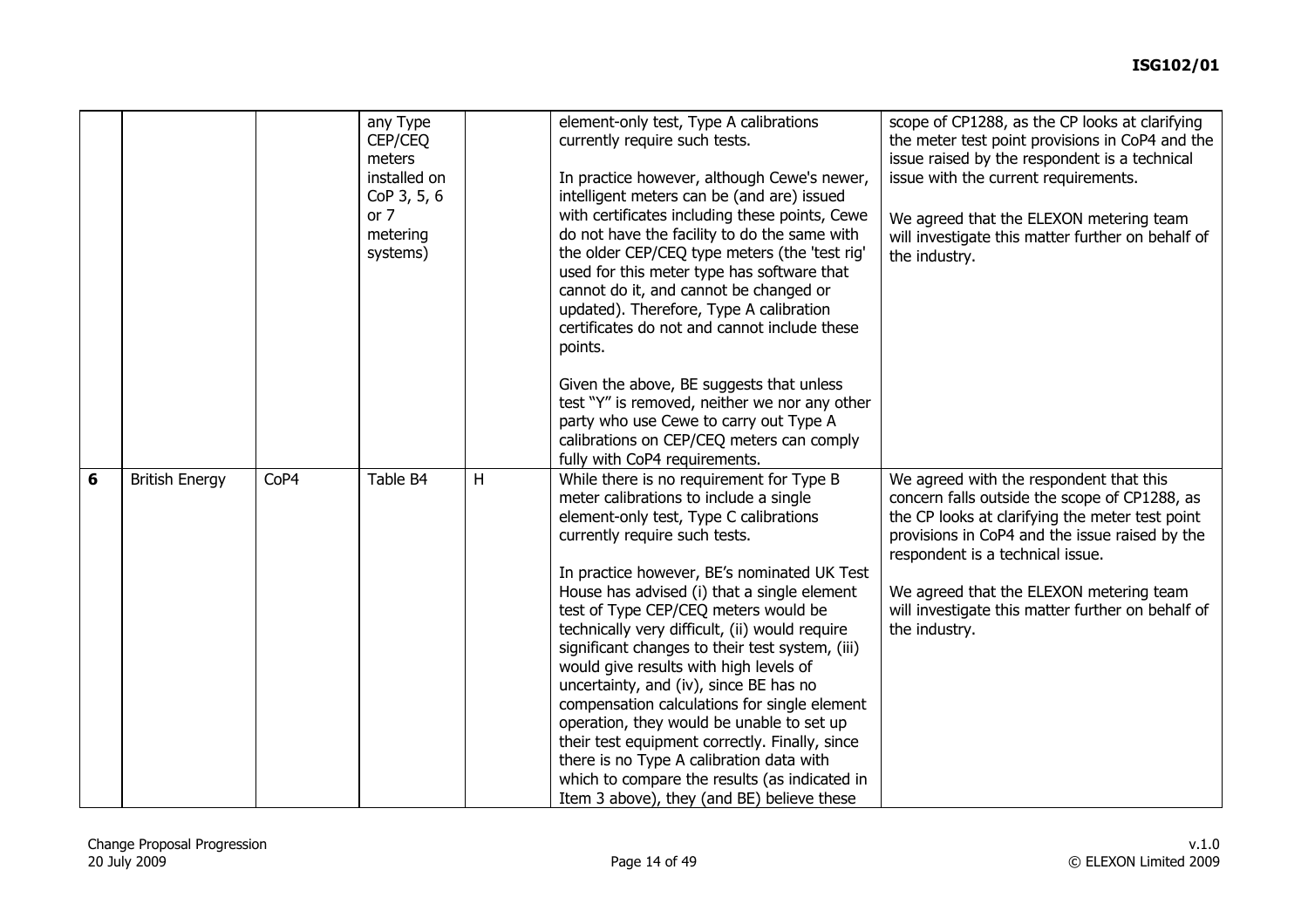|                         |                                         |      |                |   | tests would serve no useful purpose.                                                                                                                                                                                                                                                                                                                                                                                                                                                        |                                                                                                                                                                                            |
|-------------------------|-----------------------------------------|------|----------------|---|---------------------------------------------------------------------------------------------------------------------------------------------------------------------------------------------------------------------------------------------------------------------------------------------------------------------------------------------------------------------------------------------------------------------------------------------------------------------------------------------|--------------------------------------------------------------------------------------------------------------------------------------------------------------------------------------------|
|                         |                                         |      |                |   | Given the above, BE suggests that unless<br>test "Y" is removed, neither we nor any other<br>party with CEP/CEQ meters can comply fully<br>with CoP4 requirements for Type A<br>calibrations.                                                                                                                                                                                                                                                                                               |                                                                                                                                                                                            |
| $\overline{\mathbf{z}}$ | <b>EDF Energy</b>                       | CoP4 | Table C1(a)    | H | Having discussed with originator we feel that<br>the following should be added below this<br>table:<br>"For example the maximum permitted error<br>at $I_{max}$ and unity power factor for a class 0.2s<br>meter is $+/- 0.2\%$ when the meter is being<br>tested under balanced load conditions and<br>+/- 0.3% under single phase load<br>conditions. This would allow an overall<br>difference of 0.5% but the additional<br>requirement limits this to 0.4% for a class<br>0.2s meter." | Please see our response to Npower in the table<br>above. We recommend that the SVG agree<br>that this change is made.                                                                      |
| 8                       | <b>EDF Energy</b>                       | CoP4 | Table C3(a)    | H | Having discussed with originator we feel that<br>the following should be added below this<br>table:<br>"For example the maximum permitted error<br>at I <sub>n</sub> and sin $\varphi$ =1 for a class 2 meter is +/-<br>2.0% when the meter is being tested under<br>balanced load conditions and $+/-$ 3.0% under<br>single phase load conditions. This would<br>allow an overall difference of 5.0% but the<br>additional requirement limits this to 2.5% for<br>a class 2.0 meter."      | Please see our response to Npower in the table<br>above. We recommend that the SVG agree<br>that this change is made.                                                                      |
| 9                       | <b>British Standards</b><br>Institution | CoP4 | $\blacksquare$ |   | The BSI have requested that we include the<br>following text into CoP4:<br>Permission to reproduce extracts from [Name]                                                                                                                                                                                                                                                                                                                                                                     | We recommend that text is included at the end<br>of Appendix C of CoP 4. Each of the extracts<br>will be referenced to the relevant British<br>Standard from which it is obtained. We will |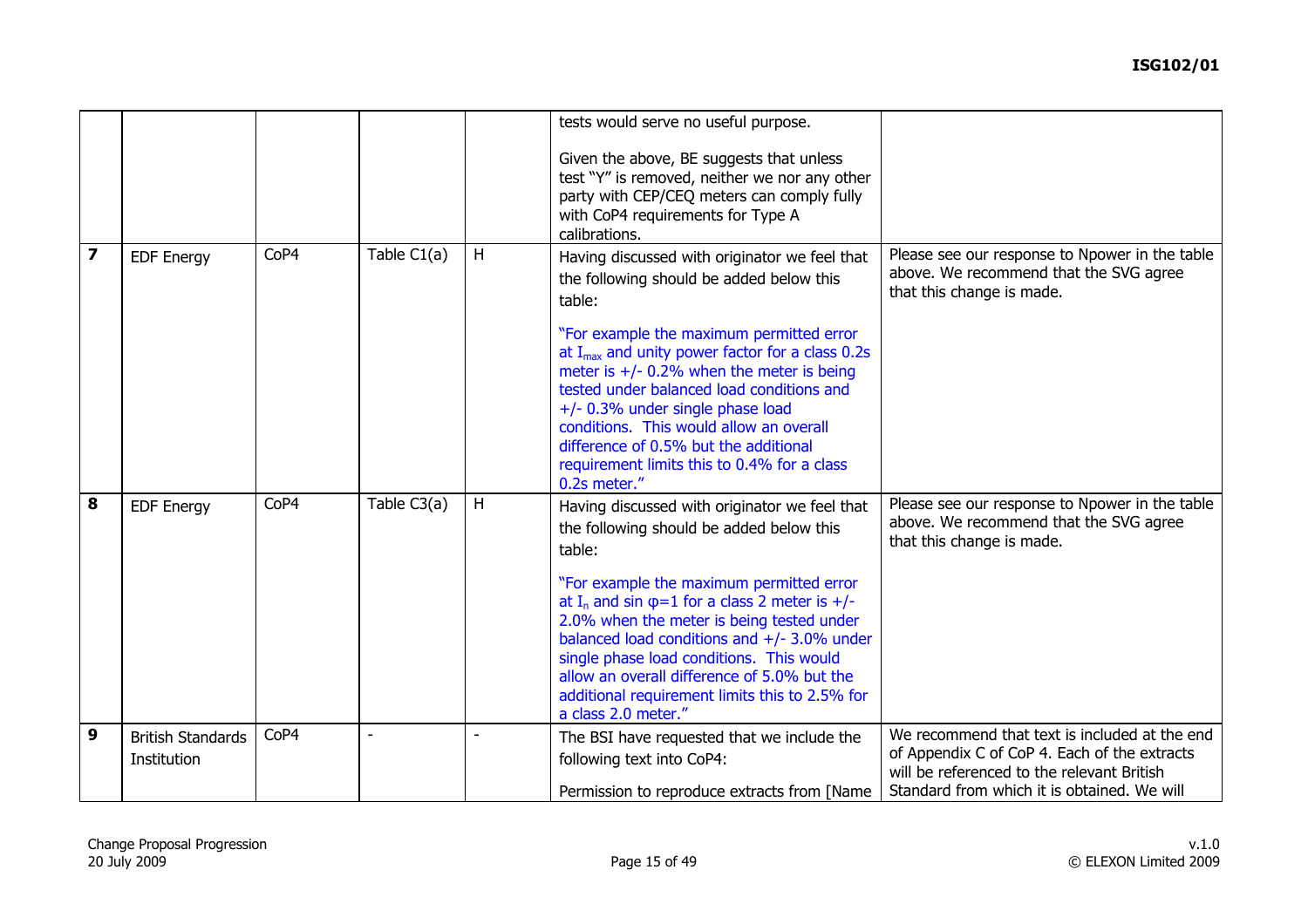|  | of Standard] is granted by BSI. British<br>Standards can be obtained in PDF or hard<br>copy formats from the BSI online shop:<br>www.bsigroup.com/Shop or by contacting<br>BSI Customer Services for hardcopies only:<br>Tel: +44 (0)20 8996 9001, Email:<br>cservices@bsigroup.com.<br>This permission does not cover any<br>other editions.<br>On no account shall the extracts<br>used be distributed as part of any<br>other work not permitted under this<br>licence.<br>This permission relates to the<br>extracts listed above. Where the<br>standard is updated and/or if there<br>is a requirement for further<br>reproduction of extracts you will<br>need to make a new application.<br>PERMISSION TO USE THE EXTRACTS LISTED | also include reference to the permission<br>granted from the British Standards. |
|--|------------------------------------------------------------------------------------------------------------------------------------------------------------------------------------------------------------------------------------------------------------------------------------------------------------------------------------------------------------------------------------------------------------------------------------------------------------------------------------------------------------------------------------------------------------------------------------------------------------------------------------------------------------------------------------------------------------------------------------------|---------------------------------------------------------------------------------|
|  | IS GRANTED ONLY ON THE ABOVE<br><b>CONDITIONS</b>                                                                                                                                                                                                                                                                                                                                                                                                                                                                                                                                                                                                                                                                                        |                                                                                 |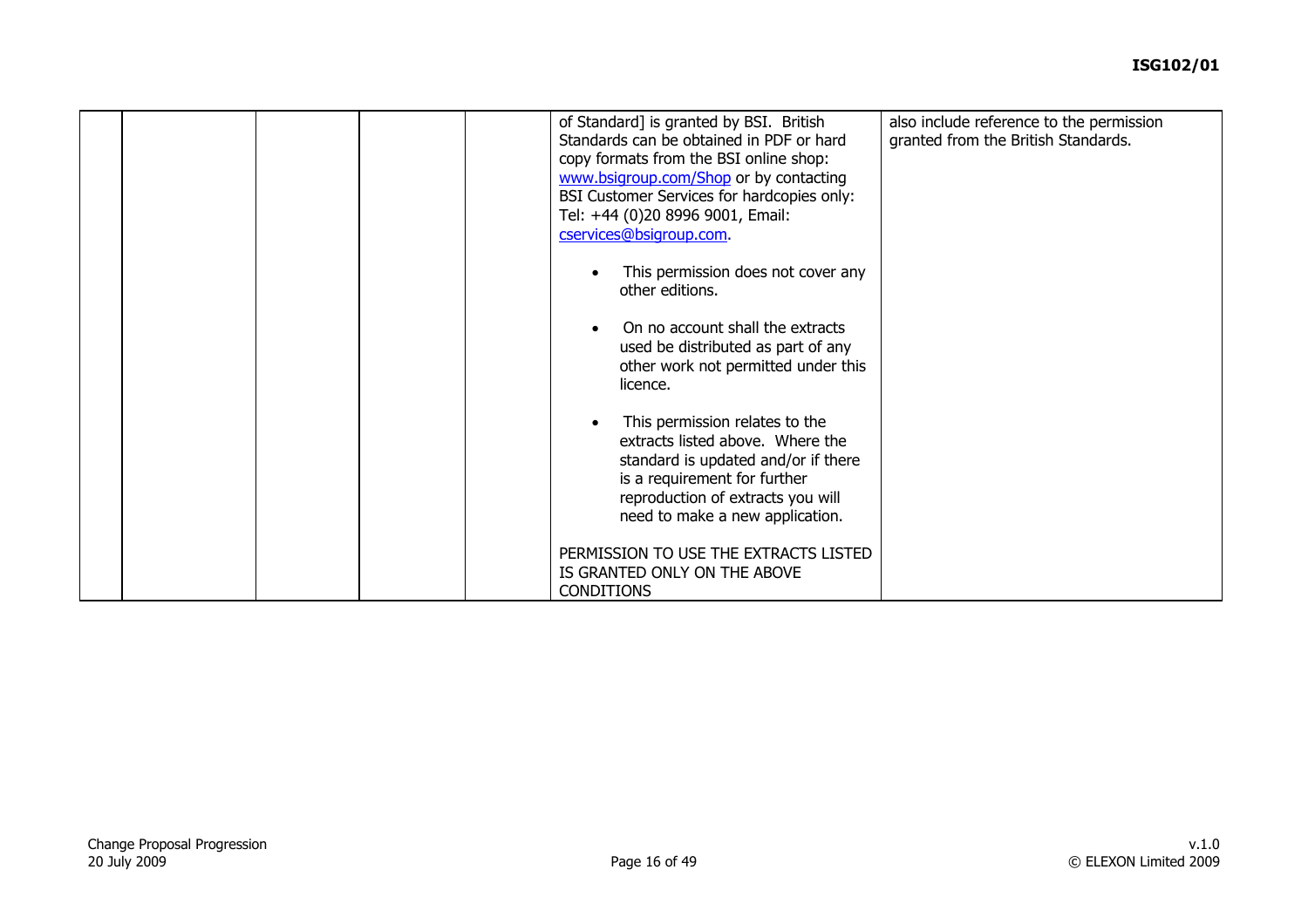### **Appendix 2 – Detailed Analysis of CP1296 and CP1297**

### **1 Why Change?**

#### 1.1 **Background**

- 1.2 We raised CP1296 (Mandatory Capability to Record Reactive Power Demand (kvar) Values in Code of Practice 5 (CoP5) Meters) and CP1297 (Mandatory Capability to Record Reactive Power Demand (kvar) Values in Code of Practice 10 (CoP10) Meters) on 05 June 2009.
- 1.3 As described in paper [SVG97/04,](http://www.elexon.co.uk/documents/BSC_Panel_and_Panel_Committees/SVG_Meeting_2008_-_097_-_Papers/SVG97_04_v1.0.pdf) a Working Group on absent and erroneous Reactive Power Data was established by the Supplier Volume Allocation Group (SVG). The Group investigated problems that arise when the metered data provided to LDSOs by Half Hourly Data Collectors does not include all of the Reactive Power data required by the LDSO (for purposes of DUoS charging and network management).
- 1.4 These Change Proposals form part of a package of six recommended to SVG by the Working Group. The four related Change Proposals are:
	- CP 1298, 'Requirement on MOAs to Configure Meters to Record Half Hourly Reactive Power Data (for Half Hourly Settled CT-Metered Customers)' – This CP will be presented to the SVG at their next meeting, on 4 August.
	- CP 1299, 'Requirement on Half Hourly Data Collectors to Collect and Report Reactive Power Data (where the Meter is configured to record it)' – This CP will be presented to the SVG at their next meeting, on 4 August.
	- CP 1302, 'Requirement on Half Hourly Data Collectors to Validate Reactive Power Demand Values' – This CP is currently out for Impact Assessment and will be presented to the SVG at their meeting on 1 September.
	- CP 1303, 'Requirement on Half Hourly Data Collectors to Estimate Reactive Power Demand Values' – This CP is currently out for Impact Assessment and will be presented to the SVG at their meeting on 1 September.

### **2 The Problem**

- 2.1 When LDSOs do not receive Reactive Power data, they are forced to make their own estimates of the missing data, for the purpose of calculating kVA Demand and Reactive Power charges. This presents difficulties for Suppliers, who potentially find it hard to pass on customers' charges based on estimated data. The issue is made more difficult – particularly for customer groups with sites spread across the country – by the inconsistent approaches to estimation adopted by different LDSOs.
- 2.2 Missing Reactive Power data also creates issues for LDSOs, who require such data to understand the power flows on their networks, the capacity requirements of their customers, and the efficiency of customers' electrical usage.
- 2.3 The Working Group identified a number of potential root causes for missing and erroneous Reactive Power data. One of these is that some of the metering Codes of Practice (including CoP5 and CoP10) do not currently require a capability to record period values for Reactive Power.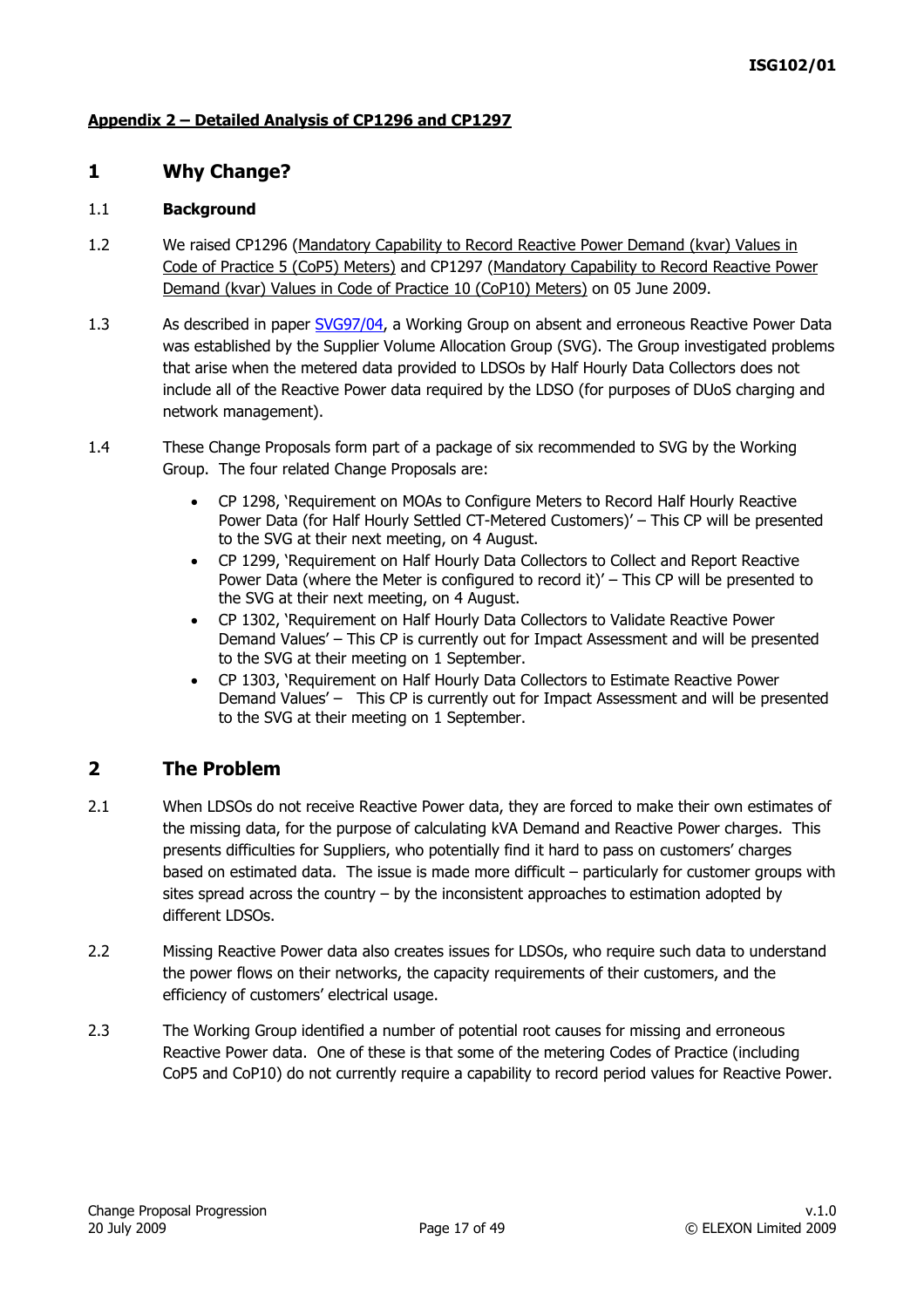# <span id="page-17-0"></span>**3 Solution**

- 3.1 In order to address the issues caused by absent and erroneous Reactive Power data, it is proposed to amend Code of Practice (CoP)5 (CP1296) and CoP10 (CP1297) to require that the Meter has the capability to record Demand (kvar) values for Reactive Import and Reactive  $Export<sup>6</sup>$  $Export<sup>6</sup>$  $Export<sup>6</sup>$ .
- 3.2 This will ensure that CoP5 and CoP10 Meters installed for Half Hourly customers (or Non Half Hourly customers who may enter the elective Half Hourly market at some future point) can provide Reactive Power data when required to do so.
- 3.3 The Working Group acknowledged that the requirement for Reactive Power metering was more relevant to industrial and commercial customers than domestic customers. However, with the extension of CoP10 to 100kW<sup>[7](#page-17-0)</sup>, and the likelihood that domestic customers will end up with smart Meters under different governance, it is proposed that the benefits of changing CoP10 will outweigh the disbenefits.
- 3.4 BSCP601 'Metering Protocol Approval and Compliance Testing' will need to be updated in order to ensure that the 'Meter Protocol Approval' and 'Compliance Testing' procedures align with the CoP5 changes $^8$  $^8$ .

# **4 Intended Benefits**

- 4.1 For those customers for whom the LDSO already requires Reactive Power data, this change will assist Suppliers in meeting their BSC and DCUSA obligations to provide LDSOs with relevant metered data.
- 4.2 For those customers for whom the LDSO does not currently require Reactive Power data, this change will 'future proof' the metering (should a change in the customer's circumstances or in LDSO requirements mean that Reactive Power data is required at some point in the future).
- 4.3 The Working Group suspected that, historically, the reason for CoP5 not mandating Reactive Power Demand values was that different LDSOs had different charging requirements; and that Reactive Power metering requirements therefore varied from geographical area to geographical area. However, as the industry moves towards a common charging methodology (and higher levels of distributed generation), the Group believed that Reactive Power metering will become a requirement in all geographical areas.

# **5 Industry Views**

5.1 We issued CP1296 and CP1297 for impact assessment in July 2009 (via CPC00662).

-

<sup>&</sup>lt;sup>6</sup> The terms 'Reactive Import' and 'Reactive Export' are defined in Appendix B to CoP5. For a site without generation, Reactive Import corresponds to a lagging power factor, and Reactive Export to a leading power factor. For sites with generation as well as demand, the situation is more complex, with Reactive Import corresponding to either leading demand or lagging generation.

<sup>&</sup>lt;sup>7</sup> Change Proposal CP1273 ('Changes to the scope of CoP10 to cover current transformer operated Meters') was approved by SVG and implemented as part of the June 2009 BSC Release.

 $8$  Note: The same section of BSCP601 is impacted by CP1297. If both CP's are approved there will be minor changes to combine the redlining.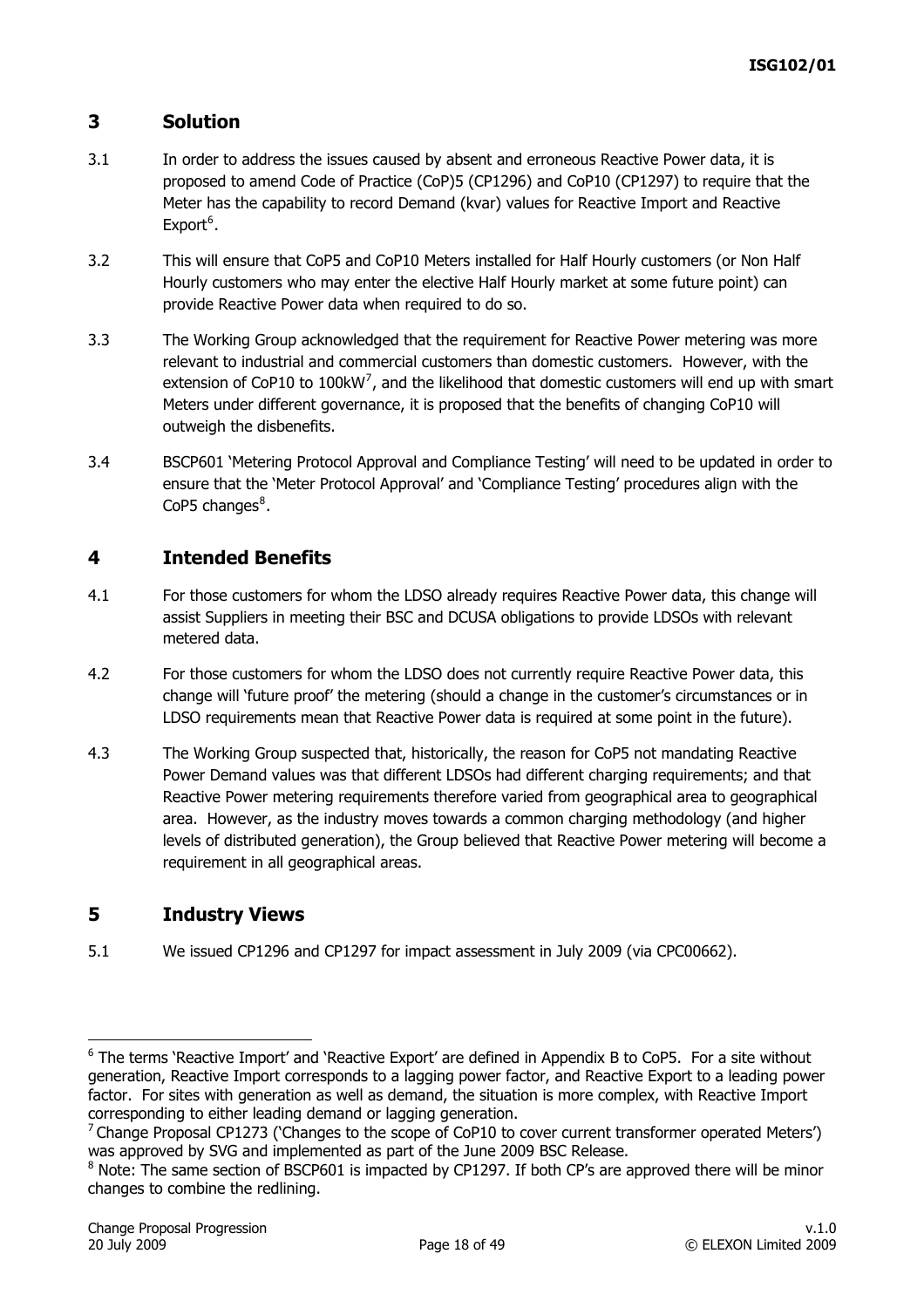#### 5.2 **Responses to CP1296**

- 5.2.1 We received 15 responses in relation to CP1296; of these 13 agreed, 1 disagreed and 1 was neutral.
- 5.2.2 The respondents who agreed with the proposal believed that this change would ensure a more effective process of capturing and reporting Reactive Power data. In addition one respondent believed that CP1296 would improve the data quality and lead to more accurate DUoS charging.
- 5.2.3 The respondent who disagreed, believed that CoP5 Meters should not be required to record Reactive Export at a predominantly Import site, as this would be an ineffective requirement as there is generally no Reactive Export values to report.
- 5.2.4 We contacted the respondent and highlighted that the Working Group believed that such data will be of increasing importance in the future, as a result of moves towards a common charging methodology, and increasing pressure on LDSOs to manage losses on their networks for environmental reasons. For these reasons, the view of the Group was that CoP5 should be amended to include a requirement for all kVAr values. The respondent noted our response but still did not agree with this change.
- 5.2.5 The respondent who submitted a neutral response raised concerns relating to the storage capacity of existing CoP5 Meters. The respondent highlighted that if CoP5 Meters were required to have the 'capability to provide' Reactive Power values this may reduce their storage capacity. This could result in the storage capacity of CoP5 Meters dropping below the requirement of 20 days, leaving the Meter non compliant.
- 5.2.6 We contacted the respondent and highlighted that this could potentially occur, however it was only likely to have an impact on early CoP5 Meters that would probably be due for change anyway. The respondent agreed with our response but still wanted their comments to be noted.
- 5.2.7 In addition the respondent queried whether the complexity required in CoP5 Meters would increase the risk in managing the asset? The respondent believed that the proving tests and in service testing may lead to a greater chance of errors occurring.
- 5.2.8 We contacted the respondent and highlighted that proving and in service testing would not change, however, the complexity in managing the Meters would probably increase. We consider this acceptable due to the benefit of being able to provide valid and accurate Reactive Power data to LDSOs and in so doing fulfilling our BSC Obligations.

#### 5.3 **Responses to CP1297**

- 5.3.1 We received 15 responses in relation to CP1297; of these 12 agreed and 3 disagreed.
- 5.3.2 The respondents who agreed with the proposal believed that this change would ensure a more effective process of capturing and reporting Reactive Power data. In addition, one respondent believed that this change would enhance their current practice of Reactive Power charging.
- 5.3.3 The respondents who disagreed believed that this change would place an additional requirement within CoP10 that would provide minimal benefit to LDSOs (as they were more interested in the higher volume end of the market). The respondents also believed that CoP10 was intended to be a 'lighter' version of CoP5 and that by including these requirements within CoP10 one would be creating more complex and expensive Metering requirements, which was not the intention of CoP10.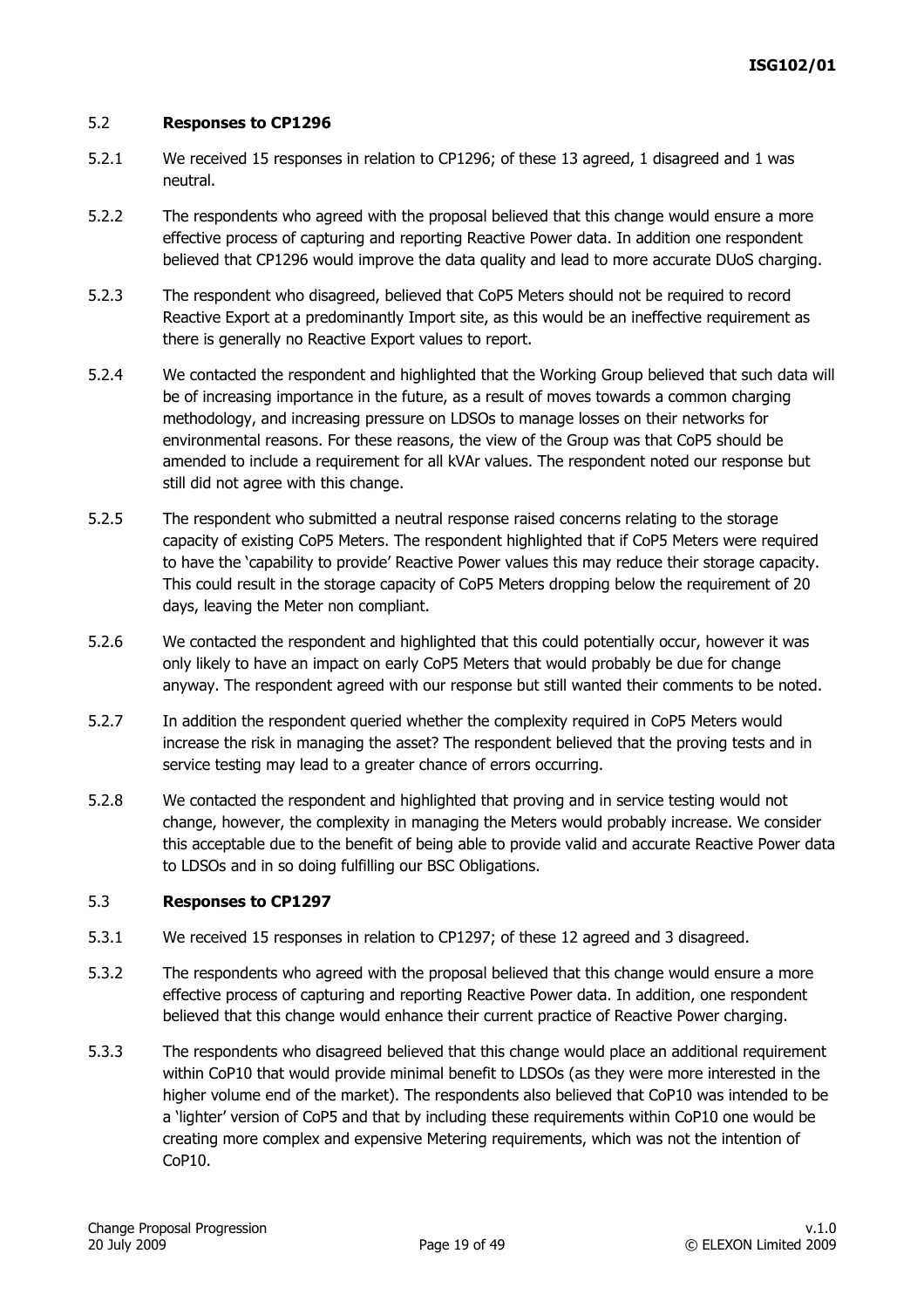- 5.3.4 We contacted these respondents and highlighted that the Working Group believed that such data would be of increasing importance in the future, as a result of moves towards a common charging methodology, and increasing pressure on LDSOs to manage losses on their networks for environmental reasons. For these reasons, the view of the Group was that CoP10 should be amended to include a requirement for all kVAr values.
- 5.3.5 In addition, we highlighted that the Working Group had issued a consultation (Please see attachment B to [SVG97/04](http://www.elexon.co.uk/documents/BSC_Panel_and_Panel_Committees/SVG_Meeting_2008_-_097_-_Papers/SVG97_04_v1.0.pdf) for consultation responses) relating to the above issue. The Working Group believed that on a balance of responses the requirement should be included within CoP10 as this would create a consistency within the market and provide LDSO with Reactive Power data that was necessary for accurate and consistent DuOS charging. The Working Group also believed that the additional costs and requirements would not be high within this area of the market. The respondent noted our response but still did not agree with this change.

# **6 Impacts and Costs**

6.1 Indicative impacts and costs received from participants were similar for both CP1296 and CP1297. The impacts and costs below therefore relate to both CP1296 and CP1297.

| <b>Market</b><br><b>Participant</b> | <b>Cost/Impact</b>                                                                                   | <b>Implementation time needed</b>                                                                          |
|-------------------------------------|------------------------------------------------------------------------------------------------------|------------------------------------------------------------------------------------------------------------|
| Party Agents                        | Several MOAs and DCs highlighted<br>that internal process changes<br>would be needed for both CP1296 | Implementation timescales ranged<br>from between 60 to 365WDs for<br>both CPs.                             |
|                                     | and CP1297.                                                                                          | The majority of Party Agents<br>believed that the February 2010<br>Release would be suitable.              |
|                                     |                                                                                                      | One respondent indicated that they<br>would require 365WDs in order to<br>implement the necessary changes. |
| <b>ELEXON</b><br>(Implementation)   | The estimated ELEXON<br>implementation cost is 2 man days<br>for each CP, which equates to<br>£880.  | February 2010 Release suitable.                                                                            |

# **7 Implementation Approach**

- 7.1 We recommend that CP1296 and CP1297 should be approved for the February 2010 Systems Release.
- 7.2 We noted that one respondent requested 365 Working Days in order to implement **CP1298**. We discussed this with the respondent and highlighted that the majority of respondents to CP1296 and CP1297 had indicated that a February implementation date was suitable.
- 7.3 The respondent believed that because the 6 Reactive Power CPs were linked they should be included in the same release, and that because they need a year to implement CP1298, all of the CPs should be delayed. We highlighted to the respondent that we did not believe that CP1298 should prevent the other Reactive Power CPs from being implemented as this would hamper the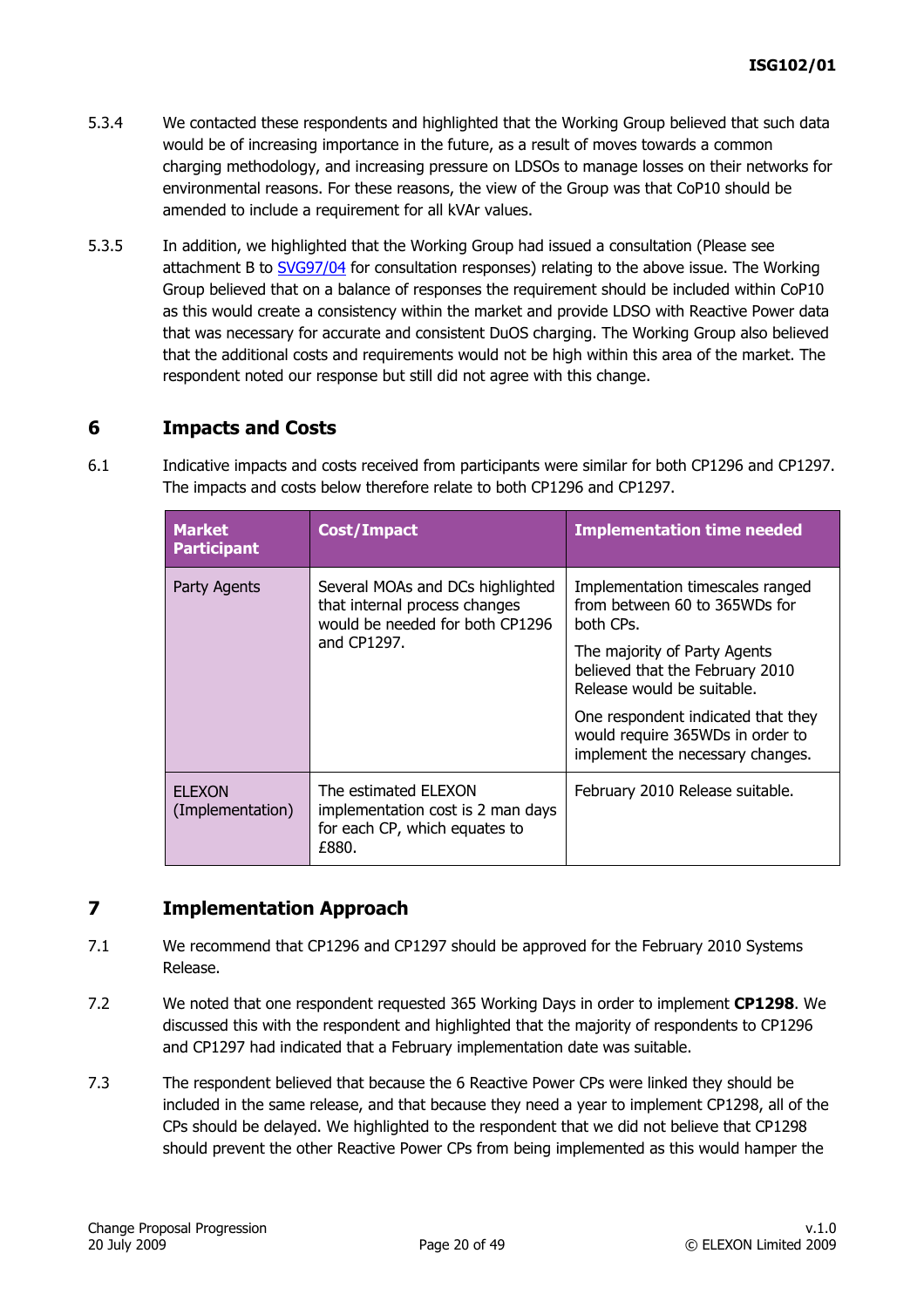progress relating to the provision of accurate and valid Reactive Power data. The respondent remained of their view.

### **8 Conclusion**

- 8.1 The majority of responses were in favour of the proposed changes. The views expressed by those in favour believed that CP1296 and CP1297 would go a long way towards ensuring that Licensed Distribution System Operators (LDSOs) received the data required to operate their networks, and to calculate Distribution Use of System (DUoS) charges. In addition these changes will ensure that Suppliers fulfil their BSC Obligations by providing accurate Reactive Power data to LDSOs.
- 8.2 The respondents who disagreed with the proposed solutions have not changed their views. Their comments have been included within this report.
- 8.3 After considering the comments received we still believe that the solution proposed by CP1296 and CP1297 are the most effective solutions.

### **9 Recommendation**

- 9.1 We recommend, based on the additional benefit of being able to provide accurate Reactive Power data to LDSOs, ensuring that Parties meet their BSC obligations (to provide accurate Metered data), and majority industry support, that you:
	- **AGREE** our suggested amendments to the redline text (as described in tables 3 and 6); and
	- **APPROVE** CP1296 and CP1297 for implementation in the February 2010 Release.

Lead Analyst: Stuart Holmes, tel. 0207 380 4135 or email [stuart.holmes@elexon.co.uk](mailto:stuart.holmes@elexon.co.uk)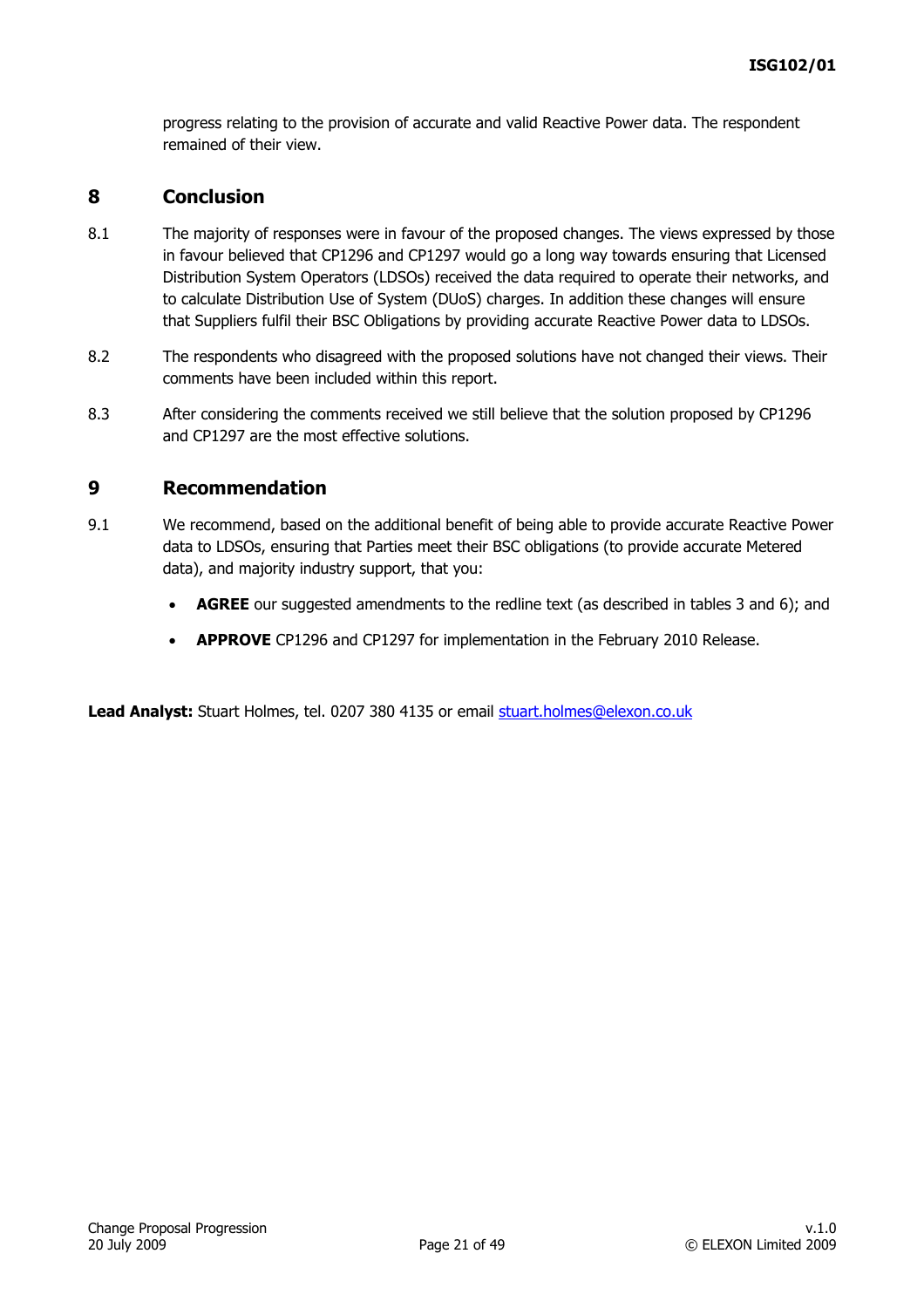#### **Table 1 – Industry Impact Assessment Summary for CP1296 - Mandatory Capability to Record Reactive Power Demand (kvar) Values in Code of Practice 5 (CoP5) Meters**

| IA History CPC number                                          | CPC00662 | Impacts                                                 | CoP5; BSCP601                                     |  |         |                          |
|----------------------------------------------------------------|----------|---------------------------------------------------------|---------------------------------------------------|--|---------|--------------------------|
| <b>Organisation</b>                                            |          |                                                         | <b>Capacity in which Organisation operates in</b> |  |         | <b>Days to Implement</b> |
| The Electricity Network Company                                |          | Distributor                                             |                                                   |  | Yes     | ۰                        |
| E.ON                                                           |          | Supplier                                                |                                                   |  | Yes     |                          |
| <b>Electricity North West Limited</b>                          |          | <b>LDSO</b>                                             |                                                   |  | Yes     | $\overline{\phantom{a}}$ |
| TMA Data Management Ltd                                        |          | NHHDC, NHHDA, HHDC, HHDA                                |                                                   |  | Yes     | 0                        |
| <b>EDF Energy</b>                                              |          | Supplier, NHH Agent and HH MOP                          |                                                   |  | Yes     | 60                       |
| EDF Energy Networks (EPN,LPN,SPN) and<br>EDF Energy (IDNO) Ltd |          | LDSO, SMRS, UMSO                                        |                                                   |  | Yes     |                          |
| <b>IMServ</b>                                                  |          | NHHDC / NHHDA                                           |                                                   |  | Yes     | 90                       |
| E.ON UK Energy Services Limited                                |          | NHHDC/DA                                                |                                                   |  | Yes     |                          |
| Scottish and Southern Energy                                   |          | Supplier/Generator/ Trader / Party Agent / Distributor  |                                                   |  | Yes     |                          |
| <b>CE Electric UK</b>                                          |          | LDSO, UMSO                                              |                                                   |  | Yes     |                          |
| ScottishPower                                                  |          | Supplier, LDSO, HHDA, NHHDA, HHDC, NHHDC, HHMOA, NHHMOA |                                                   |  | Yes     | 120                      |
| Stark Software International Ltd                               |          | HHDC/HHDA/NHHDC/NHHDA                                   |                                                   |  | Yes     | 0                        |
| <b>British Energy</b>                                          |          | Supplier                                                |                                                   |  | Yes     |                          |
| Western Power Distribution                                     |          | LDSO, HHMOA, UMSO, MA, SMRA                             |                                                   |  | No      | 90                       |
| NPower Limited                                                 |          | Supplier, Supplier Agents                               |                                                   |  | Neutral | 365                      |

### **Table 2: Impact Assessment Responses[9](#page-21-0)**

| <b>Organisation</b>                      | Agree? | <b>Comments</b>                                                                                                                                                                                               | Impact? | <b>ELEXON Response</b> |
|------------------------------------------|--------|---------------------------------------------------------------------------------------------------------------------------------------------------------------------------------------------------------------|---------|------------------------|
| <b>Electricity North</b><br>West Limited | Yes    | <b>Comments:</b> This change will enhance our current practice of<br>reactive power charging by ensuring that meters have the facility to<br>record reactive power data.                                      |         |                        |
| TMA Data<br>Management Ltd               | Yes    | <b>Impact:</b> As a HHDC, we are already capable for retrieving the<br>reactive power data and transmit validated reactive data to the<br>Supplier and Distributor if the metering is programmed to record it | No.     |                        |

<span id="page-21-0"></span><sup>&</sup>lt;sup>9</sup> Please note that we have only included responses in this table where the respondent provided additional information.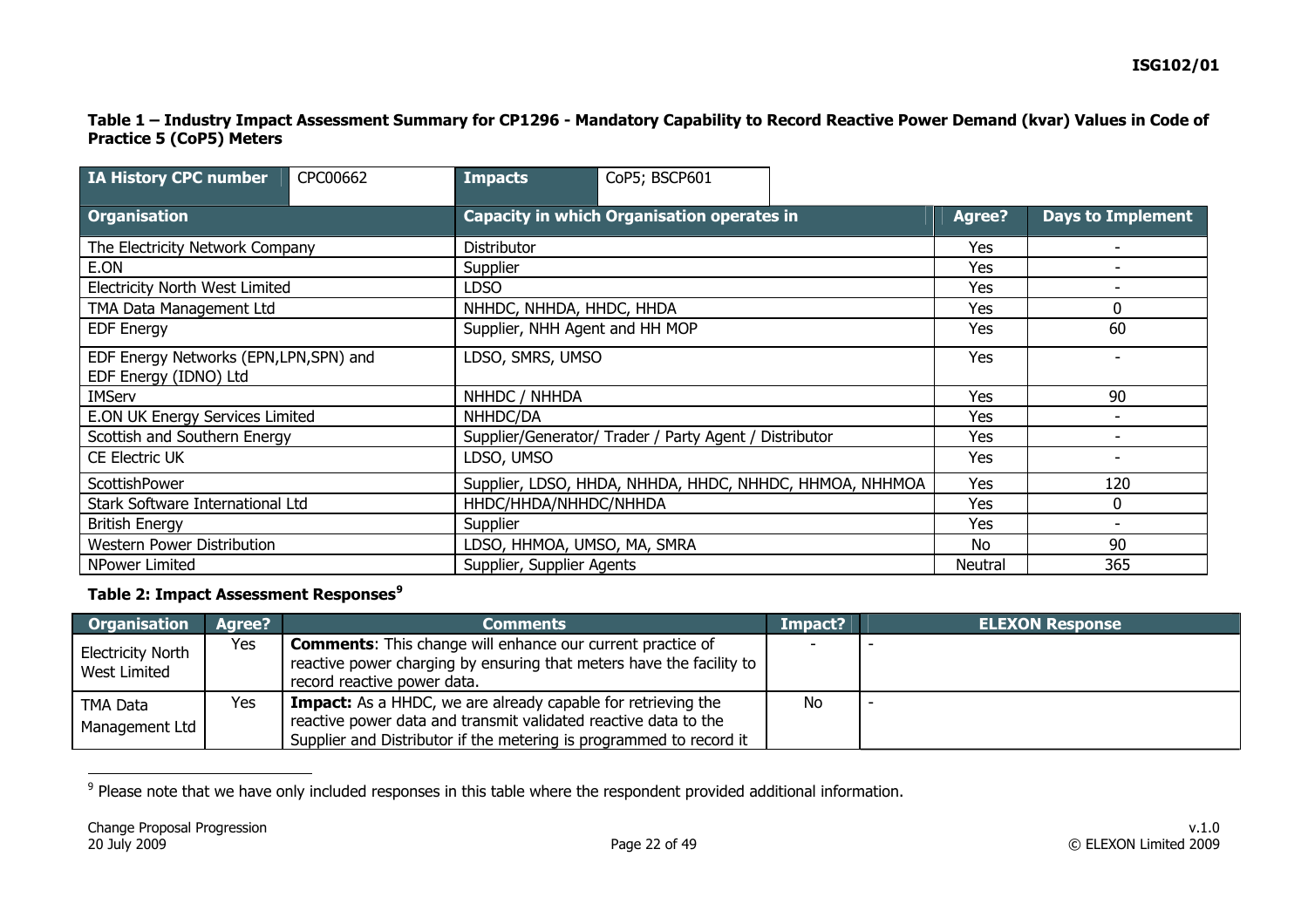| <b>Organisation</b>                         | Agree? | <b>Comments</b>                                                                                                                                                                                         | Impact? | <b>ELEXON Response</b>                                                                                                                                            |
|---------------------------------------------|--------|---------------------------------------------------------------------------------------------------------------------------------------------------------------------------------------------------------|---------|-------------------------------------------------------------------------------------------------------------------------------------------------------------------|
| <b>EDF Energy</b>                           | Yes    | Impact on Organisation's Systems and/or Processes? Yes                                                                                                                                                  | Yes     |                                                                                                                                                                   |
|                                             |        | Capacity in which Organisation is impacted: MOP                                                                                                                                                         |         |                                                                                                                                                                   |
|                                             |        | <b>Impact on Organisation: Field Processes</b>                                                                                                                                                          |         |                                                                                                                                                                   |
|                                             |        | <b>Implementation No. of Calendar Days 60</b>                                                                                                                                                           |         |                                                                                                                                                                   |
|                                             |        | Would implementation in the proposed Release have an<br>adverse impact? No                                                                                                                              |         |                                                                                                                                                                   |
| Yes<br><b>EDF Energy</b><br><b>Networks</b> |        | <b>Comments:</b> BSCP 601 should also refer to CoP 1,2, 3 & 5 for<br>clarity not just CoP 5.                                                                                                            | Yes     | We contacted the respondent and confirmed that we<br>agree with their comments. We do not believe that<br>this is a material change and that this will align with |
| (EPN,LPN,SPN)                               |        | Impact on Organisation's Systems and/or Processes? Yes                                                                                                                                                  |         | the Code of Practice documents. The respondent                                                                                                                    |
| <b>EDF Energy</b><br>(IDNO) Ltd             |        | Capacity in which Organisation is impacted: LDSO                                                                                                                                                        |         | was happy with our response.                                                                                                                                      |
|                                             |        | Impact on Organisation: Improved Data Quality and more<br>accurate DUoS Billing                                                                                                                         |         | We recommend that the SVG agree that the<br>redlining should be amended as highlighted in table<br>3 (point 4) below.                                             |
| Imserv                                      | Yes    | Capacity in which Organisation is impacted: MOA                                                                                                                                                         | Yes     |                                                                                                                                                                   |
|                                             |        | Impact on Organisation: Process changes primarily.                                                                                                                                                      |         |                                                                                                                                                                   |
|                                             |        | How much Implementation Notification is required from<br>receipt of approved redline text changes? No. of Calendar<br>Days 90                                                                           |         |                                                                                                                                                                   |
|                                             |        | Would implementation in the proposed Release have an<br>adverse impact? No                                                                                                                              |         |                                                                                                                                                                   |
| E.ON UK Energy                              | Yes    | Capacity in which Organisation is impacted: MOA                                                                                                                                                         | Yes     |                                                                                                                                                                   |
| Services Limited                            |        | <b>Impact on Organisation:</b> All meters currently utilised for this<br>COPs have this capability.                                                                                                     |         |                                                                                                                                                                   |
| ScottishPower                               | Yes    | ScottishPower supports the move to capture reactive energy for the<br>elective HH market. Under current arrangements there is no way to<br>capture the amount of reactive energy being generated in the | Yes     | The respondent highlighted that where we have<br>actual Reactive Power data, we should use this<br>rather than estimates.                                         |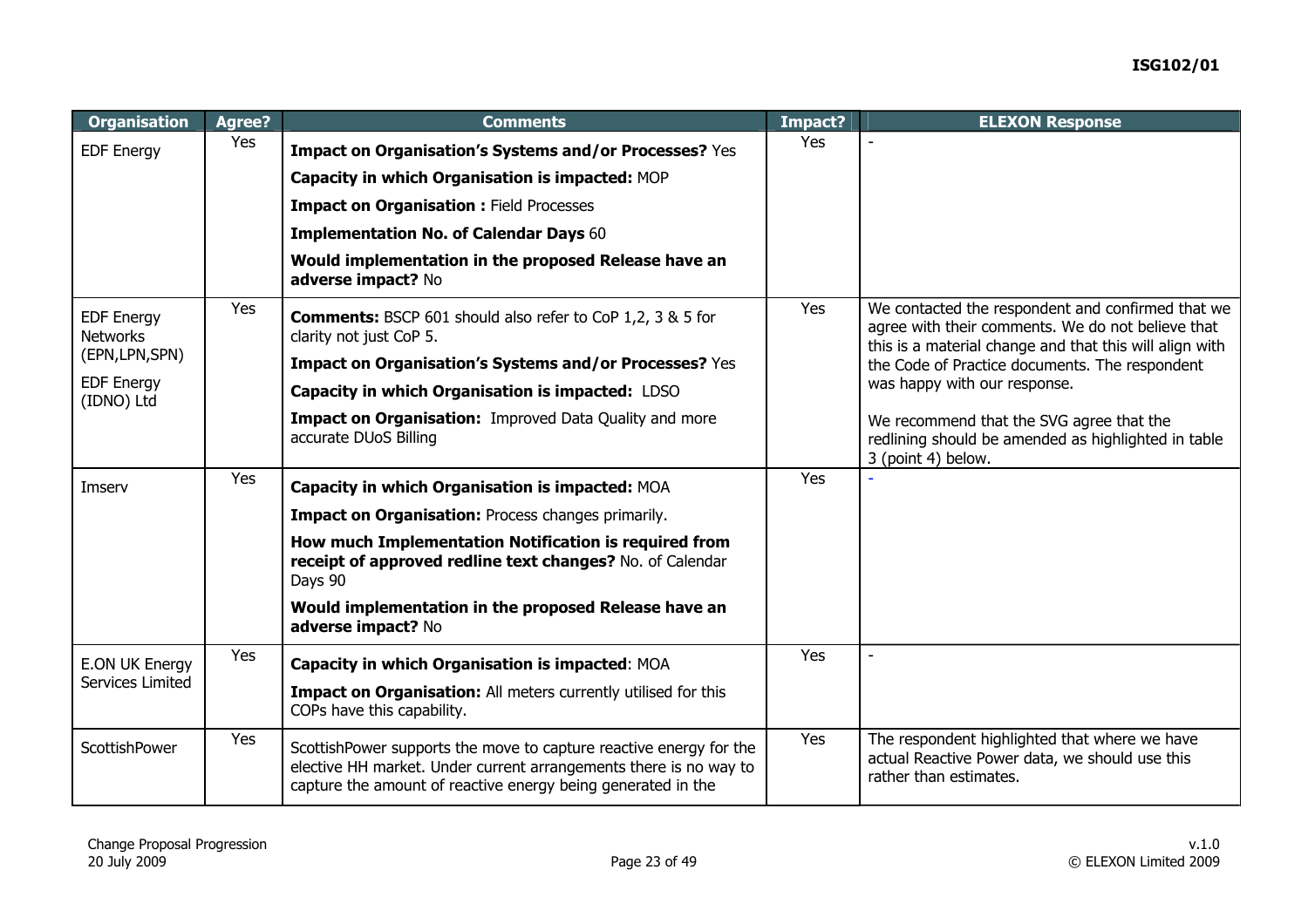| <b>Organisation</b>                               | Agree?    | <b>Comments</b>                                                                                                                                                                                                                                                                                             | Impact?   | <b>ELEXON Response</b>                                                                                                                                                                                                                                                                                                                                                                                                                                                                                                                                                                                                                                   |
|---------------------------------------------------|-----------|-------------------------------------------------------------------------------------------------------------------------------------------------------------------------------------------------------------------------------------------------------------------------------------------------------------|-----------|----------------------------------------------------------------------------------------------------------------------------------------------------------------------------------------------------------------------------------------------------------------------------------------------------------------------------------------------------------------------------------------------------------------------------------------------------------------------------------------------------------------------------------------------------------------------------------------------------------------------------------------------------------|
|                                                   |           | elective HH sector.                                                                                                                                                                                                                                                                                         |           | We contacted the respondent and informed them                                                                                                                                                                                                                                                                                                                                                                                                                                                                                                                                                                                                            |
|                                                   |           | Impact on Organisation's Systems and/or Processes?: Yes                                                                                                                                                                                                                                                     |           | that this was the case and that this was captured<br>within CP1303 which was issued for impact                                                                                                                                                                                                                                                                                                                                                                                                                                                                                                                                                           |
|                                                   |           | Capacity in which Organisation is impacted : MOA, Supplier,<br>HHDC, LDSO                                                                                                                                                                                                                                   |           | assessment as part of CPC00666.                                                                                                                                                                                                                                                                                                                                                                                                                                                                                                                                                                                                                          |
|                                                   |           | Impact on Organisation: Changes will be required for internal<br>processes. However it is not envisaged that there would be system<br>impact.                                                                                                                                                               |           |                                                                                                                                                                                                                                                                                                                                                                                                                                                                                                                                                                                                                                                          |
|                                                   |           | Would implementation in the proposed Release have an<br>adverse impact? No                                                                                                                                                                                                                                  |           |                                                                                                                                                                                                                                                                                                                                                                                                                                                                                                                                                                                                                                                          |
|                                                   |           | <b>Other Comments:</b> ScottishPower believe where actual reactive<br>power information is available for both reactive excess and KVA<br>that this should be used instead of estimates calculated from the<br>power factors.                                                                                |           |                                                                                                                                                                                                                                                                                                                                                                                                                                                                                                                                                                                                                                                          |
| <b>Stark Software</b><br><b>International Ltd</b> | Yes       | The COP5 wording always was and still remains unclear. 'Demand<br>Period', 'Measured Quantities', 'Demand Values', 'Energy<br>Measurements', 'shall be 'provided" are ambiguous expressions and<br>could easily be re-drafted to distinguish between HH data, demand<br>registers and cumulative registers. | <b>No</b> | We contacted the respondent and highlighted that<br>there were mechanisms in place to address<br>ambiguous expressions or unclear wording. The<br>respondent indicated that they did not have<br>problems with the redlining proposed within CP1296<br>and that their concerns were with existing wording<br>in the CoP, rather than the redlining proposed.<br>We suggested that they communicate any issues<br>relating to the current wording to us so that we<br>could address their concerns via the appropriate<br>mechanisms.<br>The respondent agreed that they would follow the<br>appropriate processes in order to address these<br>concerns. |
| <b>Western Power</b><br><b>Distribution</b>       | <b>No</b> | Please note these comments apply to CP1296. CP1297 and CP1298<br>which are all related.                                                                                                                                                                                                                     | Yes       | We contacted the respondent and highlighted that<br>the Working Group believed that such data will be of<br>increasing importance in the future, as a result of                                                                                                                                                                                                                                                                                                                                                                                                                                                                                          |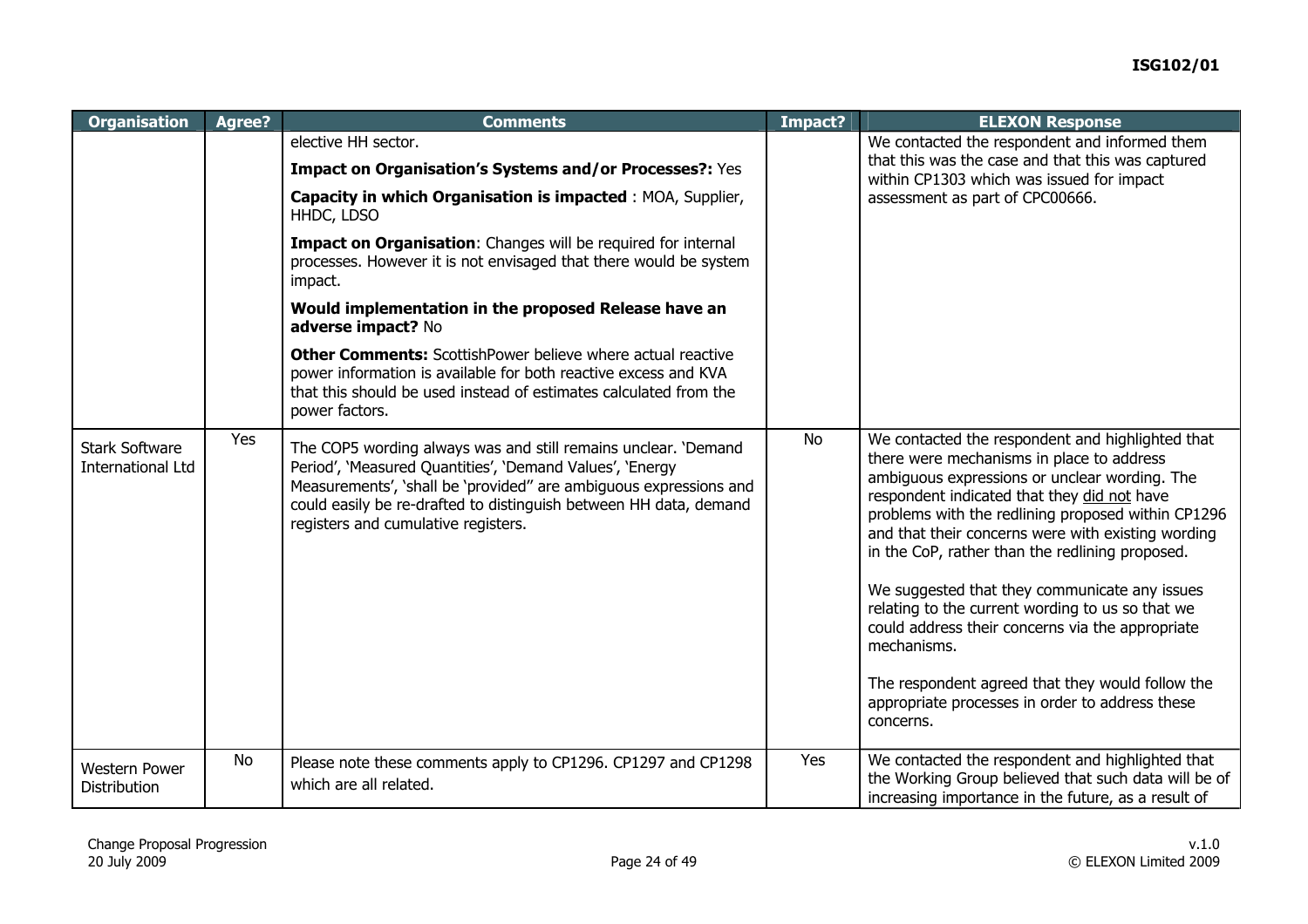| <b>Organisation</b> | Agree? | <b>Comments</b>                                                                                                                                                                                                                                                                                               | Impact? | <b>ELEXON Response</b>                                                                                                                                                                                                                                                                                                             |
|---------------------|--------|---------------------------------------------------------------------------------------------------------------------------------------------------------------------------------------------------------------------------------------------------------------------------------------------------------------|---------|------------------------------------------------------------------------------------------------------------------------------------------------------------------------------------------------------------------------------------------------------------------------------------------------------------------------------------|
|                     |        | We agree with the need for kVArh import but do not think is<br>necessary to record kVArh export for the vast majority of sites else<br>we are increasing the volume of data handled by parties by 50%<br>for little benefit.                                                                                  |         | moves towards a common charging methodology,<br>and increasing pressure on LDSOs to manage losses<br>on their networks for environmental reasons. For<br>these reasons, the view of the Group was that CoP5<br>should be amended to include a requirement for all<br>kVAr values.                                                  |
|                     |        | Reading the CPs for COP5 and COP10 it says it is about the meters<br>having the capability to record reactive interval data but the red-<br>lined versions of the CoPs make it mandatory to be set up?                                                                                                        |         | The respondent did not agree with the Working<br>Groups rationale and asked that we include their<br>comments.                                                                                                                                                                                                                     |
|                     |        | The amendments to BSCP514 imply it is only mandated for CT<br>supplies and the CP says the obligation does not apply to whole<br>current but this is not reflected in the changes to COP5 and<br>COP10. The new BSCP also says if the meter has the capability it<br>must be programmed (albeit only for CT). |         | The respondent also raised concerns regarding the<br>use of the phrase 'shall be provided' within sections<br>4.1.1 and 4.1.2 of CoP5 and CoP10. The respondent<br>believed that this phrase should be replaced by 'shall<br>be capable of providing'. We indicated to the<br>respondent that this was out of the scope of this CP |
|                     |        | We think the changes should say:<br>COP5/COP10 meters should have the capability to record interval<br>kVArh import and kVArh export data.                                                                                                                                                                    |         | (as it related to current wording within the CoP,<br>rather than the proposed redline text); however, we<br>believed that the current wording was suitable.<br>The respondent did not agree with our response and                                                                                                                  |
|                     |        | When trading HH COP5/COP10 must be setup to record interval<br>kVArh import data.<br>As we need kVArh import to correctly bill any HH site the                                                                                                                                                                |         | asked that we include their comments within the<br>report.                                                                                                                                                                                                                                                                         |
|                     |        | distinction between CT and Whole Current (and any assumption<br>that whole current COP10 will not trade HH) is inappropriate.                                                                                                                                                                                 |         | Comments concerning changes to BSCP514 relate to<br>CP1298 and will be included within that assessment<br>report.                                                                                                                                                                                                                  |
|                     |        | Impact on Organisation's Systems and/or Processes? Yes                                                                                                                                                                                                                                                        |         |                                                                                                                                                                                                                                                                                                                                    |
|                     |        | Capacity in which Organisation is impacted: HHMOA\LDSO                                                                                                                                                                                                                                                        |         |                                                                                                                                                                                                                                                                                                                                    |
|                     |        | Impact on Organisation: Procedural changes and update to<br>LWIs.                                                                                                                                                                                                                                             |         |                                                                                                                                                                                                                                                                                                                                    |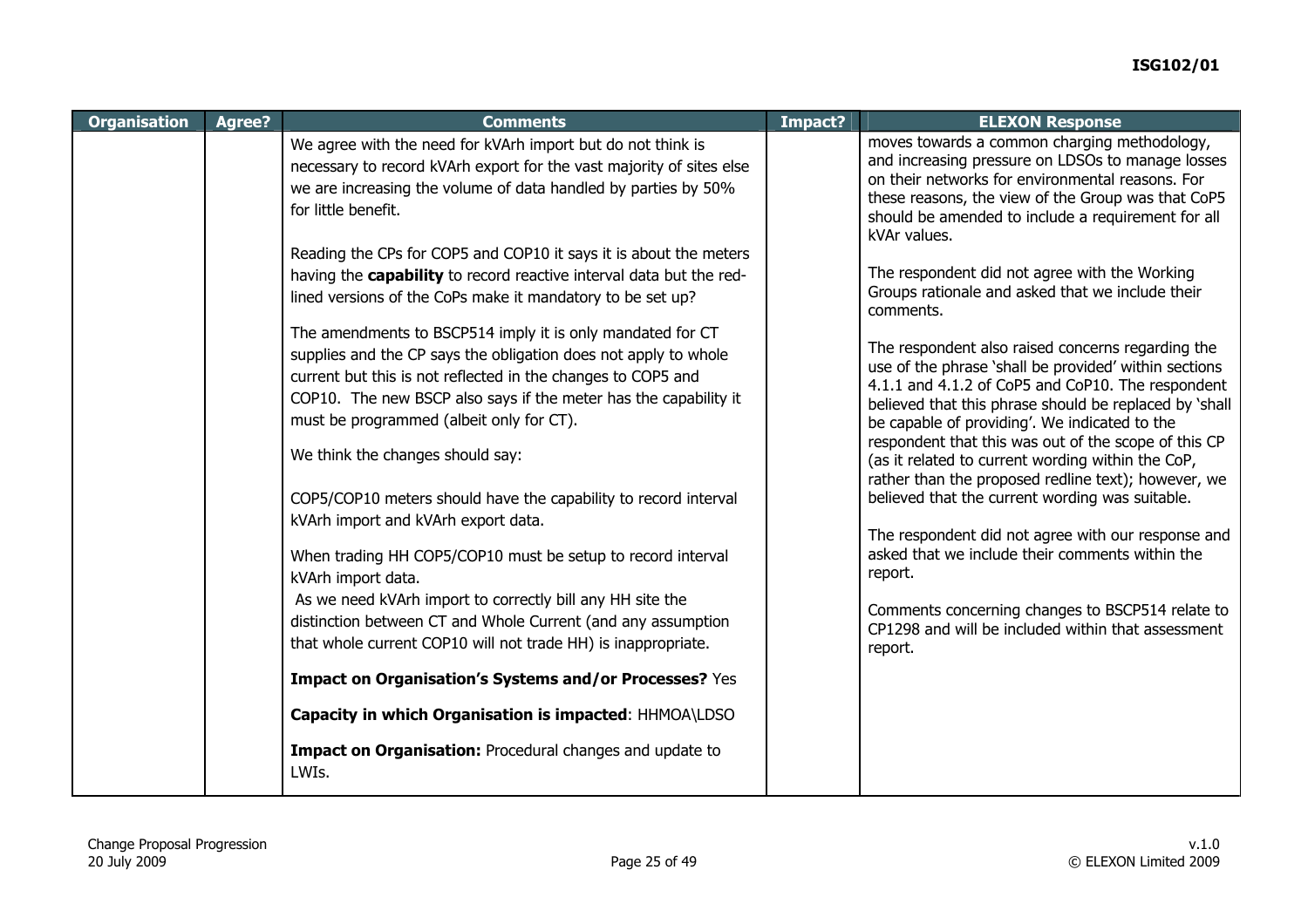| <b>Organisation</b>   | Agree?  | <b>Comments</b>                                                                                                                                                                                                                                                                                                                                                                                                                                                                                                                                                                                                                                                                                                                                                                                                                                                                          | Impact? | <b>ELEXON Response</b>                                                                                                                                                                                                                                                                                                                                                                                                                                                                                                                                                                                                                   |
|-----------------------|---------|------------------------------------------------------------------------------------------------------------------------------------------------------------------------------------------------------------------------------------------------------------------------------------------------------------------------------------------------------------------------------------------------------------------------------------------------------------------------------------------------------------------------------------------------------------------------------------------------------------------------------------------------------------------------------------------------------------------------------------------------------------------------------------------------------------------------------------------------------------------------------------------|---------|------------------------------------------------------------------------------------------------------------------------------------------------------------------------------------------------------------------------------------------------------------------------------------------------------------------------------------------------------------------------------------------------------------------------------------------------------------------------------------------------------------------------------------------------------------------------------------------------------------------------------------------|
| <b>NPower Limited</b> | Neutral | No<br>It would to be appropriate that if DNOs are to adopt a common<br>methodology for Reactive Power charging that the capability to<br>record half-hourly Reactive Power (kvar) values should be<br>mandated in CoP5.<br>However, in mandating this capability consideration needs to be<br>given to the following:<br>Will this render some types of CoP5 meters as non compliant? The<br>storage of additional channels of half-hourly Reactive Power values<br>will affect the number of days a meter can store. This may mean<br>certain meters storage capacity drops below the existing CoP5<br>requirement of 20 days.<br>Will mandating the additional complexity increase the risk in<br>managing the asset? Proving tests and in service testing will need<br>to be performed on these assets and with extra channels there will<br>be a greater chance of errors occurring. |         | We contacted the respondent and highlighted that<br>this could potentially occur, however it was only<br>likely to have an impact on quite old CoP5 Meters<br>that would probably be due for change anyway. The<br>respondent agreed with our response but still<br>wanted their comments to be noted.                                                                                                                                                                                                                                                                                                                                   |
|                       |         |                                                                                                                                                                                                                                                                                                                                                                                                                                                                                                                                                                                                                                                                                                                                                                                                                                                                                          |         | We contacted the respondent and highlighted that<br>proving and in service testing would not change,<br>however, the complexity in managing the Meters<br>would probably increase. We explained that we feel<br>that this increase in complexity is justified as Meters<br>would be capable of providing Reactive Power data,                                                                                                                                                                                                                                                                                                            |
|                       |         |                                                                                                                                                                                                                                                                                                                                                                                                                                                                                                                                                                                                                                                                                                                                                                                                                                                                                          |         | which would contribute towards allowing Parties to<br>fulfil their BSC Obligations of providing accurate<br>Meter data to LDSOs.                                                                                                                                                                                                                                                                                                                                                                                                                                                                                                         |
|                       |         | Implementation Comment: As CP1296, CP1297, CP1298 &                                                                                                                                                                                                                                                                                                                                                                                                                                                                                                                                                                                                                                                                                                                                                                                                                                      |         | The respondent agreed with our response but still<br>wanted their comments to be noted.                                                                                                                                                                                                                                                                                                                                                                                                                                                                                                                                                  |
|                       |         | CP1299 were raised to address the issue of "Absent and erroneous<br>Reactive Power data" we believe that if approved they should go<br>through as a package of changes in the same Release. For CP1298<br>our MOA has stated that they will require a minimum of 365 days<br>lead time from approval of the redline text to implement the<br>necessary changes to their systems and processes. Therefore, 365<br>days should be recommended for all 4 CPs in order that they can be<br>included in the same Release.                                                                                                                                                                                                                                                                                                                                                                     |         | We discussed the implementation approach with the<br>respondent and highlighted that the majority of<br>respondents to CP1298 had indicated that a<br>February implementation date was suitable. The<br>respondent believed that because the 6 Reactive<br>Power CPs were linked they should be included in<br>the same release. We highlighted to the respondent<br>that we did not believe that CP1298 should prevent<br>the other Reactive Power CPs from being<br>implemented as this would hamper the progress<br>relating to the provision of accurate and valid<br>Reactive power data. The respondent remained of<br>their view. |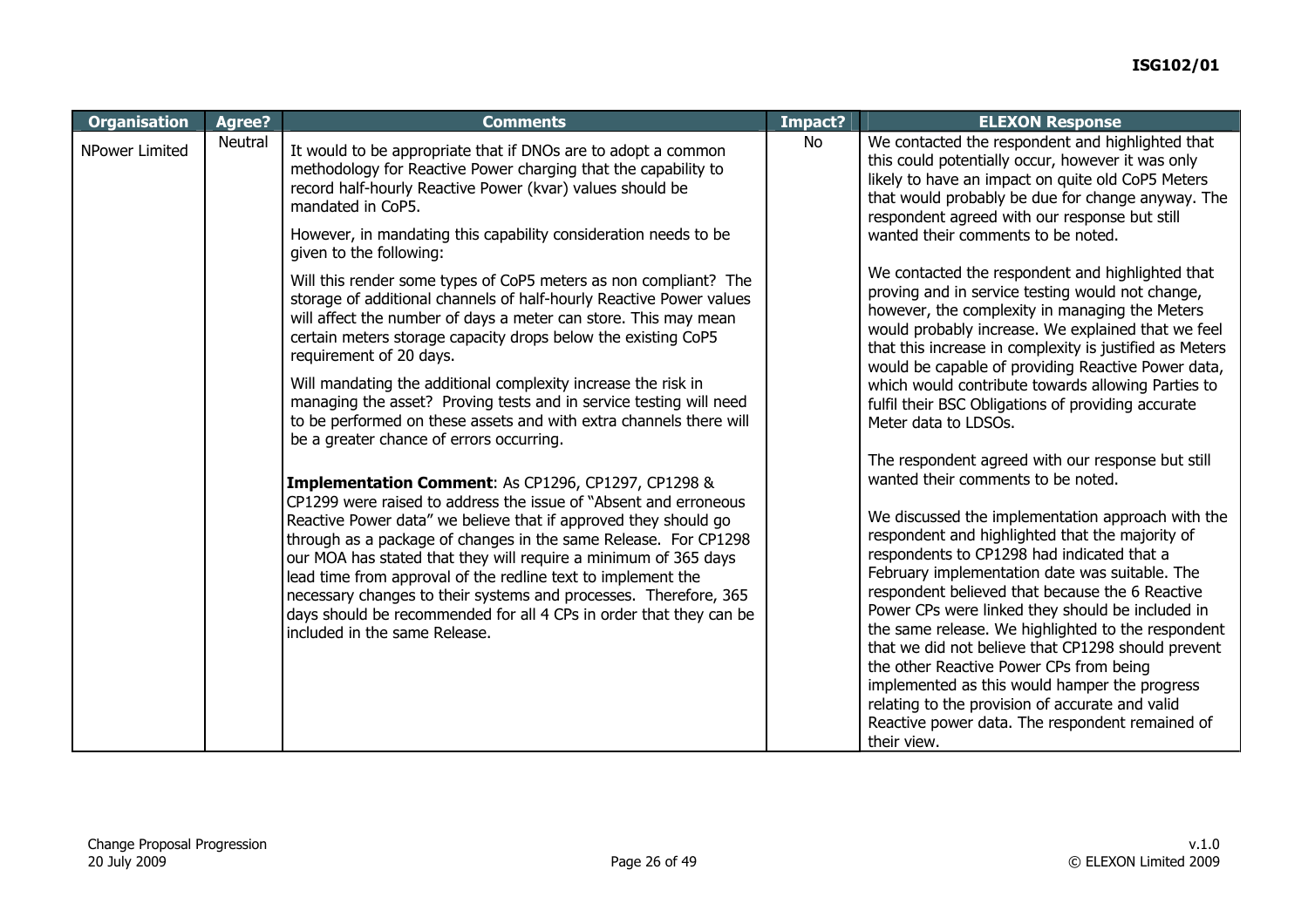#### **Table 3: Comments on the CP1296 redline text**

| No.            | <b>Organisation</b> | <b>Document</b><br>name | Location     | <b>Severity</b><br>$\overline{\text{Code}^{\hspace{0.05cm}10}}$ | <b>Comments</b>                                                                                                                                                                                                                                                                                                                            | <b>ELEXON Recommendation</b>                                                                                                                                                                                                                                                                                                                                                                                                                 |
|----------------|---------------------|-------------------------|--------------|-----------------------------------------------------------------|--------------------------------------------------------------------------------------------------------------------------------------------------------------------------------------------------------------------------------------------------------------------------------------------------------------------------------------------|----------------------------------------------------------------------------------------------------------------------------------------------------------------------------------------------------------------------------------------------------------------------------------------------------------------------------------------------------------------------------------------------------------------------------------------------|
| 1              | <b>SSE</b>          | 601                     | 3.4.7        |                                                                 | The changes incorrectly state<br>kvarh, demand should read<br>kVAr                                                                                                                                                                                                                                                                         | We agree with these comments and recommend that the redline<br>text is amended. The current version of the redlining states:<br>3.4.7 (a) 'kvarh value is provided for each Reactive Energy<br>Measured Quantity (CoP5 only)'<br>This should be amended to read:<br>3.4.7 (a) 'kvar value is provided for each Reactive Energy<br>Measured Quantity (CoP5 only)'<br>We do not believe that this is a material change to the redline<br>text. |
| $\overline{2}$ | npower              | <b>BSCP601</b>          | 3.4.7(a)     |                                                                 | Redline text contains the<br>requirement "; and kvarh value is<br>provided for each Reactive<br>Energy Measured Quantity".<br>We believe this should be kVar<br>rather than "kvarh" and the<br>requirement should read ";and<br>kVar value is provided for each<br><b>Demand Period for each</b><br>Reactive Energy Measured<br>Quantity". | Please see the recommendation in point 1 above.                                                                                                                                                                                                                                                                                                                                                                                              |
| 3              | npower              | CoP <sub>5</sub>        | $5.5.1$ (ii) |                                                                 | We believe that the additions of<br>CoP5 4.1.2 (iii) & (iv) impact on<br>5.5.1 (ii), "a storage capacity of<br>48 periods per day for a<br>minimum of 20 days for all<br>Demand Values as defined in<br>clause 4.1.2. The stored values<br>shall be integer multiples of                                                                   | We agreed that a change to section 5.5.1 (ii) should be approved<br>in order to ensure consistency between the proposed redline<br>changes. We recommend that section 5.5.1 (ii) be amended to<br>read as follows:<br>"a storage capacity of 48 periods per day for a minimum of 20<br>days for all Demand Values as defined in clause 4.1.2. The stored<br>values shall be integer                                                          |

<span id="page-26-0"></span><sup>10</sup> High, Medium or Low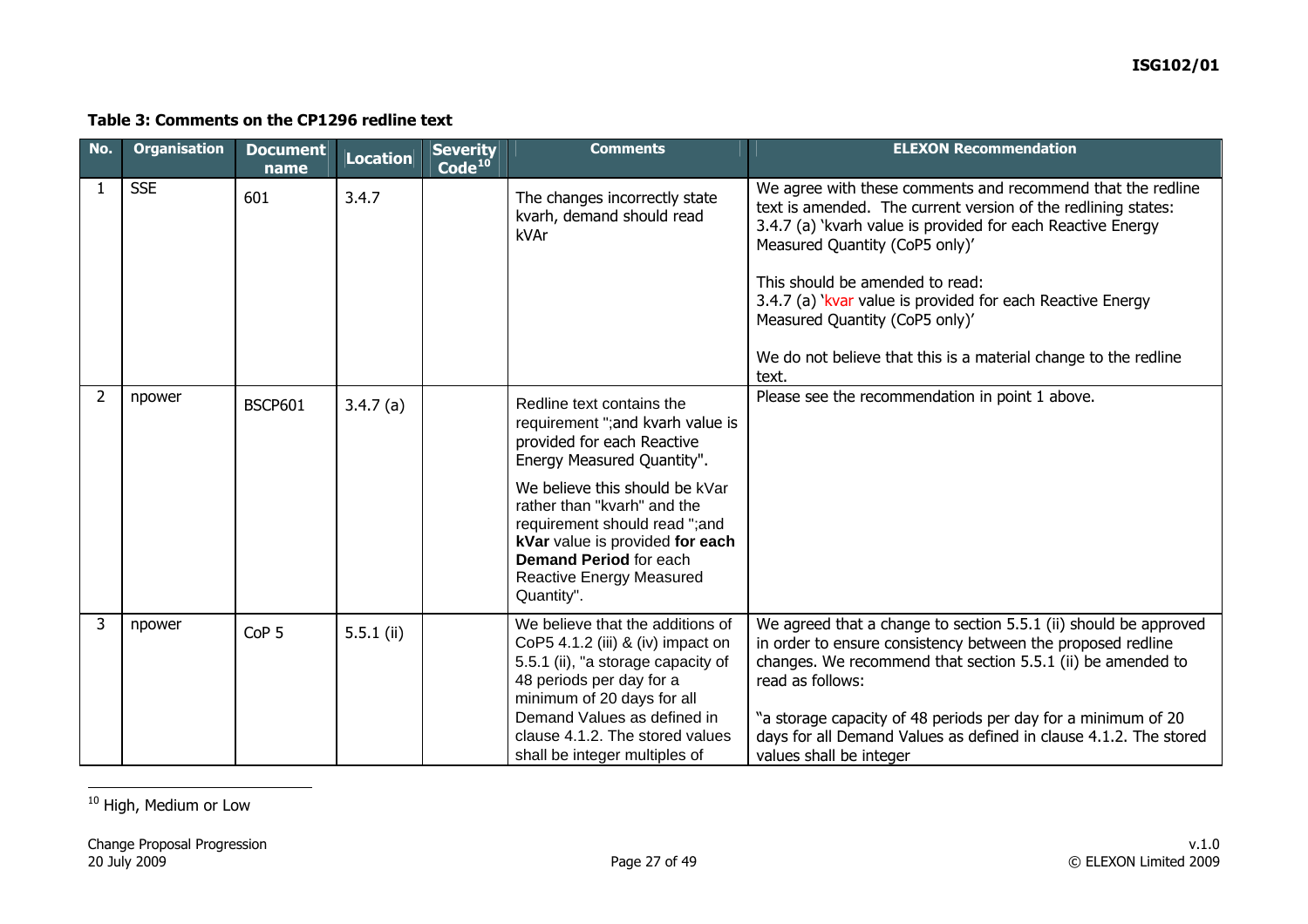### **ISG102/01**

| No. | <b>Organisation</b>                                                                            | <b>Document</b><br>name | Location         | <b>Severity</b><br>$\overline{\textsf{Code}}^{\text{10}}$ | <b>Comments</b>                                                                                                                                                   | <b>ELEXON Recommendation</b>                                                                                                                                                                                                                                                                                                                                                                                                                                                                                                                                                                                                                                                                                                                                                                                                                                                                               |
|-----|------------------------------------------------------------------------------------------------|-------------------------|------------------|-----------------------------------------------------------|-------------------------------------------------------------------------------------------------------------------------------------------------------------------|------------------------------------------------------------------------------------------------------------------------------------------------------------------------------------------------------------------------------------------------------------------------------------------------------------------------------------------------------------------------------------------------------------------------------------------------------------------------------------------------------------------------------------------------------------------------------------------------------------------------------------------------------------------------------------------------------------------------------------------------------------------------------------------------------------------------------------------------------------------------------------------------------------|
|     |                                                                                                |                         |                  |                                                           | kW". Should the requirement<br>"The stored values shall be<br>integer multiples of kW" be<br>removed, or changed to also<br>include integer multiples of<br>kVar? | multiples of kW and kvar";<br>We do not believe that this is a material change to the redlining.                                                                                                                                                                                                                                                                                                                                                                                                                                                                                                                                                                                                                                                                                                                                                                                                           |
| 4   | <b>EDF Energy</b><br><b>Networks</b><br>(EPN, LPN, SP<br>N)<br><b>EDF Energy</b><br>(IDNO) Ltd | <b>BSCP601</b>          | 3.4.6 &<br>3.4.7 |                                                           | BSCP 601 should also refer to<br>CoP 1,2, 3 & 5 for clarity not just<br>CoP <sub>5</sub> .                                                                        | We agree with these comments. We do not believe that this is a<br>material change, and note that this will align with the Code of<br>Practice documents. The current version of the section 3.4.6<br>redlining states:<br>(d) Import Reactive Energy is measured in kvarh (CoP5 only)<br>(e) Export Reactive Energy is measured in kvarh (CoP5 only)<br>We recommend that the SVG agree the following amendments to<br>the section 3.4.6 redlining:<br>(d) Import Reactive Energy is measured in kvarh (CoP1, 2, 3 and<br>5)<br>(e) Export Reactive Energy is measured in kvarh (CoP1, 2, 3 and<br>5)<br>Section 3.4.7 currently reads as:<br>(a) Kvarh value is provided for each Reactive Energy Measured<br>Quantity (CoP5 only)<br>We recommend that SVG agree that this should be amended to<br>read:<br>(a) Kvarh value is provided for each Reactive Energy Measured<br>Quantity (CoP1, 2, 3 and 5) |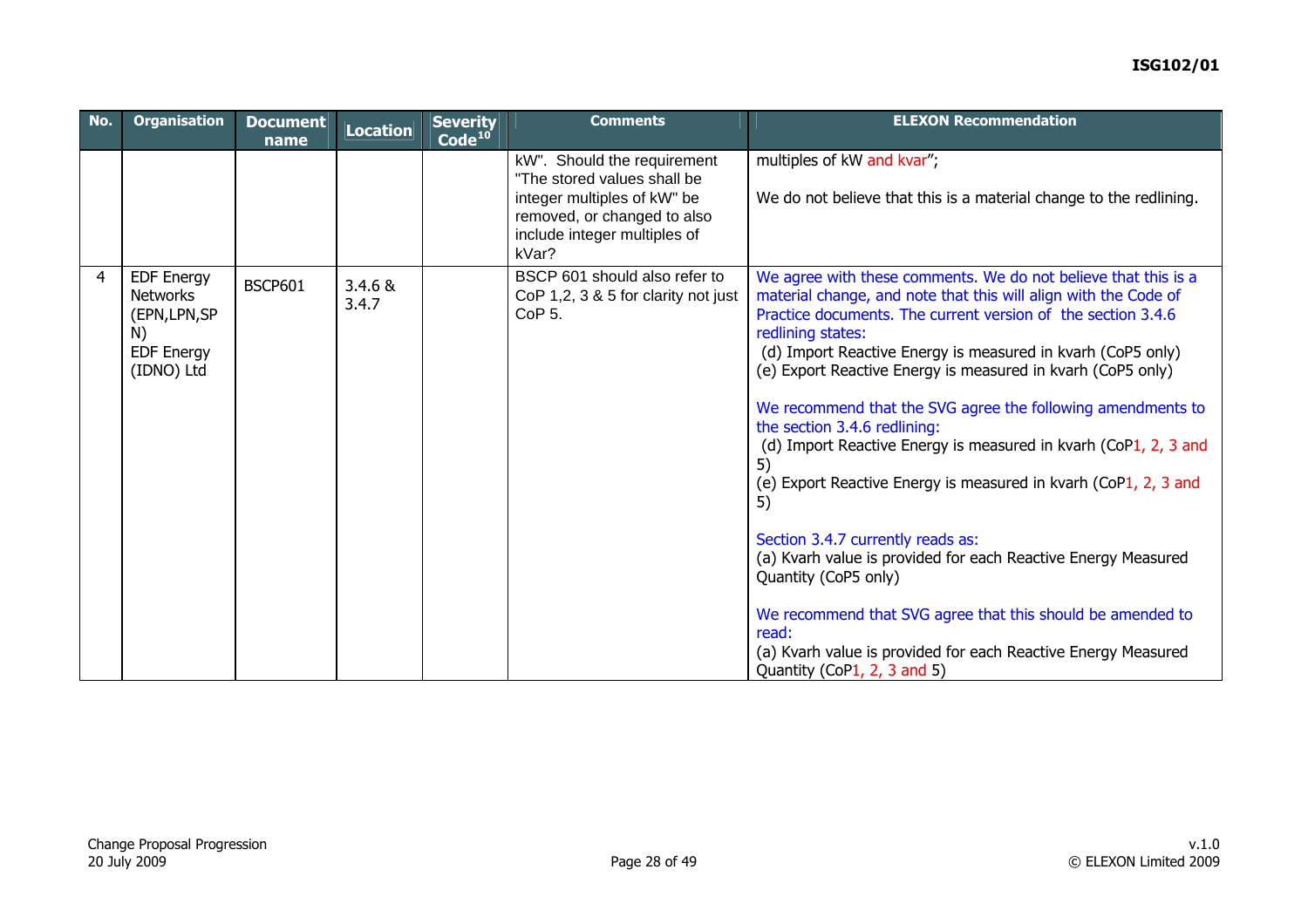#### **Table 4 – Industry Impact Assessment Summary for CP1297 - Mandatory Capability to Record Reactive Power Demand (kvar) Values in Code of Practice 10 (CoP10) Meters**

| IA History CPC number                                            | CPC00662 | <b>Impacts</b>                                         | CoP10; BSCP601                                          |  |               |                             |
|------------------------------------------------------------------|----------|--------------------------------------------------------|---------------------------------------------------------|--|---------------|-----------------------------|
| <b>Organisation</b>                                              |          |                                                        | <b>Capacity in which Organisation operates in</b>       |  | <b>Agree?</b> | Days to<br><b>Implement</b> |
| The Electricity Network Company                                  |          | Distributor                                            |                                                         |  | Yes           |                             |
| E.ON                                                             |          | Supplier                                               |                                                         |  | Yes           |                             |
| <b>Electricity North West Limited</b>                            |          | <b>LDSO</b>                                            |                                                         |  | Yes           |                             |
| TMA Data Management Ltd                                          |          | NHHDC, NHHDA, HHDC, HHDA                               |                                                         |  | Yes           |                             |
| <b>EDF Energy</b>                                                |          | Supplier, NHH Agent and HH MOP                         |                                                         |  | Yes           | 60                          |
| EDF Energy Networks (EPN, LPN, SPN) and<br>EDF Energy (IDNO) Ltd |          |                                                        | LDSO, SMRS, UMSO                                        |  |               |                             |
| <b>IMServ</b>                                                    |          | NHHDC / NHHDA                                          |                                                         |  | Yes           | 90                          |
| E.ON UK Energy Services Limited                                  |          | NHHDC/DA                                               |                                                         |  |               |                             |
| Scottish and Southern Energy                                     |          | Supplier/Generator/ Trader / Party Agent / Distributor |                                                         |  | Yes           |                             |
| CE Electric UK                                                   |          | LDSO, UMSO                                             |                                                         |  |               |                             |
| ScottishPower                                                    |          |                                                        | Supplier, LDSO, HHDA, NHHDA, HHDC, NHHDC, HHMOA, NHHMOA |  |               | 120                         |
| <b>British Energy</b>                                            |          | Supplier                                               |                                                         |  |               |                             |
| Western Power Distribution                                       |          | LDSO, HHMOA, UMSO, MA, SMRA                            |                                                         |  | No            | 90                          |
| NPower Limited                                                   |          | Supplier, Supplier Agents                              |                                                         |  | No.           | 365                         |
| Stark Software International Ltd                                 |          | HHDC/HHDA/NHHDC/NHHDA                                  |                                                         |  | No.           |                             |
| Association of Meter Operators                                   |          |                                                        | Trade Association representing Meter Operators          |  |               |                             |

### **Table 5: Impact Assessment Responses[11](#page-28-0)**

| <b>Organisation</b>                      | Aaree? | Comments                                                                                                                                                                 | Impact? | <b>ELEXON Response</b> |
|------------------------------------------|--------|--------------------------------------------------------------------------------------------------------------------------------------------------------------------------|---------|------------------------|
| <b>Electricity North</b><br>West Limited | Yes    | <b>Comments:</b> This change will enhance our current practice of<br>reactive power charging by ensuring that meters have the facility<br>to record reactive power data. |         |                        |

<span id="page-28-0"></span> $11$  Please note that we have only included responses in this table where the respondent provided additional information.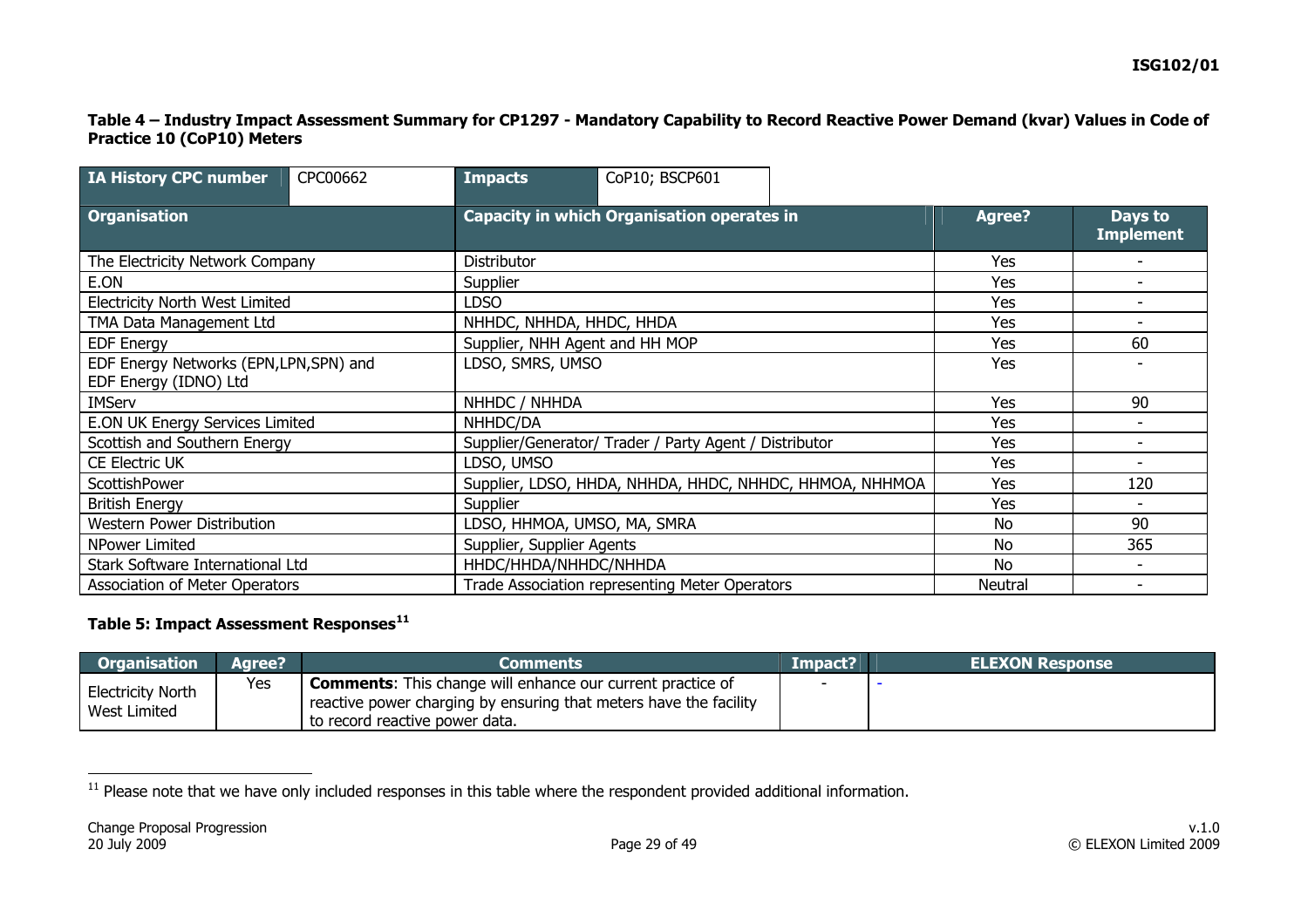| <b>Organisation</b>                         | Agree?    | <b>Comments</b>                                                                                                                                                                                                | Impact?   | <b>ELEXON Response</b>                                                                                                                       |
|---------------------------------------------|-----------|----------------------------------------------------------------------------------------------------------------------------------------------------------------------------------------------------------------|-----------|----------------------------------------------------------------------------------------------------------------------------------------------|
| <b>TMA Data</b><br>Management Ltd           | Yes       | <b>Impact:</b> As a HHDC, we are already capable for retrieving the<br>reactive power data and transmit validated reactive data to the<br>Supplier and Distributor if the metering is programmed to record it. | No        |                                                                                                                                              |
|                                             | Yes       |                                                                                                                                                                                                                | Yes       | $\overline{\phantom{a}}$                                                                                                                     |
| <b>EDF Energy</b>                           |           | Capacity in which Organisation is impacted MOP                                                                                                                                                                 |           |                                                                                                                                              |
|                                             |           | <b>Impact on Organisation : Field processes</b>                                                                                                                                                                |           |                                                                                                                                              |
|                                             |           | <b>Implementation: 60 Days</b>                                                                                                                                                                                 |           |                                                                                                                                              |
|                                             |           | Would implementation in the proposed Release have an<br>adverse impact? No                                                                                                                                     |           |                                                                                                                                              |
| <b>EDF Energy</b><br><b>Networks</b>        | Yes       | <b>Comments:</b> BSCP 601 should also refer to CoP 1,2, 3,5 and 10 for<br>clarity not just CoP 10                                                                                                              | <b>No</b> | We contacted the respondent and confirmed<br>that we agree with their comments. We do not<br>believe that this is a material change and that |
| (EPN, LPN, SPN)                             |           | Impact on Organisation's Systems and/or Processes? No                                                                                                                                                          |           | this will align with the Code of Practice                                                                                                    |
| and<br><b>EDF Energy</b>                    |           | Capacity in which Organisation is impacted: LDSO                                                                                                                                                               |           | documents.                                                                                                                                   |
| (IDNO) Ltd                                  |           | Impact on Organisation: Improved Data Quality and more<br>accurate DUoS Billing                                                                                                                                |           | Please see table 6 for details of how we believe<br>this suggested change should be applied.                                                 |
|                                             |           | Would implementation in the proposed Release have an<br>adverse impact? No                                                                                                                                     |           | The respondent was happy with our response.                                                                                                  |
| Imserv                                      | Yes       | Capacity in which Organisation is impacted: MOA                                                                                                                                                                | Yes       |                                                                                                                                              |
|                                             |           | <b>Impact on Organisation : Process Changes</b>                                                                                                                                                                |           |                                                                                                                                              |
|                                             |           | Would implementation in the proposed Release have an<br>adverse impact? No                                                                                                                                     |           |                                                                                                                                              |
| E.ON UK Energy<br>Services Limited          | Yes       | Capacity in which Organisation is impacted: MOA                                                                                                                                                                | Yes       |                                                                                                                                              |
|                                             |           | Impact on Organisation: All meters currently utilised for this<br>COPs have this capability.                                                                                                                   |           |                                                                                                                                              |
| <b>Western Power</b><br><b>Distribution</b> | <b>No</b> | Please see response to CP1296.                                                                                                                                                                                 | Yes       | Please see response to CP1296.                                                                                                               |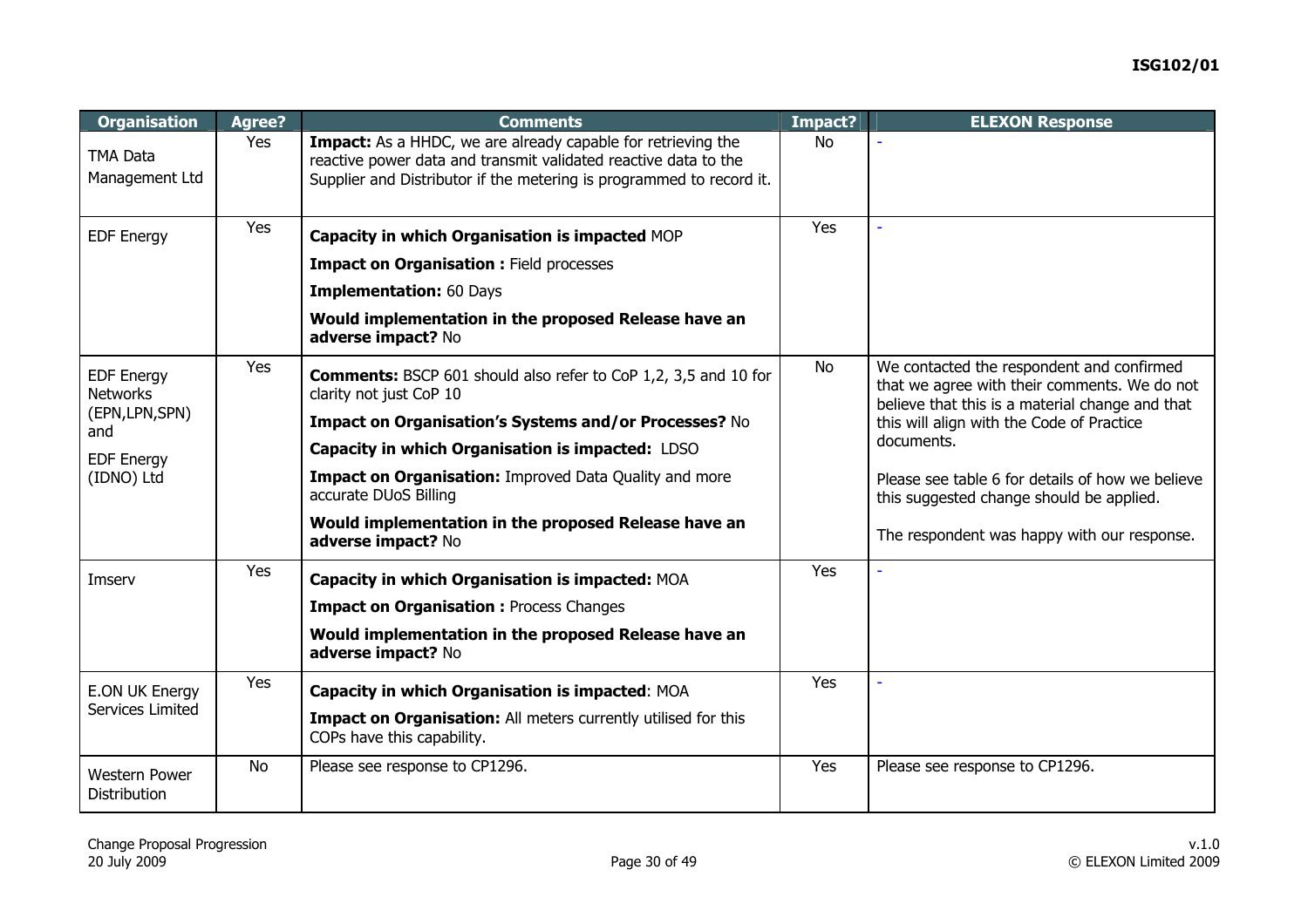| <b>Organisation</b>   | Agree?    | <b>Comments</b>                                                                                                                                                                                                                                                                                                                                                                                                                                                                                                                                                                                                                                                                                                                  | Impact?   | <b>ELEXON Response</b>                                                                                                                                                                                                                                                                                                                                                                                                                                     |
|-----------------------|-----------|----------------------------------------------------------------------------------------------------------------------------------------------------------------------------------------------------------------------------------------------------------------------------------------------------------------------------------------------------------------------------------------------------------------------------------------------------------------------------------------------------------------------------------------------------------------------------------------------------------------------------------------------------------------------------------------------------------------------------------|-----------|------------------------------------------------------------------------------------------------------------------------------------------------------------------------------------------------------------------------------------------------------------------------------------------------------------------------------------------------------------------------------------------------------------------------------------------------------------|
| ScottishPower         | Yes       | <b>Comments:</b> ScottishPower supports the move to capture reactive<br>energy for the elective HH market. Under current arrangements<br>there is no way to capture the amount of reactive energy being<br>generated in the elective HH sector.                                                                                                                                                                                                                                                                                                                                                                                                                                                                                  | Yes       | We confirmed with the respondent that<br>ELEXON performs an internal impact<br>assessment of all changes in order to ascertain<br>whether all potential impacts of this change<br>have been addressed.                                                                                                                                                                                                                                                     |
|                       |           | Impact on Organisation's Systems and/or Processes? Yes                                                                                                                                                                                                                                                                                                                                                                                                                                                                                                                                                                                                                                                                           |           |                                                                                                                                                                                                                                                                                                                                                                                                                                                            |
|                       |           | Capacity in which Organisation is impacted: MOA, Supplier,<br>HHDC, LDSO                                                                                                                                                                                                                                                                                                                                                                                                                                                                                                                                                                                                                                                         |           | In addition we highlighted to the respondent<br>that if they became aware of any potential<br>impacts that were not raised as part of the                                                                                                                                                                                                                                                                                                                  |
|                       |           | Impact on Organisation: Changes will be required for internal<br>processes. However it is not envisaged that there would be system<br>impact.                                                                                                                                                                                                                                                                                                                                                                                                                                                                                                                                                                                    |           | Change Proposal, to inform us as part of their<br>response.                                                                                                                                                                                                                                                                                                                                                                                                |
|                       |           | Would implementation in the proposed Release have an<br>adverse impact? No                                                                                                                                                                                                                                                                                                                                                                                                                                                                                                                                                                                                                                                       |           | The respondent indicated that they did not<br>believe that their were any further impacts as<br>part of this CP, however, they would inform us                                                                                                                                                                                                                                                                                                             |
|                       |           | <b>Other Comments:</b> Consideration should be given to the fact that<br>COP10 meters are designed to allow customers using them to<br>move between NHH and HH without a meter change. As NHH sites<br>will not be required to record reactive energy a site visit may be<br>required to reconfigure such meters to record reactive energy<br>where this cannot be done remotely. This may impact on other<br>documents and as such Elexon should investigate whether any<br>further changes may be required to ensure this is captured and<br>implemented correctly.                                                                                                                                                            |           | in future if any impacts were missed.                                                                                                                                                                                                                                                                                                                                                                                                                      |
| <b>NPower Limited</b> | <b>No</b> | <b>Comment:</b> We must recognise that there is a limit to the<br>usefulness of half-hourly Reactive Power data and this limit is<br>based on the load at site. The vast majority of sites where CoP10<br>compliant metering is installed will fall outside of the scope where<br>this data is useful. It is highly likely that if this requirement is<br>mandated the capability will only be 'switched on' at a small<br>number of CoP 10 sites.<br>CoP10 was intended to be 'lighter' version of CoP 5 to allow a<br>cheap and simple method of recording half-hourly active data,<br>particularly given consideration over the roll out of smart metering.<br>Mandating these additional requirements will make CoP10 meters | <b>No</b> | We contacted this respondent and highlighted<br>that the Working Group believed that such data<br>would be of increasing importance in the<br>future, as a result of moves towards a common<br>charging methodology, and increasing pressure<br>on LDSOs to manage losses on their networks<br>for environmental reasons. For these reasons,<br>the view of the Group was that CoP10 should<br>be amended to include a requirement for all<br>kVAr values. |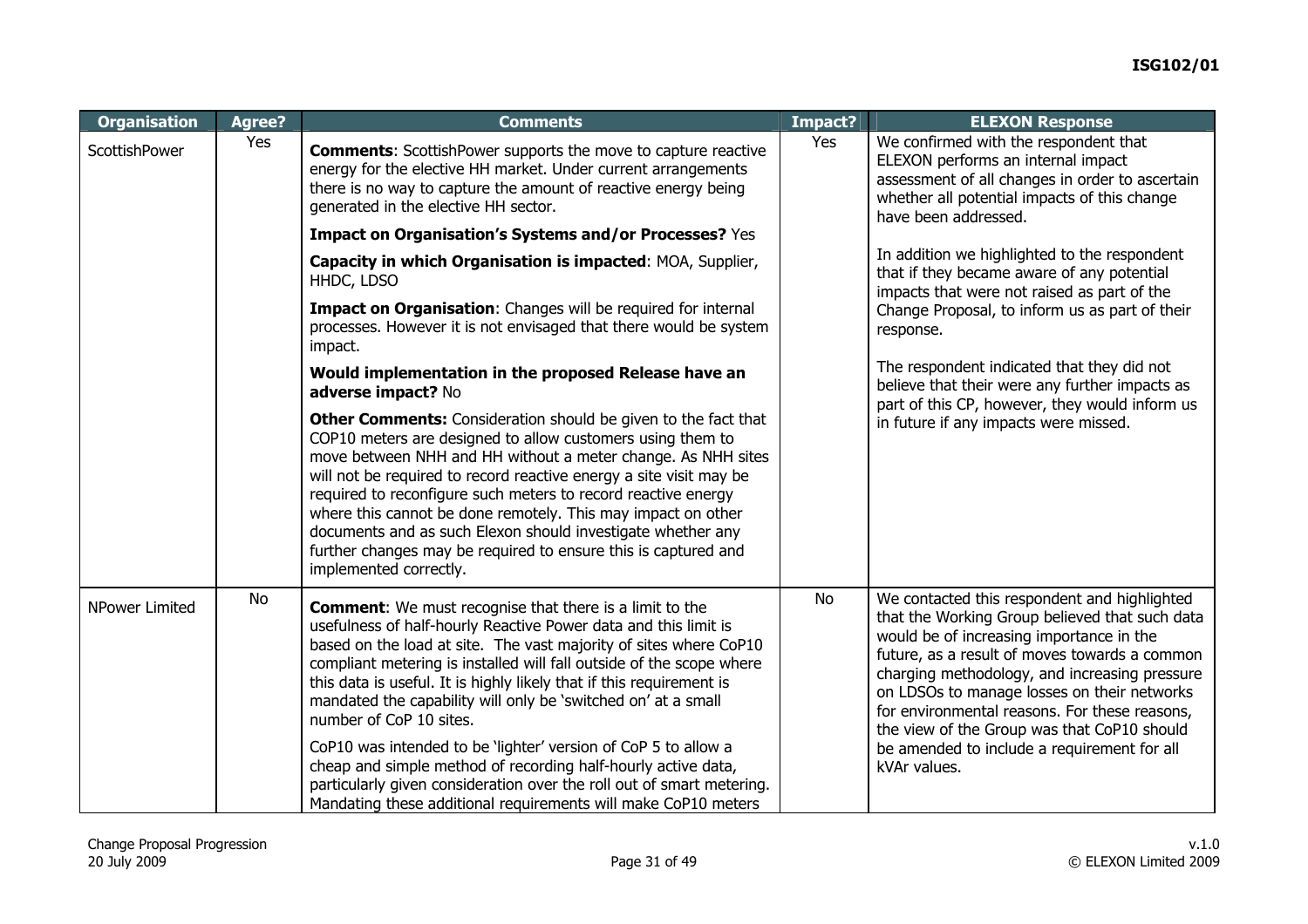| <b>Organisation</b>                               | Agree? | <b>Comments</b>                                                                                                                                                                                                                                                                                                                                                                                                                                                                                                                                                                         | Impact?   | <b>ELEXON Response</b>                                                                                                                                                                                                                                                                                                                                                                                                                                    |
|---------------------------------------------------|--------|-----------------------------------------------------------------------------------------------------------------------------------------------------------------------------------------------------------------------------------------------------------------------------------------------------------------------------------------------------------------------------------------------------------------------------------------------------------------------------------------------------------------------------------------------------------------------------------------|-----------|-----------------------------------------------------------------------------------------------------------------------------------------------------------------------------------------------------------------------------------------------------------------------------------------------------------------------------------------------------------------------------------------------------------------------------------------------------------|
|                                                   |        | more complex and expensive. Aligning it closer to CoP 5 raises<br>questions over the original requirement for CoP 10.                                                                                                                                                                                                                                                                                                                                                                                                                                                                   |           | In addition, we highlighted that the Working<br>Group had issued a consultation (Please see                                                                                                                                                                                                                                                                                                                                                               |
|                                                   |        | We do not believe there is a case for imposing additional costs and<br>requirements on this area of the market.                                                                                                                                                                                                                                                                                                                                                                                                                                                                         |           | attachment B to SVG97/04 for consultation<br>responses) relating to the above issue.                                                                                                                                                                                                                                                                                                                                                                      |
|                                                   |        | <b>Implementation Comments: As CP1296, CP1297, CP1298 &amp;</b><br>CP1299 were raised to address the issue of "Absent and erroneous<br>Reactive Power data" we believe that if approved they should go<br>through as a package of changes in the same Release. For<br>CP1298 our MOA has stated that they will require a minimum of<br>365 days lead time from approval of the redline text to implement<br>the necessary changes to their systems and processes. Therefore,<br>365 days should be recommended for all 4 CPs in order that they<br>can be included in the same Release. |           | The Working Group believed that on a balance<br>of responses the requirement should be<br>included within CoP10. This would create a<br>consistency within the market and provide<br>LDSOs with Reactive Power data that would be<br>necessary for accurate and consistent DuOS<br>charging. The Working Group also believed that<br>the additional costs and requirements would<br>not be high within this area of the market.                           |
|                                                   |        |                                                                                                                                                                                                                                                                                                                                                                                                                                                                                                                                                                                         |           | The respondent did not agree with the Working<br>Groups rationale and asked that we include<br>their comments.                                                                                                                                                                                                                                                                                                                                            |
| <b>Stark Software</b><br><b>International Ltd</b> | No     | The benefit of COP10 was to provide low cost HH data at sub<br>100kW metering points. This upgrade appears to mandate a very<br>similar spec to COP5. Again there is ambiguity over the description<br>of terms. See comments on CP1296.<br>Capacity in which Organisation is impacted: HHDC/NHHDC                                                                                                                                                                                                                                                                                      | <b>No</b> | We contacted the respondent and highlighted<br>that the Working Group believed that such data<br>would be of increasing importance in the<br>future, as a result of moves towards a common<br>charging methodology, and increasing pressure<br>on LDSOs to manage losses on their networks<br>for environmental reasons. For these reasons,<br>the view of the Group was that CoP10 should<br>be amended to include a requirement for all<br>kVAr values. |
|                                                   |        |                                                                                                                                                                                                                                                                                                                                                                                                                                                                                                                                                                                         |           | In addition, we highlighted that the Working<br>Group had issued a consultation (Please see<br>attachment B to SVG97/04 for consultation<br>responses) relating to the above issue.<br>The Working Group believed that on a balance<br>of responses the requirement should be                                                                                                                                                                             |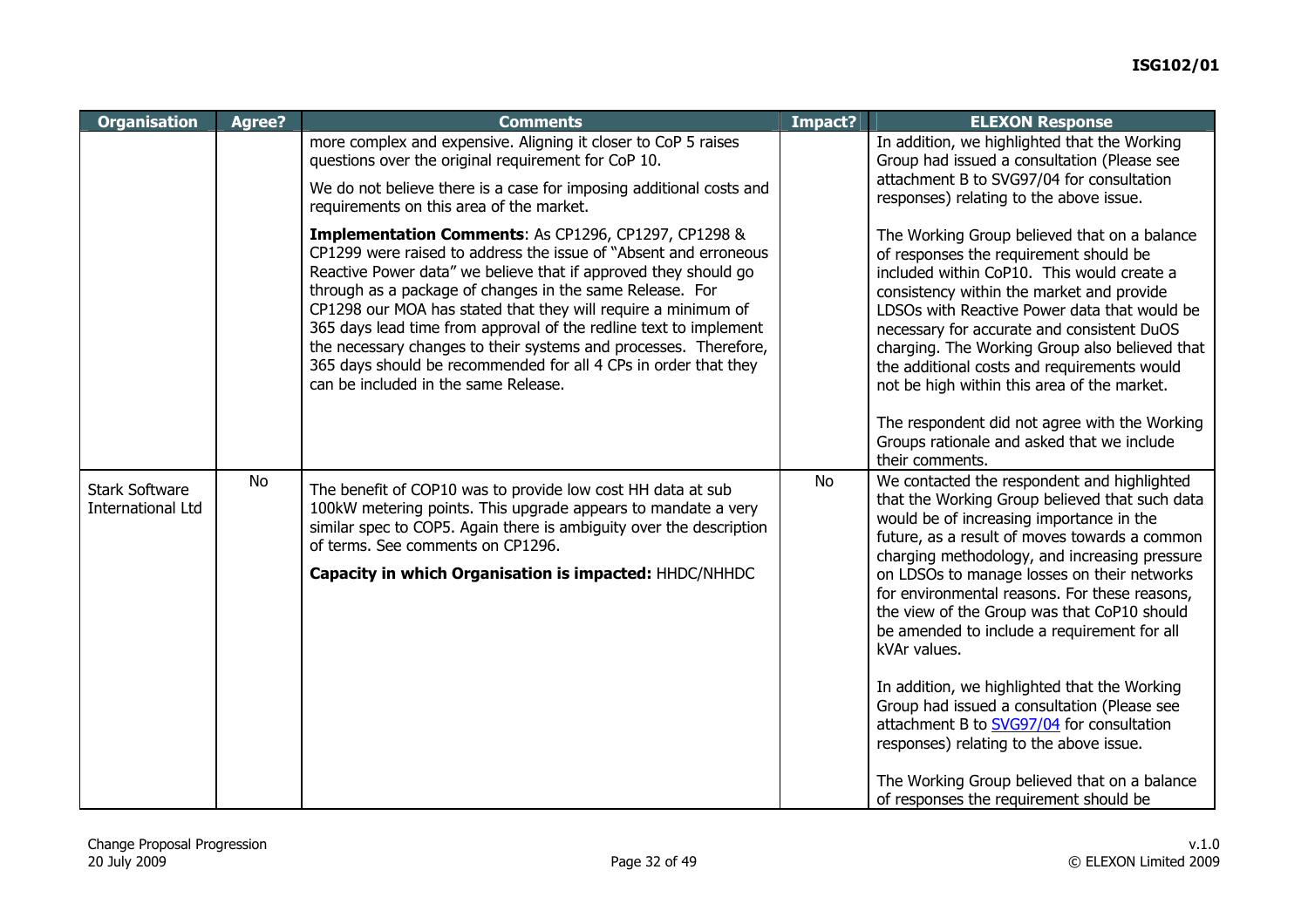| <b>Organisation</b>               | Agree?  | <b>Comments</b>                                                                                                                                                                                                                                                                                                                                                                                                                                                                                                                                                                                                                                                                                                                                                                                                                                                                                                                                                                                                                                                | Impact? | <b>ELEXON Response</b>                                                                                                                                                                                                                                                                                                                                                                                                                                                                                                                                                                                                                                                                                                                                                                                                                                                                                                                                                                                                                                                               |
|-----------------------------------|---------|----------------------------------------------------------------------------------------------------------------------------------------------------------------------------------------------------------------------------------------------------------------------------------------------------------------------------------------------------------------------------------------------------------------------------------------------------------------------------------------------------------------------------------------------------------------------------------------------------------------------------------------------------------------------------------------------------------------------------------------------------------------------------------------------------------------------------------------------------------------------------------------------------------------------------------------------------------------------------------------------------------------------------------------------------------------|---------|--------------------------------------------------------------------------------------------------------------------------------------------------------------------------------------------------------------------------------------------------------------------------------------------------------------------------------------------------------------------------------------------------------------------------------------------------------------------------------------------------------------------------------------------------------------------------------------------------------------------------------------------------------------------------------------------------------------------------------------------------------------------------------------------------------------------------------------------------------------------------------------------------------------------------------------------------------------------------------------------------------------------------------------------------------------------------------------|
|                                   |         |                                                                                                                                                                                                                                                                                                                                                                                                                                                                                                                                                                                                                                                                                                                                                                                                                                                                                                                                                                                                                                                                |         | included within CoP10 as this would create a<br>consistency within the market and provide<br>LDSO with Reactive Power data that was<br>necessary for accurate and consistent DuOS<br>charging. The Working Group also believe that<br>the additional costs and requirements would<br>not be high within this area of the market.<br>The respondent did not agree with the Working<br>Groups rationale and asked that we include<br>their comments.                                                                                                                                                                                                                                                                                                                                                                                                                                                                                                                                                                                                                                   |
| Association of<br>Meter Operators | Neutral | The ENA is managing a process to develop a common DUoS<br>charging methodology. The process is ongoing and will result in<br>changes being implemented in Apr 2010. The current proposals -<br>available on ENA website - rely on 'supercustomer' DUoS billing for<br>NHH customers, which does not rely on reactive data. This will<br>not be a change for most Distributors, but there is at least one<br>who is currently attempting reactive NHH billing. If the current<br>proposals are adopted then reactive billing for NHH customers<br>cease for all Distributors in April 2010.<br>It would seem appropriate to review this CP as a result of the ENA<br>members work. The probably outcome would be the need for<br>reactive measurement for CT metered sites, but not for whole<br>current. It would be unfortunate to initiate a change under the<br>BSC for CoP10 which will add complexity and therefore cost to the<br>metering requirements where there is no need - particularly when<br>the requirement is not a 'settlement' requirement. |         | We contacted the respondent and highlighted<br>that the Working Group believed that such data<br>would be of increasing importance in the<br>future, as a result of moves towards a common<br>charging methodology, and increasing pressure<br>on LDSOs to manage losses on their networks<br>for environmental reasons. For these reasons,<br>the view of the Group was that CoP10 should<br>be amended to include a requirement for all<br>kVAr values.<br>In addition, we highlighted that the Working<br>Group had issued a consultation (Please see<br>attachment B to SVG97/04 for consultation<br>responses) relating to the above issue.<br>The Working Group believed that on a balance<br>of responses the requirement should be<br>included within CoP10 as this would create a<br>consistency within the market and provide<br>LDSOs with Reactive Power data that would be<br>necessary for accurate and consistent DuOS<br>charging. The Working Group also believe that<br>the additional costs and requirements would<br>not be high within this area of the market. |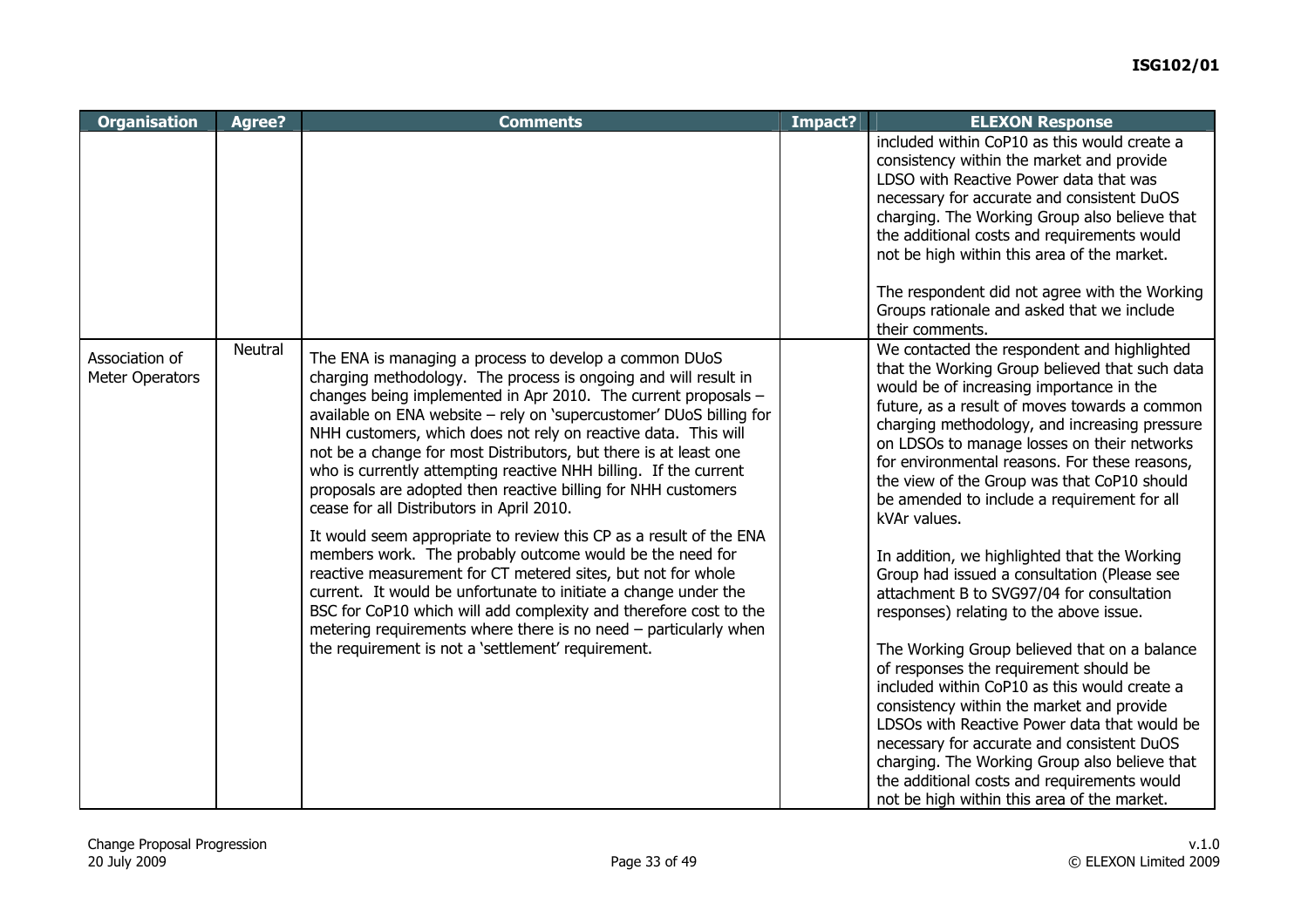| <b>Organisation</b> | <b>Agree?</b> | <b>Comments</b> | Impact? | <b>ELEXON Response</b>                                                                                                                                                                                                                                                            |
|---------------------|---------------|-----------------|---------|-----------------------------------------------------------------------------------------------------------------------------------------------------------------------------------------------------------------------------------------------------------------------------------|
|                     |               |                 |         | In addition, we confirmed with the respondent<br>that we believed that the 6 Reactive Power<br>CPs, which we issued to Industry, were<br>consistent with the ENA members work i.e.<br>they focus primarily on CT and HH metered<br>sites, which is they key focus areas of LDSOs. |
|                     |               |                 |         | We highlighted that CP1297 did not relate to<br>CT nor Whole Current Metered sites and that<br>this would be addressed as part of the CP1298<br>assessment report.                                                                                                                |

### **Table 6: Comments on the CP1297 redline text**

| No. | <b>Organisation</b>                                             | <b>Document</b><br>name | Location            | <b>Severity</b><br>Code <sup>12</sup> | <b>Comments</b>                                                                                                                                                                                                                                                                                                             | <b>ELEXON Recommendation</b>                                                                                                                                                                     |
|-----|-----------------------------------------------------------------|-------------------------|---------------------|---------------------------------------|-----------------------------------------------------------------------------------------------------------------------------------------------------------------------------------------------------------------------------------------------------------------------------------------------------------------------------|--------------------------------------------------------------------------------------------------------------------------------------------------------------------------------------------------|
|     | <b>SSE</b>                                                      | 601                     | 3.4.7               |                                       | As per CP1296, the changes incorrectly<br>state kvarh, demand should read kVAr                                                                                                                                                                                                                                              | Please see comments within table 3 above.                                                                                                                                                        |
|     | npower                                                          | <b>BSCP601</b>          | 3.4.7(a)            |                                       | Redline text contains the requirement<br>"; and kvarh value is provided for each<br>Reactive Energy Measured Quantity".<br>We believe this should be kVar rather than<br>"kvarh" and the requirement should read<br>"; and kVar value is provided for each<br>Demand Period for each Reactive Energy<br>Measured Quantity". | Please see comments within table 3 above.                                                                                                                                                        |
| 3   | <b>EDF Energy</b><br><b>Networks</b><br>(EPN, LPN, SP<br>N) and | <b>BSCP601</b>          | $3.4.6 \&$<br>3.4.7 |                                       | BSCP 601 should also refer to CoP 1,2, 3, 5<br>and 10 for clarity not just CoP 10.                                                                                                                                                                                                                                          | We agree with these comments. We do not believe<br>that this is a material change and that this will align<br>with the Code of Practice documents. We recommend<br>that this change is approved. |

<span id="page-33-0"></span><sup>12</sup> High, Medium or Low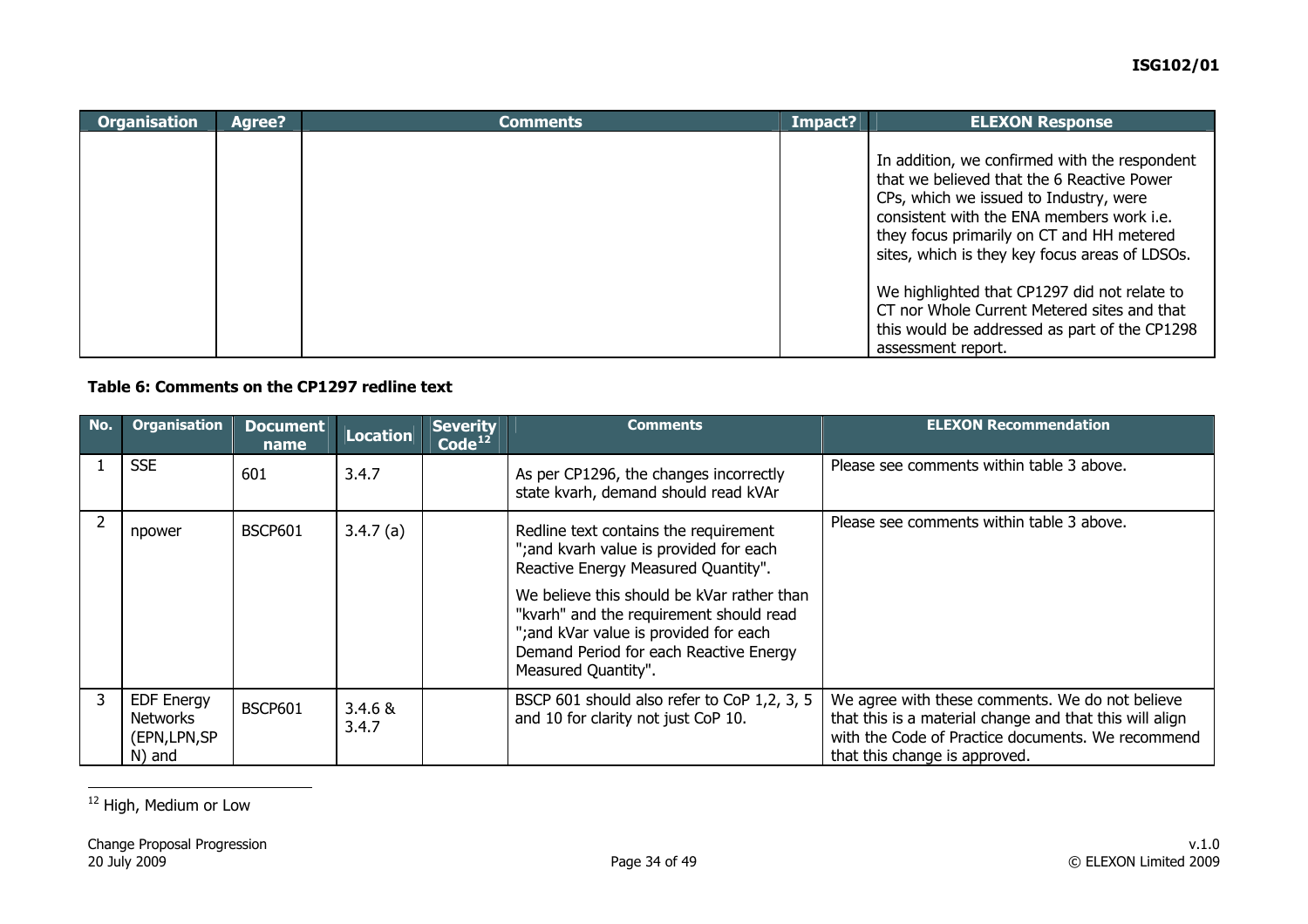| No. | <b>Organisation</b>             | <b>Document</b><br>name | Location | <b>Severity</b><br>$\overline{\text{Code}^{12}}$ | <b>Comments</b> | <b>ELEXON Recommendation</b>                                                                                                                                                                                                                                                                                                                                                                                                                                                                                                                                                                                                                                                                                                                               |
|-----|---------------------------------|-------------------------|----------|--------------------------------------------------|-----------------|------------------------------------------------------------------------------------------------------------------------------------------------------------------------------------------------------------------------------------------------------------------------------------------------------------------------------------------------------------------------------------------------------------------------------------------------------------------------------------------------------------------------------------------------------------------------------------------------------------------------------------------------------------------------------------------------------------------------------------------------------------|
|     | <b>EDF Energy</b><br>(IDNO) Ltd |                         |          |                                                  |                 | The current version of the section 3.4.6 redlining<br>states:<br>(d) Import Reactive Energy is measured in kvarh<br>(CoP10 only)<br>(e) Export Reactive Energy is measured in kvarh<br>(CoP10 only)<br>We recommend that the SVG agree the following<br>amendments to the section 3.4.6 redlining:<br>(d) Import Reactive Energy is measured in kvarh<br>(CoP1, 2, 3 and 10)<br>(e) Export Reactive Energy is measured in kvarh<br>(CoP1, 2, 3 and 10)<br>Section 3.4.7 currently reads:<br>(a) Kvarh value is provided for each Reactive Energy<br>Measured Quantity (CoP10 only)<br>We recommend that SVG agree that this should be<br>amended to read:<br>(a) Kvarh value is provided for each Reactive Energy<br>Measured Quantity (CoP1, 2, 3 and 10) |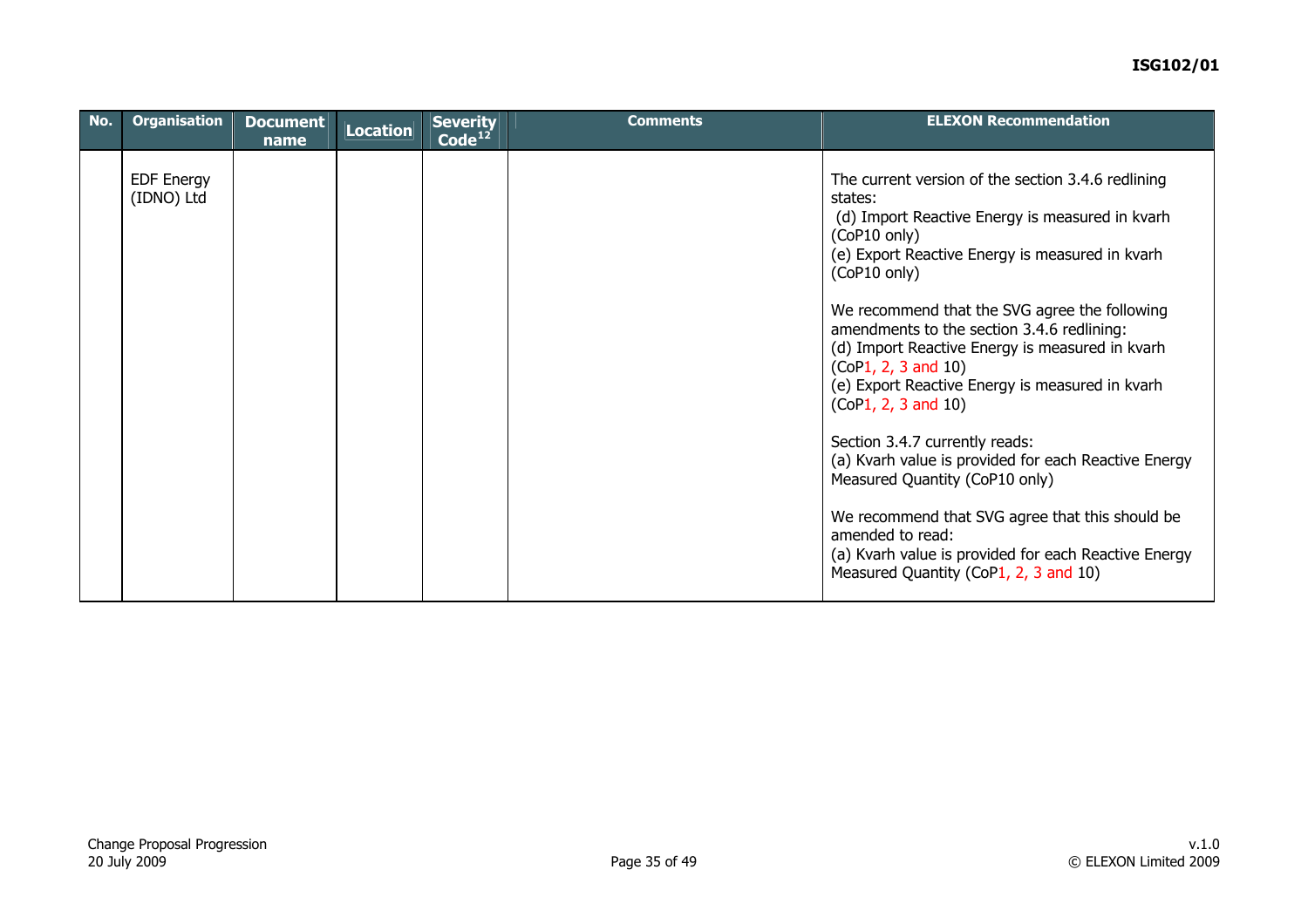#### **Appendix 3 – Detailed Analysis of CP1300 – System changes to support Change of Market Participant ID for the SVA Agent and MDD Agent Roles from 'CAPG' to 'SVAA**

# **1 Why Change?**

#### 1.1 **Background**

1.2 ELEXON raised CP1300 on 05 June 2009 as requested by Capgemini. This was a result of Logica taking over the BSC Services Contract as Business Process Operator (BPO) / Host of the Central Systems.

### 1.3 **The Problem**

1.4 Capgemini feel the MPID currently in use by the SVA Agent ("CAPG") is linked closer to them as a company, rather than the role. They would not like any potential errors / issues with the BSC Central Systems to reflect badly on them.

## **2 Solution**

2.1 A number of system / application updates are required:

| <b>System</b>                              | <b>Solution</b>                                                                                                                                                                                                                                                                       |
|--------------------------------------------|---------------------------------------------------------------------------------------------------------------------------------------------------------------------------------------------------------------------------------------------------------------------------------------|
| Market Domain Data<br>(MDD)                | A new MPID "SVAA" is to be created with Market Role Codes "G" and "U", the<br>Effective From Date is to be the Market Domain Data (MDD) Go Live Date.                                                                                                                                 |
|                                            | An Effective To Date of the day before the above MDD Go Live Date is to be<br>applied to the "CAPG" MPID and its Market Role Codes "G" and "U".                                                                                                                                       |
| Affected Data Transfer                     | The MPID is contained in:                                                                                                                                                                                                                                                             |
| Network (DTN) Output<br><b>Flows</b>       | • All the MDD flows sent from the SVA Agent in the From Participant ID field<br>of the ZHD header row;                                                                                                                                                                                |
|                                            | • The Market Participant (MAP) and Market Participant Role (MPR) record set<br>in the D0269 'Market Domain Data Complete Set' and D0270 'Market Domain<br>Data Incremental Set' flows; and                                                                                            |
|                                            | • The ISR (Initial Settlement & Reconciliation) Agent Appointments (IAA) table<br>in the D0269 and D0270 flows.                                                                                                                                                                       |
| Affected DTN Input<br><b>Flows</b>         | The MPID is contained in all the MDD flows sent to the SVA Agent in the To<br>Participant ID field of the ZHD header row.                                                                                                                                                             |
|                                            | The Service Provider is to develop a script to resolve a potential cut-over issue<br>with the D0265 'Line Loss Factor Data File'.                                                                                                                                                     |
| Central Registration<br>Agent (CRA)        | An extra code is to be added to the P0181 'BM Unit Registration Data File'<br>report $-$ a workaround to retrieve the correct identifier.                                                                                                                                             |
| SVA Agent (ISRA)                           | Changes to standing data, including the System Participant ID and the active<br>ISR and MDD Agent. The Service Provider is to provide manual scripts. All<br>SVA Agent Operational Scripts which refer to "CAPG" will need updating.<br>System documentation will need to be updated. |
| Non Half-Hourly Data<br>Aggregator (NHHDA) | Changes to the Standing Data are required. Participants can either load MDD<br>with the new definitions or the updates can be performed manually using the                                                                                                                            |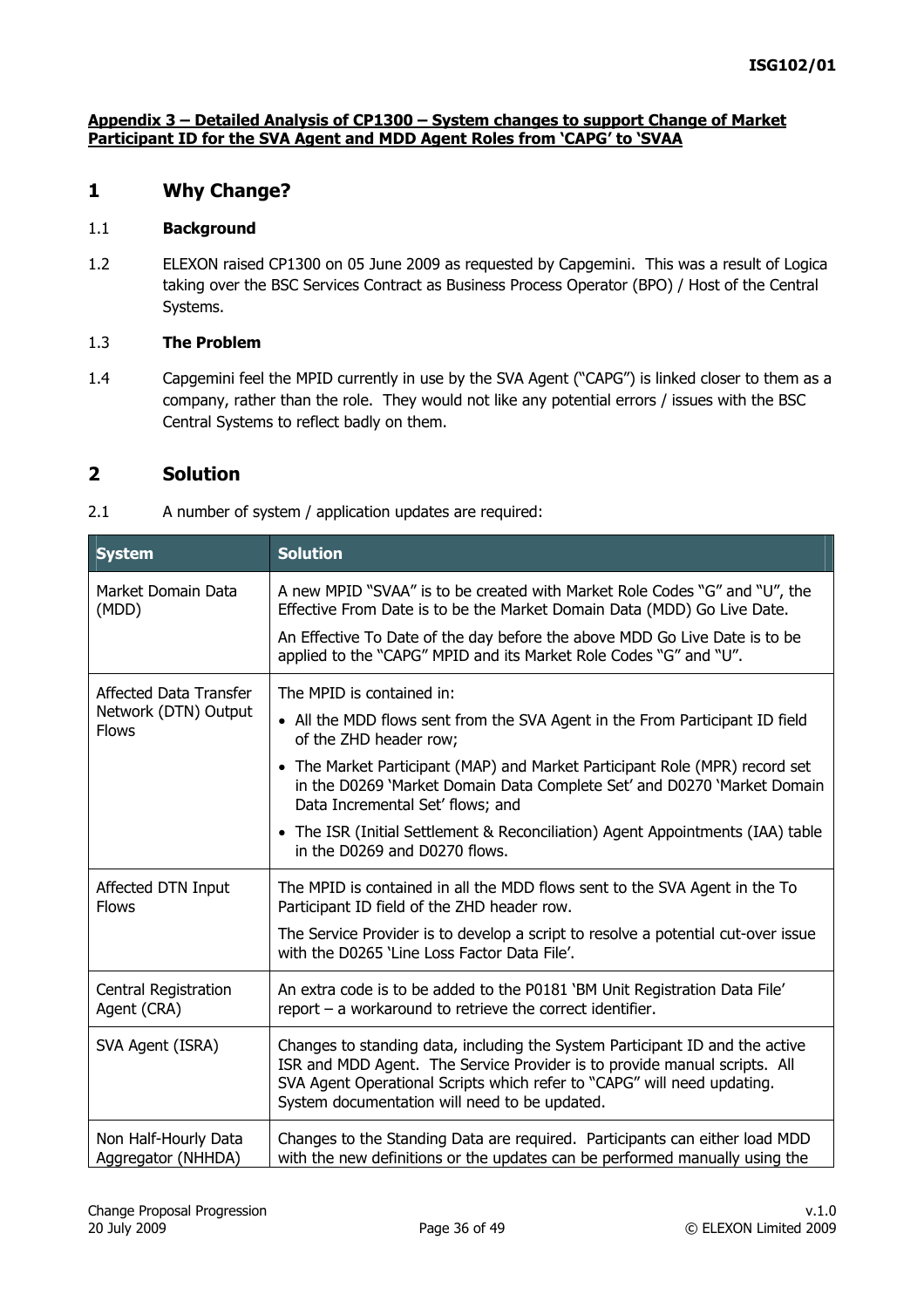<span id="page-36-0"></span>

| <b>System</b>                                                                           | <b>Solution</b>                                                                                                                                                                       |
|-----------------------------------------------------------------------------------------|---------------------------------------------------------------------------------------------------------------------------------------------------------------------------------------|
| and Estimated Annual<br>Consumption /<br><b>Annualised Advance</b><br>(EAC/AA) Software | front end.<br>A new "SVAA" MPID will need to be defined in the EAC/AA database, for which<br>a manual update (SQL script) is to be issued to Participants by the Service<br>Provider. |
| Performance Assurance<br>Reporting and<br>Monitoring System<br>(PARMS)                  | A number of filetype definitions and database tables will need an update from<br>"CAPG" to "SVAA". System documentation will need to be updated.                                      |

# **3 Intended Benefits**

3.1 CP1300 would allow a more generic MPID to be used by the role of the SVA Agent. There is potential for the Service Provider to change again in the future and the use of 'SVAA' is a clearer representation of the role and better future proofed against further changes in due course.

### **4 Industry Views**

- 4.1 CP1300 was issued for impact assessment in June 2010 via CPC00662. We received 15 responses; of these 11 agreed, 2 disagreed and 2 were neutral.
- 4.2 None of the 11 respondents who agreed with the change provided comments.
- 4.3 The two respondents who disagreed with CP1300 both highlighted that they felt there is no business benefit; just a large cost and risk to Settlement. They also raised the point that there are a number of Parties whose MPIDs do not resemble the current business ownership, through a number of mergers and acquisitions which have occurred within the market.
- 4.4 A respondent who was neutral commented they were "happy to change but don't really see the need".

# **5 Impacts and Costs**

| <b>Market Participant</b>                       | Cost/Impact                                                                    | <b>Implementation</b><br>time needed |
|-------------------------------------------------|--------------------------------------------------------------------------------|--------------------------------------|
| <b>BSC Agent (Application</b><br>Management and | Development costs for CVA, SVA and Minor Applications<br>cost: £9,990          | February 2010<br>Release suitable    |
| Development; Business<br>Process Operator)      | Testing and documentation costs for CVA, SVA and Minor<br>Applications £27,599 |                                      |
|                                                 | Software development and testing for PARMS £6,653                              |                                      |
|                                                 | Total BSC Agent cost £44,24213                                                 |                                      |

<sup>&</sup>lt;sup>13</sup> These costs are the correct costs and slightly higher than the ones provided in the Change Proposal form. This is due to the final cost of the PARMS development now being formalised.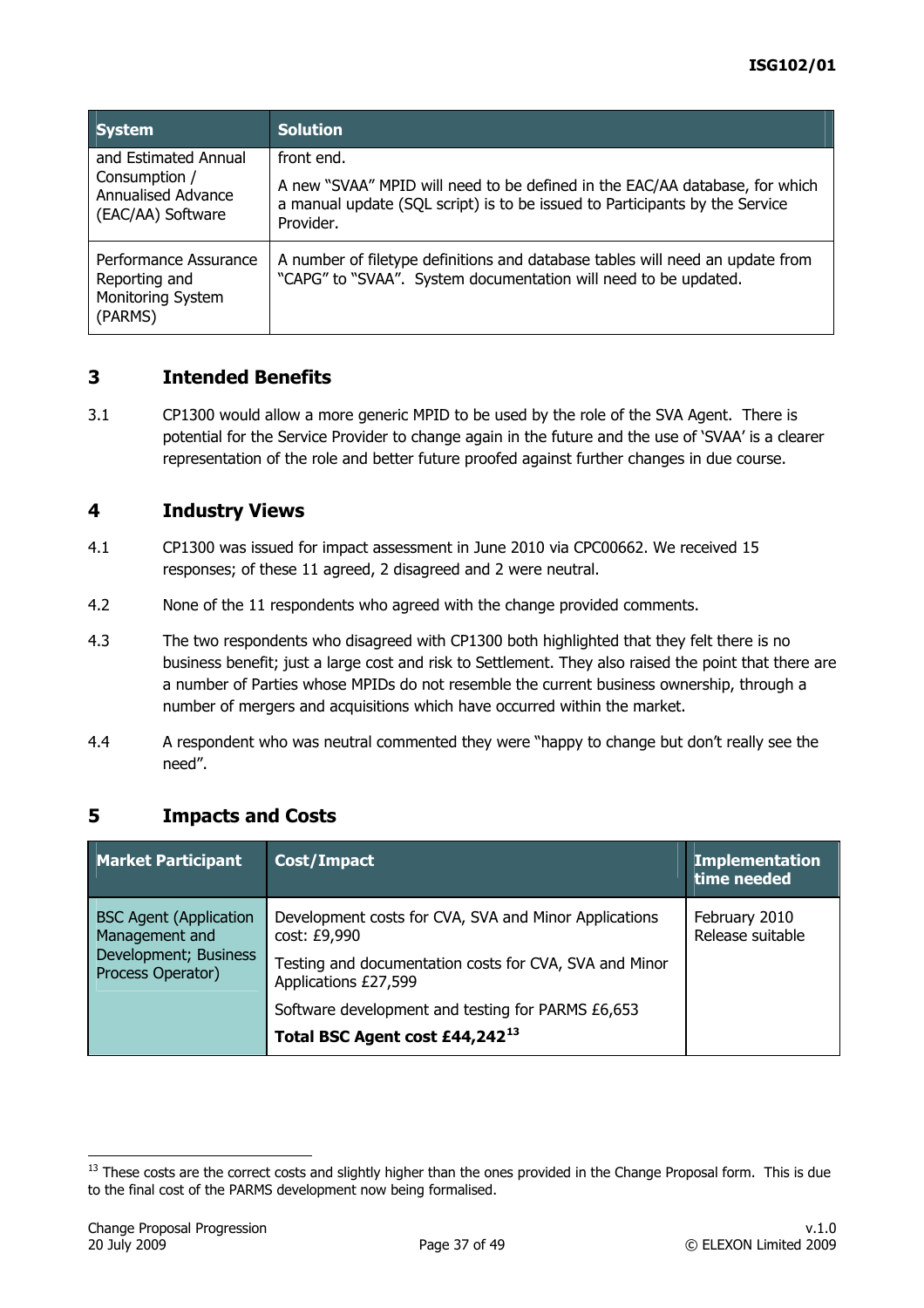| Data Transfer Network             | There is no charge for the DTN to accept both MPIDs until<br>the market has changed over (note this is separate from<br>the BSC Systems accepting the "CAPG" MPID after go-<br>live).                         | February 2010<br>Release suitable |
|-----------------------------------|---------------------------------------------------------------------------------------------------------------------------------------------------------------------------------------------------------------|-----------------------------------|
| <b>ELEXON</b><br>(Implementation) | ELEXON will be supervising the changes for the 3<br>development contracts, deploying the PARMS upgrade,<br>providing witness to the software testing, and co-<br>ordinating the industry participant testing. |                                   |
|                                   | <b>Total ELEXON Cost £8,250</b>                                                                                                                                                                               |                                   |
|                                   | * Note industry participation will be required for industry<br>participant testing.                                                                                                                           |                                   |
| Market participants               | All Market Participants who receive automated flows from<br>and send automated flows to the SVA Agent are impacted.                                                                                           | February 2010<br>Release suitable |
|                                   | 9 of the 15 respondents indicated they would need time to<br>implement the system changes:                                                                                                                    |                                   |
|                                   | • $2 \times 1$ month                                                                                                                                                                                          |                                   |
|                                   | $\bullet$ 4 x 3 months                                                                                                                                                                                        |                                   |
|                                   | $\bullet$ 2 x 6 months                                                                                                                                                                                        |                                   |
|                                   | $\bullet$ 1 x 9 months                                                                                                                                                                                        |                                   |
|                                   | Implementation in the February 2010 Release would<br>mean a 6-7 month timescale.                                                                                                                              |                                   |

# **6 Implementation Approach**

- 6.1 ELEXON recommends CP1300 is implemented in the February 2010 Release, as this is the next available release, and can be met by all but one respondent. Please note that the go-live date is to be an MDD go-live date close to this time, not the February Release go-live date.
- 6.2 One Party has stated they will not be able to meet the timescales. After further consultation, they have stated the earliest possible Release for them to meet is the June 2010 Release. This is due to the large MDD change (CP1269 'Publication of Additional Non Half Hourly Combination Data in Market Domain Data') which is due to go live as part of the November 2009 Release. The respondent stated it is too difficult for large scale MDD changes to be implemented in consecutive Releases.
- 6.3 Table: Advantages of the different implementation options:

| <b>Advantages of February 2010 Implementation</b>                                                                                                                                                                                                                                                                                                                                         | <b>Advantages of June 2010 Implementation</b>                                                                                                                                                                                                          |
|-------------------------------------------------------------------------------------------------------------------------------------------------------------------------------------------------------------------------------------------------------------------------------------------------------------------------------------------------------------------------------------------|--------------------------------------------------------------------------------------------------------------------------------------------------------------------------------------------------------------------------------------------------------|
| Change will be completed by current Service<br>Provider, under the existing contract.<br>The BSC Agent costs provided above are indicative<br>only if CP1300 is not implemented in February 2010,<br>and could change; this is due to the possibility of a<br>new Service Provider completing development work<br>for June 2010 or a new contract being in place for<br>the June Release. | Increased time between MDD changes<br>All market participants capable of completing the<br>change in these timescales.<br>Risk of implementation increased for February as one<br>market participant has indicated that they cannot<br>meet this date. |
| Risk of implementation slightly increased for June                                                                                                                                                                                                                                                                                                                                        |                                                                                                                                                                                                                                                        |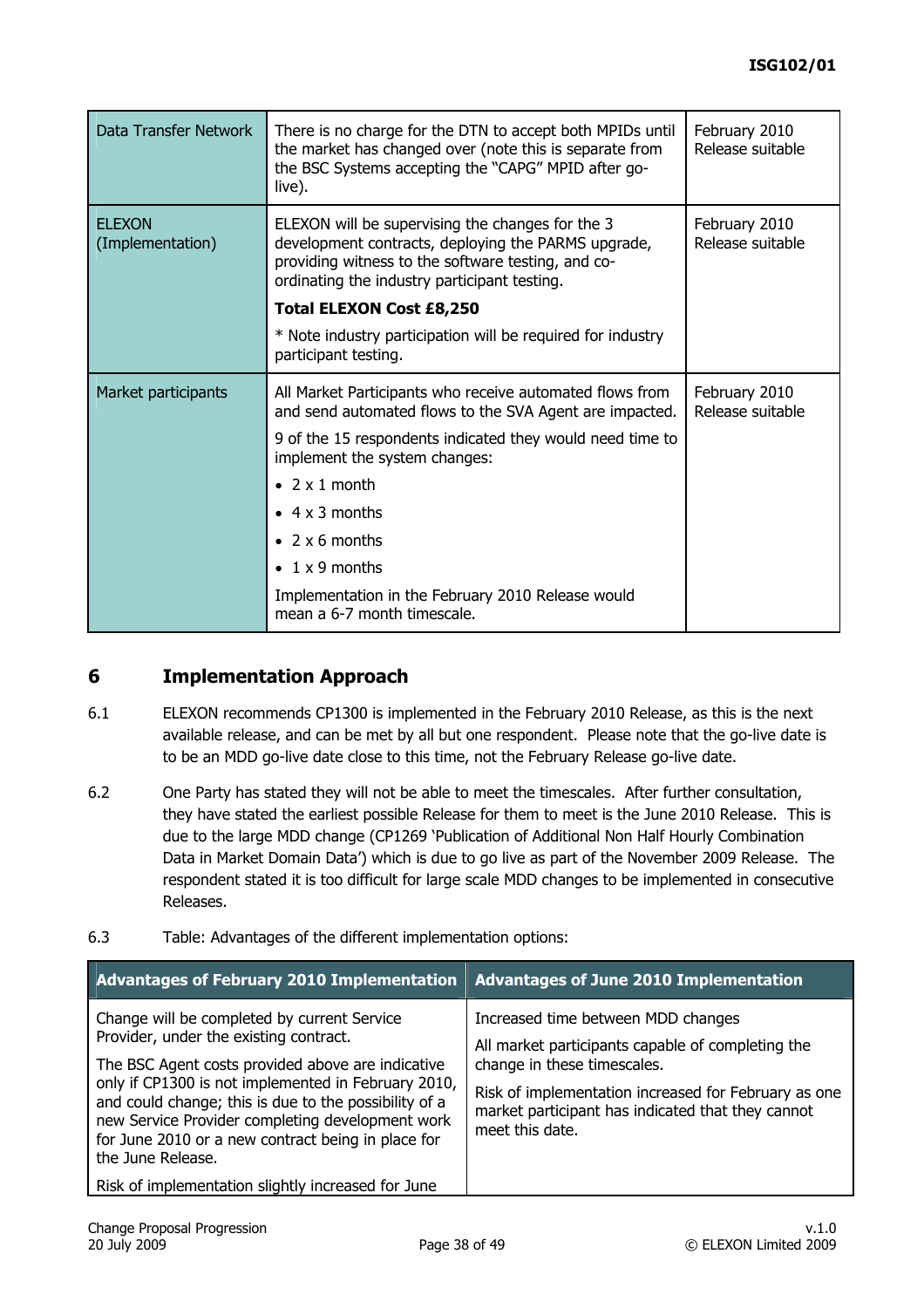| Advantages of February 2010 Implementation   Advantages of June 2010 Implementation           |  |
|-----------------------------------------------------------------------------------------------|--|
| due to the potential for a new Service Provider /<br>Service Provider handover in April 2009. |  |

- 6.4 As an implementation option, if CP1300 is approved, the industry could speak to the Data Transfer System (DTS) User Group and explore a fix where the DTN automatically converts the files. This could work out to be more cost effective for participants than individual system adjustments
- 6.5 The DTN will accept both MPIDs after go-live for as long as is needed for participants to change their own systems. However, this does not mean files will be accepted by the BSC Systems.

### **7 Conclusions**

### **Approving / Rejecting CP1300**

- 7.1 The majority of the industry agreed with the change as they either
	- agreed with the justification within CP1300; or
	- they could not find anything wrong with the request, as opposed to believing it is necessary.
- 7.2 Capgemini has not raised any convincing legal reason to change the MPID, and it is also correct to say that many BSC Parties use MPIDs which are not entirely reflective of their current business ownership.
- 7.3 However, it is noted that Capgemini has a concern that the MPID is associated with it and therefore that if an error / issue were to arise stemming from the new Service Provider, this might reflect badly on them even though it no longer provides the service.
- 7.4 The solution would ensure this issue does not arise again.
- 7.5 The Release which best fits the implementation should be treated as a separate issue to the approval of CP1300.

### **Implementing CP1300**

- 7.6 There are risks for implementing in February 2010 (not all participants are able to make this date) and June 2010 (current costs are indicative only, and could increase).
- 7.7 There are options for the industry with regard to the DTN and the Service Provider to make the cut-over easier on market participants who could not meet the timescales, but these would come at a cost.
- 7.8 The risks for June 2010 could be countered by applying for the development work to be completed during the current financial year. Many of the BPO activities however will need to be completed on or around the implementation date.

### **8 Recommendation**

8.1 We recommend, based on CP1300 more clearly reflecting the role of the BSC Central Systems within its interactions, and majority industry support that you: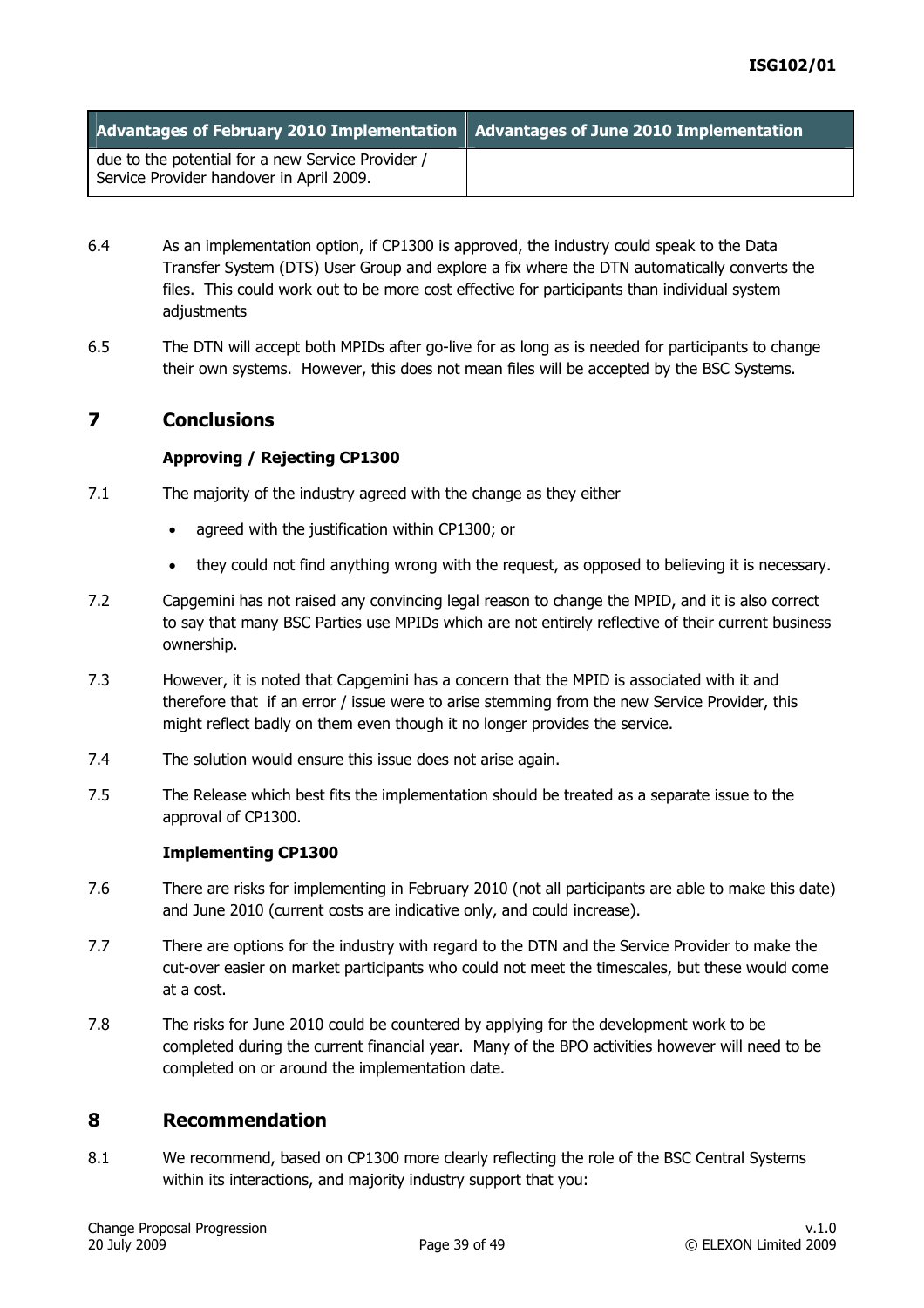#### • **APPROVE** CP1300.

- 8.2 We recommend (provided the decision in 8.1 is to approve the CP), that due to the potential increase in implementation costs and the risk to Settlement of implementing in June 2010 being greater than the risks of implementing in February 2010, that you:
	- **APPROVE** the February 2010 Release for the implementation of CP1300.

Lead Analyst: Graeme Windley, tel. 0207 380 4346 or email *graeme.windley@elexon.co.uk*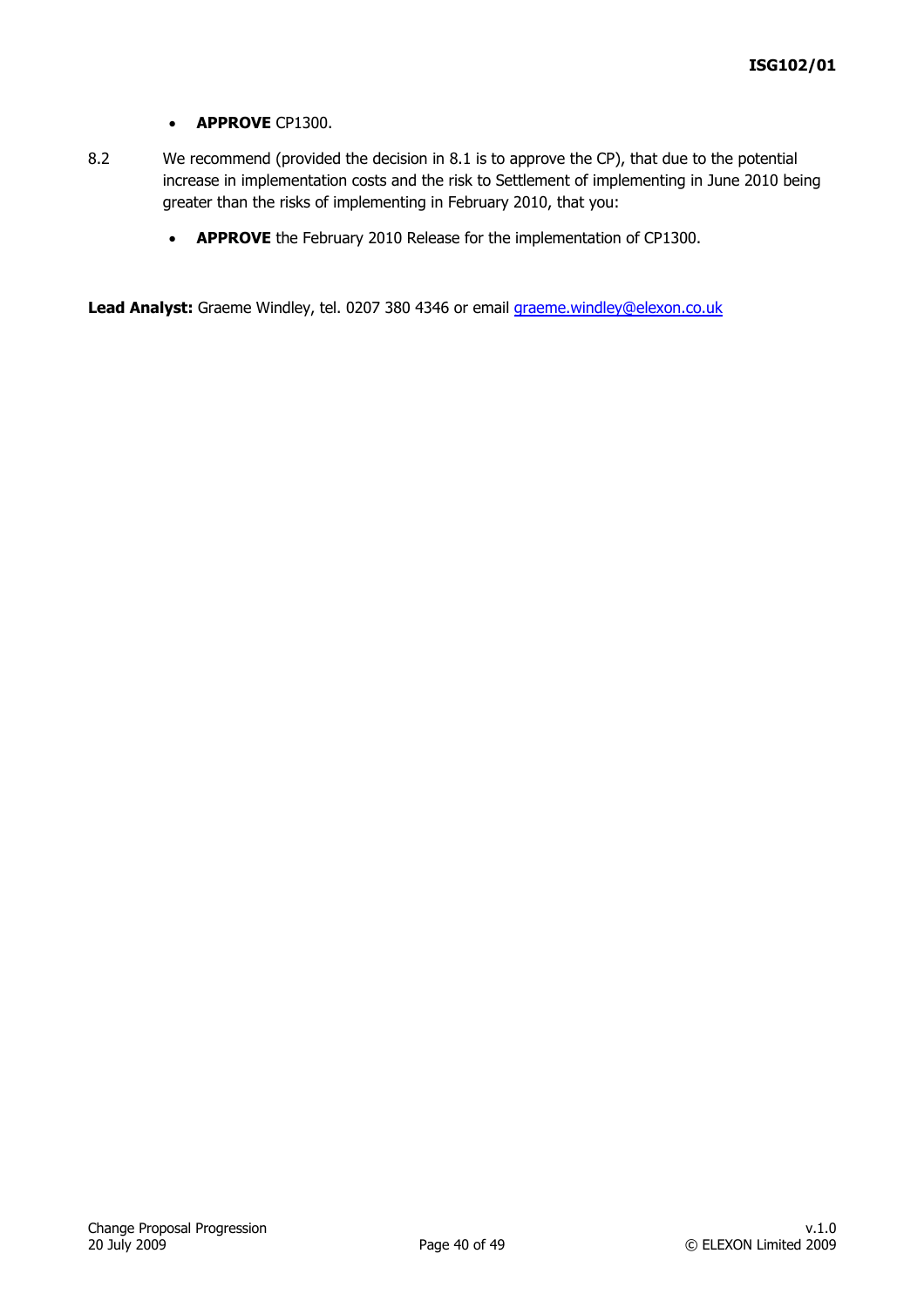#### **Table 1 – Industry Impact Assessment Summary for CP1300 - System changes to support Change of Market Participant ID for the SVA Agent and MDD Agent Roles from 'CAPG' to 'SVAA**

| IA History CPC number                                        | CPC00662 | <b>Impacts</b> | CVA, SVA, MDD, NHHDA, EAC/AA<br>and PARMS software     |     |                             |
|--------------------------------------------------------------|----------|----------------|--------------------------------------------------------|-----|-----------------------------|
| <b>Organisation</b>                                          |          |                | Capacity in which Organisation operates in             |     | Days to<br><b>Implement</b> |
| The Electricity Network Company                              |          | Distributor    |                                                        | Yes |                             |
| E.ON                                                         |          | Supplier       |                                                        | Yes | 180                         |
| <b>Electricity North West Limited</b>                        |          | LDSO           |                                                        | Yes |                             |
| TMA Data Management Ltd                                      |          |                | NHHDC, NHHDA, HHDC, HHDA                               | Yes | 90                          |
| <b>EDF Energy</b>                                            |          |                | Supplier, NHH Agent and HH MOP                         | Yes | $\mathbf 0$                 |
| EDF Energy Networks (EPN, LPN, SPN)<br>EDF Energy (IDNO) Ltd |          |                | LDSO, SMRS, UMSO                                       |     | 180                         |
| <b>IMServ</b>                                                |          |                | NHHDC / NHHDA                                          |     | 90                          |
| Scottish and Southern Energy                                 |          |                | Supplier/Generator/ Trader / Party Agent / Distributor |     | 30                          |
| <b>Siemens Metering Services</b>                             |          |                | NHHDC, NHHDA, NHHMO, HHDC, HHDA, HHMO                  |     | 90                          |
| <b>G4S AccuRead</b>                                          |          |                | NHHDC, NNHDA, MOP                                      |     | 91                          |
| <b>British Energy</b>                                        |          | Supplier       |                                                        |     | $\overline{\phantom{a}}$    |
| E.ON UK Energy Services Limited                              |          | NHHDC/DA       |                                                        |     |                             |
| NPower Limited                                               |          |                | Supplier, Supplier Agents                              |     | 9 months                    |
| <b>CE Electric UK</b>                                        |          | LDSO, UMSO     |                                                        |     |                             |
| Stark Software International Ltd                             |          |                | HHDC/HHDA/NHHDC/NHHDA                                  |     | 30                          |

### **Table 2: Impact Assessment Responses[14](#page-40-0)**

| <b>Organisation</b>                | <b>Agree?</b> | <b>Comments</b>            | Impacted? | <b>ELEXON Response</b> |
|------------------------------------|---------------|----------------------------|-----------|------------------------|
| The Electricity<br>Network Company | Yes           | <b>Impact: Distributor</b> | Yes       |                        |

<span id="page-40-0"></span><sup>&</sup>lt;sup>14</sup> Please note that we have only included responses in this table where the respondent provided additional information.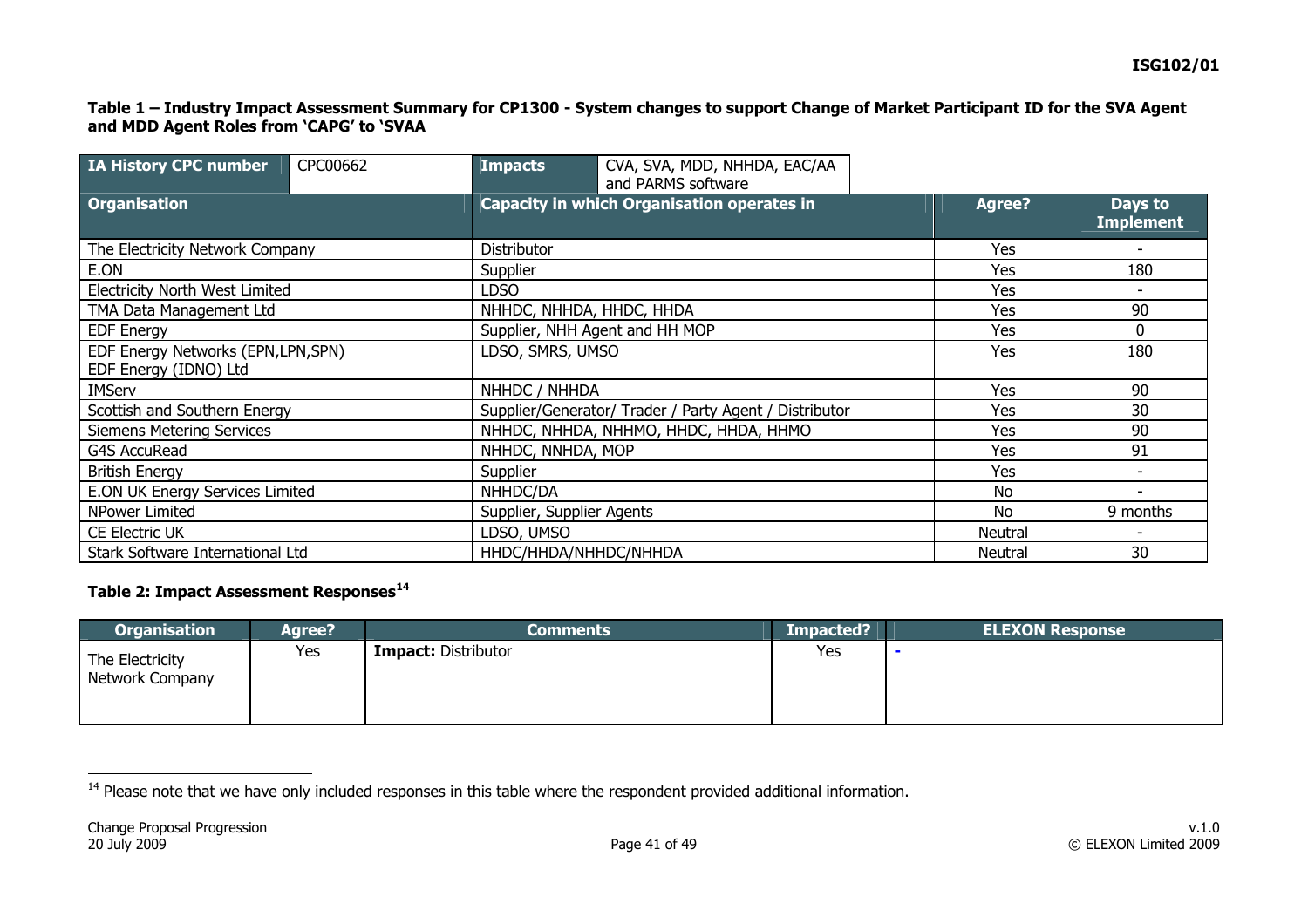| <b>Organisation</b>                      | Agree? | <b>Comments</b>                                                                                                                           | Impacted? | <b>ELEXON Response</b> |
|------------------------------------------|--------|-------------------------------------------------------------------------------------------------------------------------------------------|-----------|------------------------|
| E.ON                                     | Yes    | <b>Impact on Organisation's Systems and/or</b><br><b>Processes? Yes</b>                                                                   | Yes       |                        |
|                                          |        | Capacity in which Organisation is impacted?<br>Supplier                                                                                   |           |                        |
|                                          |        | <b>Impact on Organisation:</b> System / processes                                                                                         |           |                        |
| <b>Electricity North West</b><br>Limited | Yes    | <b>Comments:</b> There will be a small impact via a system<br>change and subsequent testing to ensure we can<br>process the amended flow. | Yes       | L,                     |
|                                          |        | <b>Impact on Organisation's Systems and/or</b><br><b>Processes? Yes</b>                                                                   |           |                        |
|                                          |        | Capacity in which Organisation is impacted? LDSO                                                                                          |           |                        |
|                                          |        | Impact on Organisation? Small impact on systems<br>and processes.                                                                         |           |                        |
| <b>TMA Data</b><br>Management Ltd        | Yes    | <b>Capacity in which Organisation is impacted:</b><br>NHHDC, NHHDA, HHDC, HHDA                                                            | Yes       | L,                     |
|                                          |        | <b>Impact on Organisation: Systems</b>                                                                                                    |           |                        |
|                                          |        | Implementation : No. of Calendar Days 90                                                                                                  |           |                        |
|                                          |        | <b>Costs:</b> The estimated cost for all 4 agencies is<br>estimated to be £14 K                                                           |           |                        |
| <b>EDF Energy</b>                        | Yes    | <b>Comments:</b> We do not see that changing this id will<br>have any impact as it will be dealt with under process<br>for MDD updates    | <b>No</b> | $\blacksquare$         |
| <b>EDF Energy Networks</b>               | Yes    | Capacity in which Organisation is impacted LDSO                                                                                           | Yes       | ÷.                     |
| (EPN, LPN, SPN)<br>EDF Energy (IDNO)     |        | <b>Impact on Organisation?</b><br>System and Process<br>changes                                                                           |           |                        |
| Ltd                                      |        | How much Implementation Notification is<br>required from receipt of approved redline text                                                 |           |                        |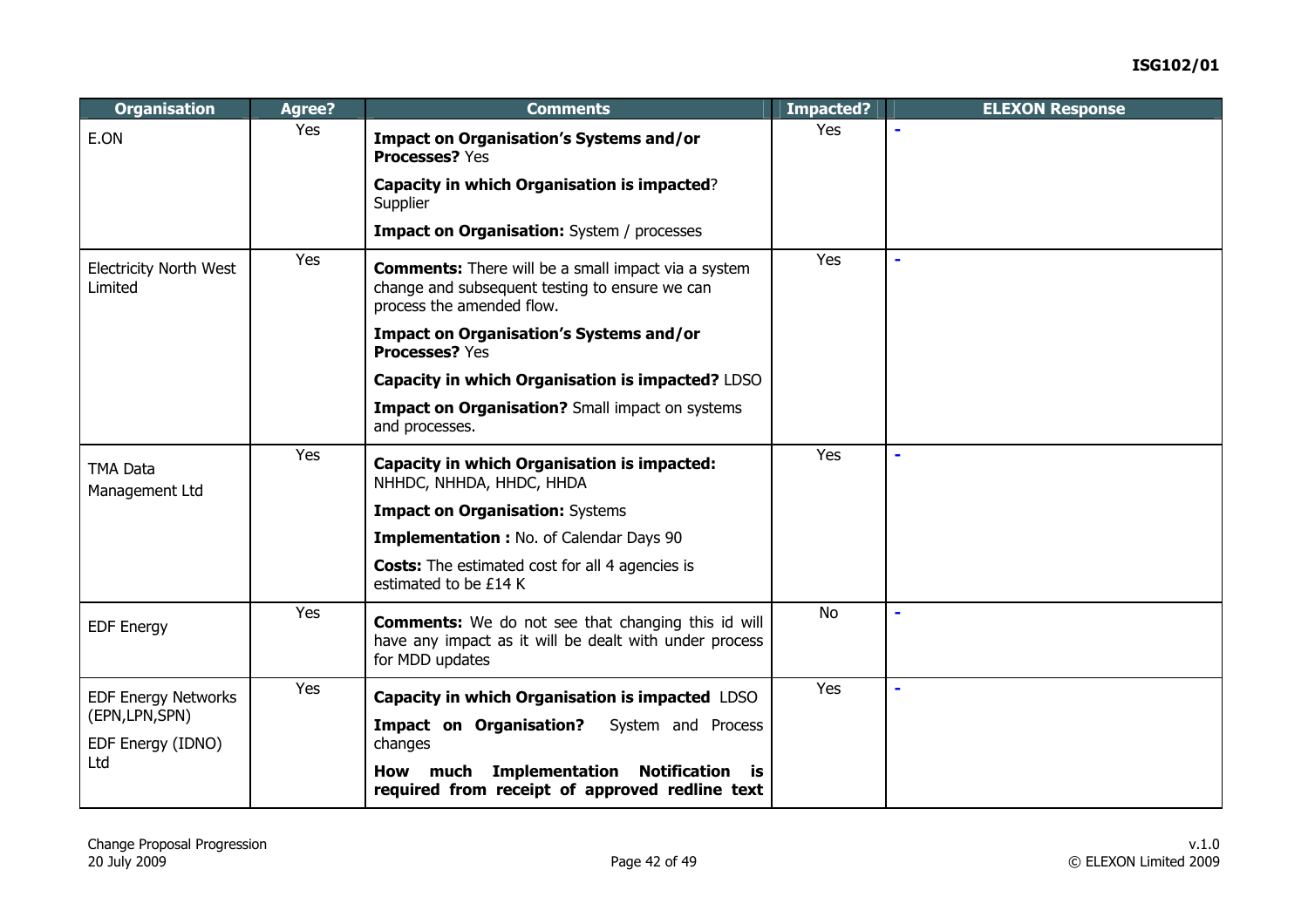| <b>Organisation</b>                     | Agree? | <b>Comments</b>                                                                                                                                                                   | Impacted? | <b>ELEXON Response</b> |
|-----------------------------------------|--------|-----------------------------------------------------------------------------------------------------------------------------------------------------------------------------------|-----------|------------------------|
|                                         |        | changes?                                                                                                                                                                          |           |                        |
|                                         |        | No. of Calendar Days 180                                                                                                                                                          |           |                        |
|                                         |        | Would implementation in the proposed Release<br>have an adverse impact?<br><b>No</b>                                                                                              |           |                        |
| Imserv                                  | Yes    | Capacity in which Organisation is impacted:<br>HHDA, NHHDA                                                                                                                        | Yes       | $\blacksquare$         |
|                                         |        | Impact on Organisation: Some configuration<br>changes required                                                                                                                    |           |                        |
|                                         |        | Would implementation in the proposed Release<br>have an adverse impact? No                                                                                                        |           |                        |
| Scottish and Southern<br>Energy         | Yes    | Impact on Organisation's Systems and/or<br><b>Processes? Yes</b>                                                                                                                  | Yes       | $\blacksquare$         |
|                                         |        | <b>Impact on Organisation</b> Systems and processes                                                                                                                               |           |                        |
|                                         |        | <b>Implementation</b> Days 30 - Allow for testing and<br>making the changes                                                                                                       |           |                        |
| Siemens Metering                        | Yes    | <b>Agree Change? Yes</b>                                                                                                                                                          | Yes       | ۰                      |
| <b>Services</b>                         |        | Impact on Organisation's Systems and/or<br>Yes $-90$ days required<br><b>Processes?</b>                                                                                           |           |                        |
|                                         |        | Capacity in which Organisation is impacted:<br>NHHDC, NHHDA, NHHMO, HHDC, HHDA, HHMO                                                                                              |           |                        |
|                                         |        | <b>Impact on Organisation :</b> System changes required                                                                                                                           |           |                        |
|                                         |        | Would implementation in the proposed Release<br>have an adverse impact? No adverse impact                                                                                         |           |                        |
| ScottishPower Energy<br>Management Ltd. | Yes    | <b>Comments</b> Scottish Power believes that the proposed<br>scripts to add in the new market participant could be<br>managed by STAG as per the process identified in<br>CP1295. | Yes       |                        |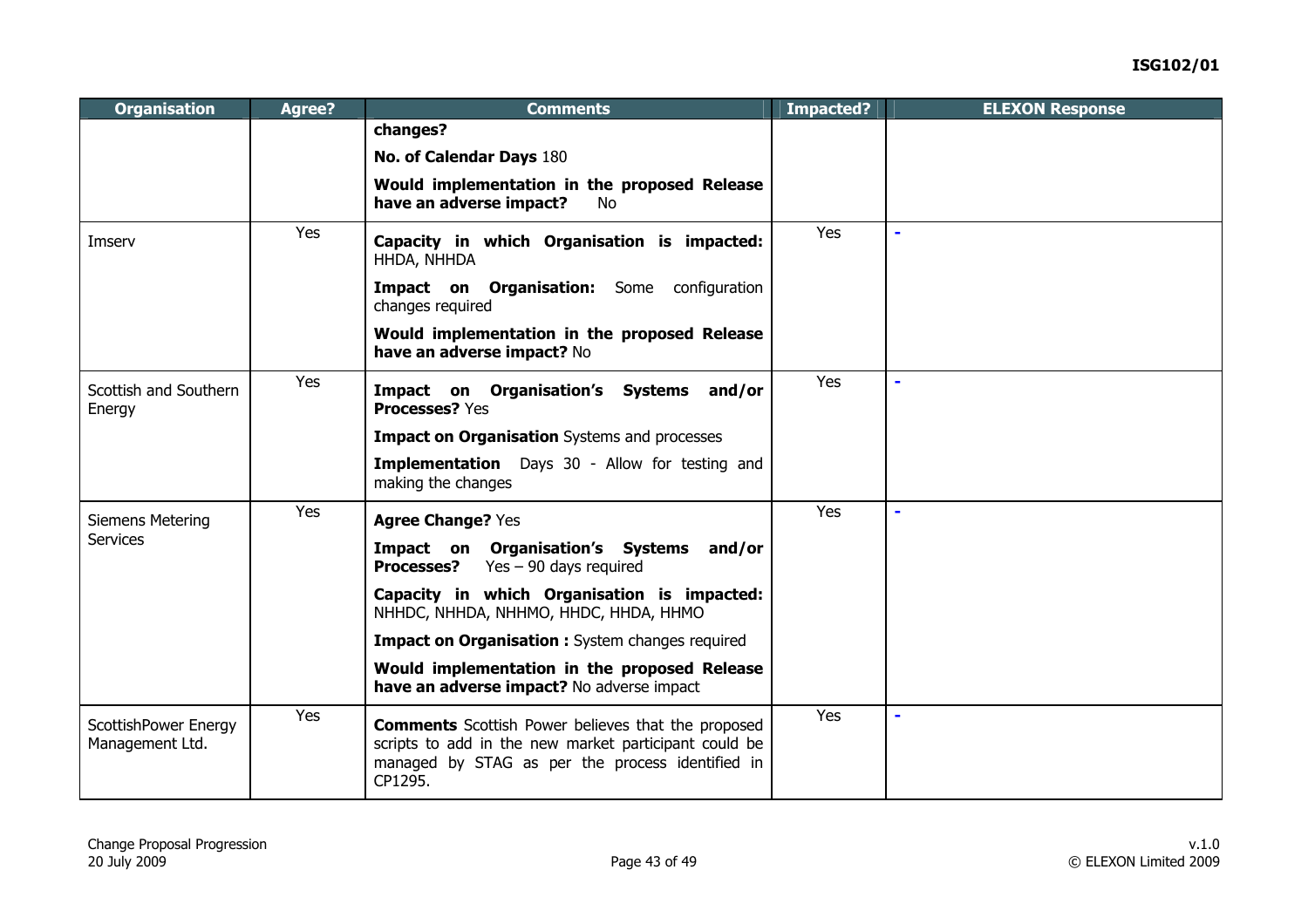| <b>Organisation</b>                | Agree?    | <b>Comments</b>                                                                                                                                                                                                                                                                                                                                                                                                                                                                                                                                                                                                                                          | <b>Impacted?</b> | <b>ELEXON Response</b>                                                                                                                                                                                                                                                                                                                                                                                                                                                                                                                                                                                |
|------------------------------------|-----------|----------------------------------------------------------------------------------------------------------------------------------------------------------------------------------------------------------------------------------------------------------------------------------------------------------------------------------------------------------------------------------------------------------------------------------------------------------------------------------------------------------------------------------------------------------------------------------------------------------------------------------------------------------|------------------|-------------------------------------------------------------------------------------------------------------------------------------------------------------------------------------------------------------------------------------------------------------------------------------------------------------------------------------------------------------------------------------------------------------------------------------------------------------------------------------------------------------------------------------------------------------------------------------------------------|
|                                    |           | Capacity in which Organisation is impacted:<br>HHDA, NHHDA, EAC/AA, HHDC, NHHDC, PARMS &<br>Supplier Systems.                                                                                                                                                                                                                                                                                                                                                                                                                                                                                                                                            |                  |                                                                                                                                                                                                                                                                                                                                                                                                                                                                                                                                                                                                       |
|                                    |           | Impact on Organisation: Systems would have to be<br>re-configured to accept new market participant ID                                                                                                                                                                                                                                                                                                                                                                                                                                                                                                                                                    |                  |                                                                                                                                                                                                                                                                                                                                                                                                                                                                                                                                                                                                       |
|                                    |           | Proposed changes to HH systems will<br><b>Comments</b><br>require a minimum 6 months lead time and will<br>therefore have an impact on the proposed release date<br>of February 2010.                                                                                                                                                                                                                                                                                                                                                                                                                                                                    |                  |                                                                                                                                                                                                                                                                                                                                                                                                                                                                                                                                                                                                       |
|                                    |           | <b>Costs:</b> Scottish Power feel that the proposed costs are<br>almost prohibitively expensive for what is effectively a<br>cosmetic change.                                                                                                                                                                                                                                                                                                                                                                                                                                                                                                            |                  |                                                                                                                                                                                                                                                                                                                                                                                                                                                                                                                                                                                                       |
| <b>G4S AccuRead</b>                | Yes       | Capacity in which Organisation is impacted:<br>NHHDA / NHHDC (Ref: EAC/AA)                                                                                                                                                                                                                                                                                                                                                                                                                                                                                                                                                                               | Yes              |                                                                                                                                                                                                                                                                                                                                                                                                                                                                                                                                                                                                       |
|                                    |           | <b>Impact on Organisation: Systems</b>                                                                                                                                                                                                                                                                                                                                                                                                                                                                                                                                                                                                                   |                  |                                                                                                                                                                                                                                                                                                                                                                                                                                                                                                                                                                                                       |
| E.ON UK Energy<br>Services Limited | <b>No</b> | We believe that the change of MPID is<br><b>Comments</b><br>merely a cosmetic change and as such is hard to justify<br>the associated costs to the community as a whole. In<br>addition there are a large number of market participants<br>currently operating with legacy MPIDs that do not<br>reflect the current ownership of the agency service. If<br>there where to be a wholesale change to MPIDs<br>throughout the community triggered by this change. In<br>addition to the significant costs associated with these<br>changes there would be a increased risk that flows<br>would be misdirected with the consequent impact on<br>settlements. | Yes              | We discussed these comments with the<br>respondent and explained that ELEXON<br>understands the arguments presented but will<br>be recommending the CP is approved in line<br>with the majority of industry respondents.<br>Despite many companies using MPIDs which<br>are not directly reflective of the current<br>business ownership, the previous Central<br>Services provider is not a BSC Party (who is<br>bound by the BSC) but is a contractor<br>providing services. In this regard ELEXON has<br>noted that Capgemini is concerned that, as<br>the current MPID is associated with it, any |
|                                    |           | Impact on Organisation's Systems and/or<br><b>Processes?</b> Yes                                                                                                                                                                                                                                                                                                                                                                                                                                                                                                                                                                                         |                  | errors/issues could reflect badly on Capgemini<br>despite it not holding the contract.                                                                                                                                                                                                                                                                                                                                                                                                                                                                                                                |
|                                    |           | Capacity in which Organisation is impacted:<br>NHHDC and NHHDA                                                                                                                                                                                                                                                                                                                                                                                                                                                                                                                                                                                           |                  | The respondent accepted the<br>recommendation of ELEXON, describing it as                                                                                                                                                                                                                                                                                                                                                                                                                                                                                                                             |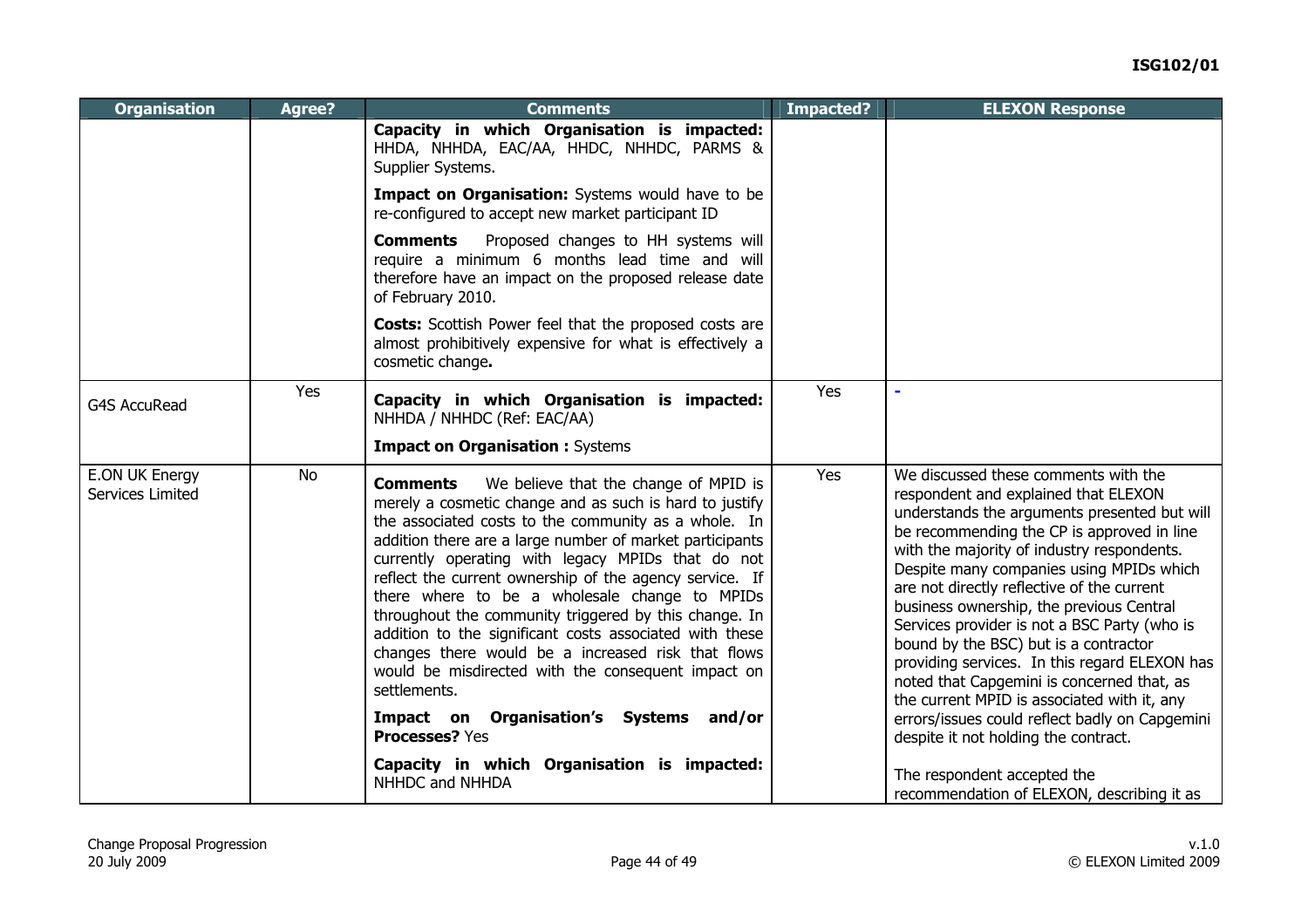| <b>Organisation</b>   | Agree?    | <b>Comments</b>                                                                                                                                                                                                                                                                                                                                                                                                                                                                                                  | <b>Impacted?</b> | <b>ELEXON Response</b>                                                                                                                                                                                                                                                                                                                                                                                                                                                 |
|-----------------------|-----------|------------------------------------------------------------------------------------------------------------------------------------------------------------------------------------------------------------------------------------------------------------------------------------------------------------------------------------------------------------------------------------------------------------------------------------------------------------------------------------------------------------------|------------------|------------------------------------------------------------------------------------------------------------------------------------------------------------------------------------------------------------------------------------------------------------------------------------------------------------------------------------------------------------------------------------------------------------------------------------------------------------------------|
|                       |           | <b>Impact on Organisation: Negligible</b>                                                                                                                                                                                                                                                                                                                                                                                                                                                                        |                  | 'understandable'.                                                                                                                                                                                                                                                                                                                                                                                                                                                      |
|                       |           | Would implementation in the proposed Release<br>have an adverse impact? No                                                                                                                                                                                                                                                                                                                                                                                                                                       |                  |                                                                                                                                                                                                                                                                                                                                                                                                                                                                        |
|                       |           | <b>Other Comments:</b>                                                                                                                                                                                                                                                                                                                                                                                                                                                                                           |                  |                                                                                                                                                                                                                                                                                                                                                                                                                                                                        |
|                       |           | MDD should be updated with this change which will load<br>automatically, therefore causing no impact. A cosmetic<br>change seems feasible for potential future changes to<br>the service provider $-$ add the change of name into the<br>testing of the new service provider?                                                                                                                                                                                                                                    |                  |                                                                                                                                                                                                                                                                                                                                                                                                                                                                        |
| <b>NPower Limited</b> | <b>No</b> | <b>Comments:</b> There is no Business Justification for this<br>change.                                                                                                                                                                                                                                                                                                                                                                                                                                          | Yes              | We discussed these comments with the<br>respondent and explained that ELEXON<br>understands the arguments presented but will                                                                                                                                                                                                                                                                                                                                           |
|                       |           | Since the market opened in 1998 there has been many<br>merges and acquisitions within the market resulting in<br>MPIDs changing ownership. In some cases the same<br>MPID is being used by different organisations,<br>performing different roles, with different role codes.<br>Therefore there are already many instances where the 4<br>Character MPID bares no resemblance to the name of<br>the organisation that either owns or operates the MPID<br>and this has not caused any issues within the market. |                  | be recommending the CP is approved in line<br>with the majority of industry respondents.<br>Despite many companies using MPIDs which<br>are not directly reflective of the current<br>business ownership, the previous Central<br>Services provider is not a BSC Party (who is<br>bound by the Code) but is a contractor<br>providing services. In this regard ELEXON has<br>noted that Capgemini is concerned that, as<br>the current MPID is associated with it, any |
|                       |           | The change of Service Provider from CAPG to SVAA is<br>no different from previous changes within the market.<br>MDD has already been updated to reflect the change of<br>ownership and we believe this is sufficient. Making<br>these additional changes will add significant costs to our<br>Business for no benefit.                                                                                                                                                                                           |                  | errors/issues could reflect badly on Capgemini<br>despite it not holding the contract.<br>The respondent replied they still disagree with<br>the change as there is no business<br>justification.                                                                                                                                                                                                                                                                      |
|                       |           | Impact on Organisation's Systems and/or<br><b>Processes? Yes</b>                                                                                                                                                                                                                                                                                                                                                                                                                                                 |                  | Also asked the respondent if they could meet                                                                                                                                                                                                                                                                                                                                                                                                                           |
|                       |           | Capacity in which Organisation is impacted<br>Supplier, HHDC, HHDA, NHHDA                                                                                                                                                                                                                                                                                                                                                                                                                                        |                  | the February 2010 Release for implementation<br>if this CP is to be approved as of the 4 August<br>SVG meeting.                                                                                                                                                                                                                                                                                                                                                        |
|                       |           | Impact on Organisation: Settlement Systems, Agent<br>Systems and Supplier Systems will all be impacted by                                                                                                                                                                                                                                                                                                                                                                                                        |                  | The respondent commented they could not                                                                                                                                                                                                                                                                                                                                                                                                                                |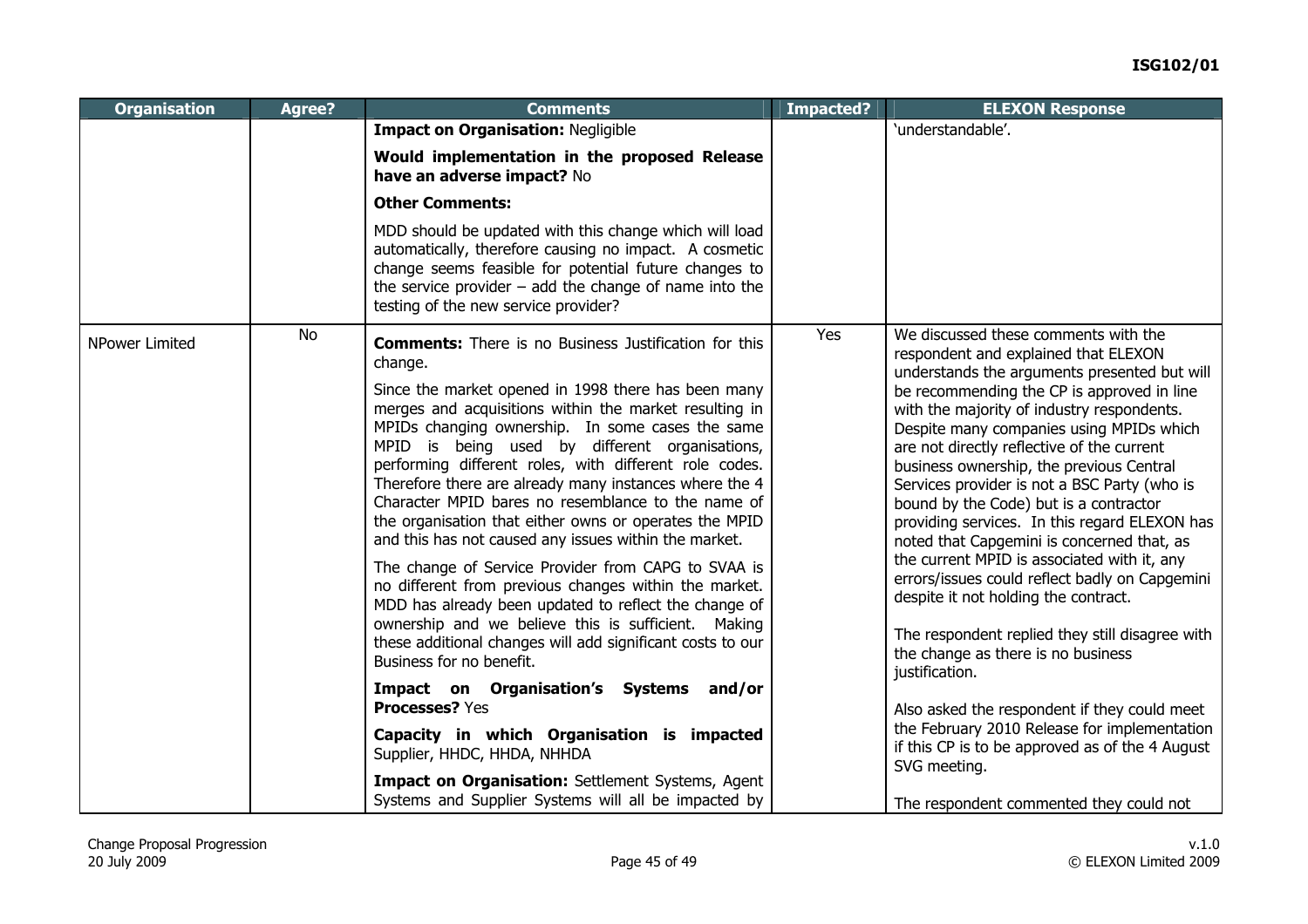| <b>Organisation</b>                        | <b>Agree?</b> | <b>Comments</b>                                                                                                                                                                                                                                                                                 | Impacted? | <b>ELEXON Response</b>                                                                                                                                                                        |
|--------------------------------------------|---------------|-------------------------------------------------------------------------------------------------------------------------------------------------------------------------------------------------------------------------------------------------------------------------------------------------|-----------|-----------------------------------------------------------------------------------------------------------------------------------------------------------------------------------------------|
|                                            |               | this change.                                                                                                                                                                                                                                                                                    |           | meet this deadline. There is a large MDD<br>change occurring in the November 2009                                                                                                             |
|                                            |               | Would implementation in the proposed Release<br>have an adverse impact? Yes                                                                                                                                                                                                                     |           | Release (CP1269 'Publication of Additional<br>Non Half Hourly Combination Data in Market                                                                                                      |
|                                            |               | <b>Costs:</b> We would incur system development costs on<br>multiple systems and have to undertake testing on all of<br>these which would incur cost for no apparent benefit.<br>The process as its currently operating is not causing any<br>issues and we don't see why it should be changed. |           | Domain Data') and the respondent stated it is<br>too difficult for the changes to go into<br>consecutive Releases. The earliest possible<br>Release to implement is the June 2010<br>Release. |
| <b>Stark Software</b><br>International Ltd | Neutral       | <b>Comments:</b> Happy to change, but do not really see the<br>need. If the risks and costs are as high as indicated,<br>consideration should be given to leaving well alone.                                                                                                                   | Yes       |                                                                                                                                                                                               |
|                                            |               | <b>Impact on Organisation's Systems</b><br>and/or<br><b>Processes? Yes</b>                                                                                                                                                                                                                      |           |                                                                                                                                                                                               |
|                                            |               | Capacity in which Organisation is impacted:<br>HHDA/NHHDA/HHDC/NHHDC                                                                                                                                                                                                                            |           |                                                                                                                                                                                               |
|                                            |               | Impact on Organisation: Minor system change                                                                                                                                                                                                                                                     |           |                                                                                                                                                                                               |

#### **Table 3: Comments on the redline text**

No redline text was required for this CP.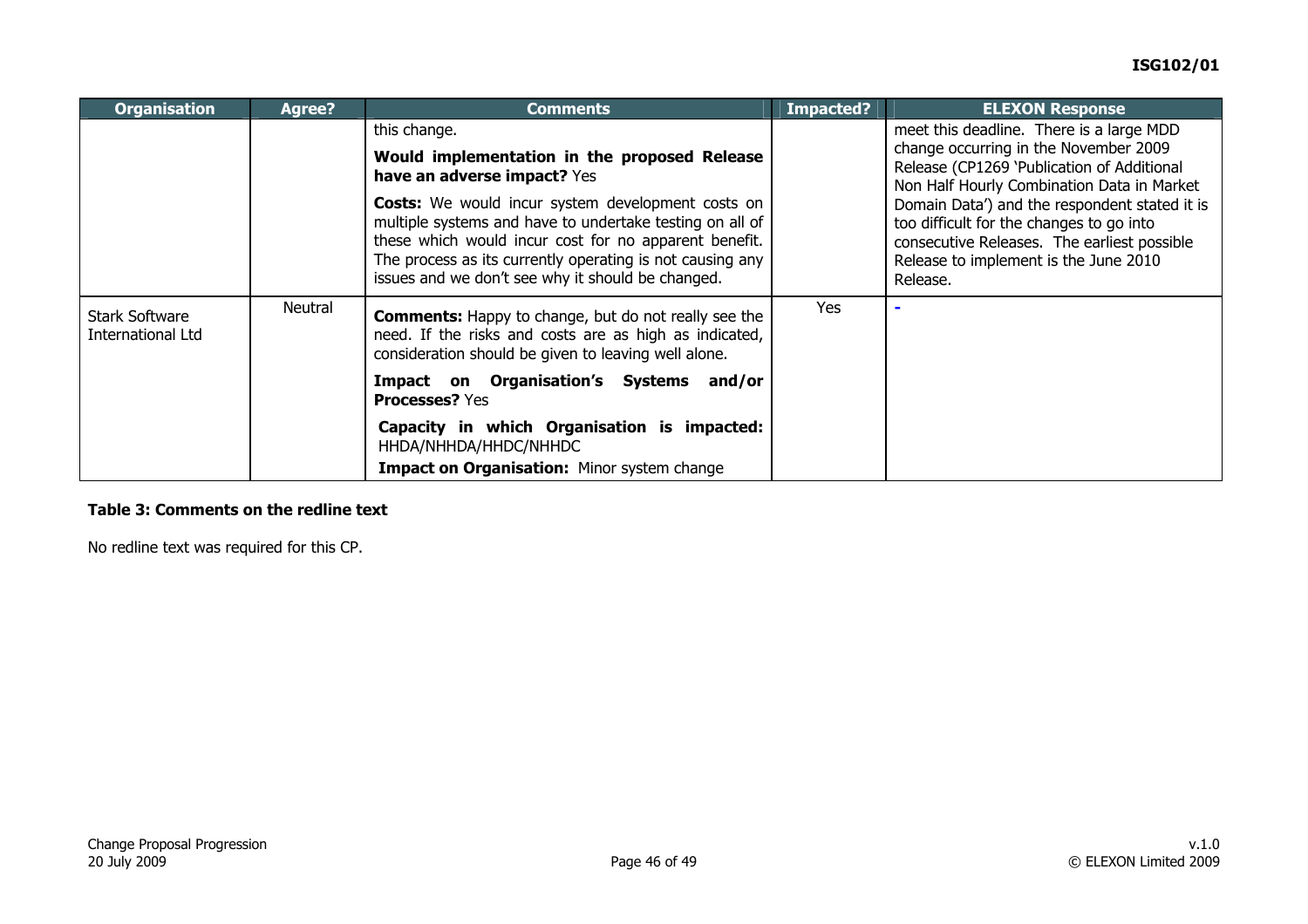# **ISG102/01**

### **Appendix 4 – New Draft Change Proposals and Change Proposals**

### New Draft Change Proposals and Change Proposals

| <b>DCP</b> | <b>CVA/SVA</b>        | <b>Title</b>                                  | <b>Description</b>                                                                                                                                                                                                                                                                                                                                                                                                                                                                                                       | <b>Raised</b> |
|------------|-----------------------|-----------------------------------------------|--------------------------------------------------------------------------------------------------------------------------------------------------------------------------------------------------------------------------------------------------------------------------------------------------------------------------------------------------------------------------------------------------------------------------------------------------------------------------------------------------------------------------|---------------|
| 0045       | CVA and<br><b>SVA</b> | Maintenance of Outstation Type<br>Information | At present, altering the Valid Set of `Outstation Type' requires a formal change to the DTC. This can give<br>rise to issues when new equipment is introduced outside the DTC release timescales. The result is that<br>the Valid Set will often be out of date, and participants have to resort to manual workarounds in order to<br>transfer the necessary information.<br>DCP0045 sets out 6 options, concerning how the Valid set of Outstation Type could be maintained in a<br>more transparent and efficient way. | 03/07/09      |

#### New Change Proposals

| CP   | <b>CVA/SVA</b> | ∣ Title                                                                                                                                              | <b>Description</b>                                                                                                                                                                                                                                                                                                                                                                                                                                                                             | <b>Raised</b> |
|------|----------------|------------------------------------------------------------------------------------------------------------------------------------------------------|------------------------------------------------------------------------------------------------------------------------------------------------------------------------------------------------------------------------------------------------------------------------------------------------------------------------------------------------------------------------------------------------------------------------------------------------------------------------------------------------|---------------|
| 1301 | <b>CVA</b>     | Registration Requirements for System<br><b>Connection Points Between Onshore</b><br>Distribution Systems and Offshore<br><b>Transmission Systems</b> | For some time now, BERR and Ofgem have been developing a new regulatory regime for Offshore<br>licensed Transmission Systems. In June 2009 the Secretary of State approved changes to the Balancing<br>and Settlement Code. The approved changes are now in the relevant sections of the BSC.<br>CP1301 recommends that these changes are reflected in the relevant Code Subsidiary Documents.                                                                                                 | 03/07/09      |
| 1302 | <b>SVA</b>     | Requirement on Half Hourly Data<br>Collectors to Validate Reactive Power<br>Demand Values                                                            | The reporting of erroneous Reactive Power data to LDSOs and Suppliers potentially leads to incorrect<br>DUoS charges and other issues.<br>CP1302 recommends extending the scope of existing validation processes to include Reactive Power<br>data. This would reduce errors in those industry processes that use Reactive Power data (e.g. DUoS<br>charging), and reduce the administrative overhead of data errors on Suppliers, LDSOs and customers.                                        | 03/07/09      |
| 1303 | <b>SVA</b>     | Requirement on Half Hourly Data<br><b>Collectors to Estimate Missing</b><br><b>Reactive Power Demand Values</b>                                      | The estimation methods defined in section 4.2.1 of BSCP502 'Half Hourly Data Collection for SVA<br>Metering Systems Registered in SMRS' have a proven track record of mitigating the impact of missing<br>Active Power data on settlement processes.<br>CP1303 recommends extending these methods to include Reactive Power. This would reduce the impact<br>of missing data on DUoS charging and network management functions, and hence bring benefits to<br>Suppliers, LDSOs and customers. | 03/07/09      |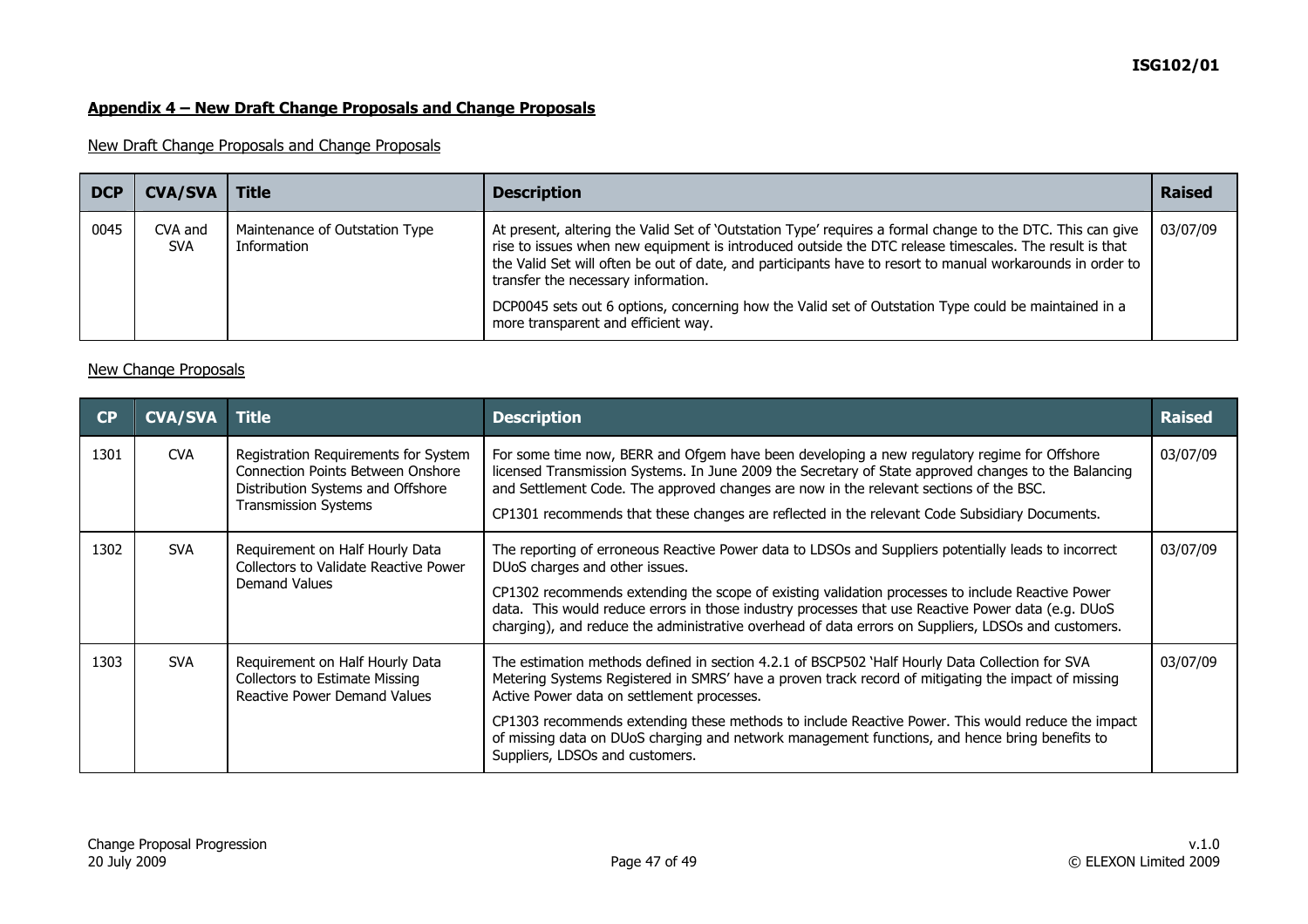### **Appendix 5 - Release Information**

#### Key to Release Plan

Change Proposals and Modification Proposals in **BLACK** text represents SVA changes, **RED** text represents CVA changes and **BLUE** text represents changes which impact both the SVA and CVA arrangements.

| The Authority decision dates are provided in the following format: |                                                                                                                                                   |  |  |  |
|--------------------------------------------------------------------|---------------------------------------------------------------------------------------------------------------------------------------------------|--|--|--|
|                                                                    | Modification Proposal number                                                                                                                      |  |  |  |
| $\leq$ date)                                                       | Date by which a determination must be made by the Authority in order for the Modification Proposal to be implemented within the indicated release |  |  |  |
| Pro√/Pro×                                                          | Indicates that the Panel's recommendation to the Authority was to Approve/Reject the proposed Modification                                        |  |  |  |
| Alt√/Alt×                                                          | Indicates that the Panel's recommendation to the Authority was to Approve/Reject the Alternative Modification                                     |  |  |  |

|                                   |                 | <b>Release Date</b>                                                                                                                                                                                                                                                                                                                                                                                                                                                                                                                                                                                    |                                                                    |                                                                      |                                                                |  |  |  |  |
|-----------------------------------|-----------------|--------------------------------------------------------------------------------------------------------------------------------------------------------------------------------------------------------------------------------------------------------------------------------------------------------------------------------------------------------------------------------------------------------------------------------------------------------------------------------------------------------------------------------------------------------------------------------------------------------|--------------------------------------------------------------------|----------------------------------------------------------------------|----------------------------------------------------------------|--|--|--|--|
|                                   |                 | <b>November 2009 Scope</b><br>(Imp. Date 05 Nov 09)                                                                                                                                                                                                                                                                                                                                                                                                                                                                                                                                                    | <b>February 2010 Scope</b><br>(Imp. Date 25 Feb 10)                | June 2010 Scope<br>(Imp. Date 24 Jun 10)                             | <b>Standalone</b><br><b>Releases</b>                           |  |  |  |  |
| <b>Change</b><br><b>Proposals</b> | <b>Pending</b>  | 1288                                                                                                                                                                                                                                                                                                                                                                                                                                                                                                                                                                                                   | 1267 v2.0, 1295, 1296, 1297, 1298,<br>1299, 1300, 1301, 1302, 1303 | Currently there are no Change<br>Proposals targeted at this Release. | There are currently no<br>changes in a stand<br>alone release. |  |  |  |  |
|                                   | <b>Approved</b> | 1248 v2.0, 1269, 1275 v2.0, 1278 v2.0, 1281, 1283,<br>1284, 1285, 1286, 1287, 1289, 1293, 1290, 1291, 1292,<br>1294                                                                                                                                                                                                                                                                                                                                                                                                                                                                                    |                                                                    |                                                                      |                                                                |  |  |  |  |
| <b>Modifications</b>              | <b>Pending</b>  |                                                                                                                                                                                                                                                                                                                                                                                                                                                                                                                                                                                                        | Currently there are no Modifications<br>targeted at this Release.  | Currently there are no Modifications<br>targeted at this Release.    |                                                                |  |  |  |  |
|                                   | <b>Approved</b> | P217 Alt√, P223 Alt√, P234 Pro√, P231 Pro√, P232 Alt√                                                                                                                                                                                                                                                                                                                                                                                                                                                                                                                                                  |                                                                    |                                                                      |                                                                |  |  |  |  |
| <b>Updates</b>                    |                 | The November 2009 Release is currently progressing to<br>time and quality. The scope of the Release has<br>increased to cover 1 Housekeeping Modification and 9<br>additional Change Proposals. Industry review of the<br>updated Code Subsidiary Documents (CSDs) for P223<br>and P217 has now completed. The P223 amendments<br>were approved by SVG on 30 June. The P217 changes<br>will be taken for ISG approval in July. All changes for<br>the November 09 Release will be implemented on 5<br>November 2009 with the exception of P223 which has an<br>implementation date of 1 December 2009. |                                                                    |                                                                      |                                                                |  |  |  |  |